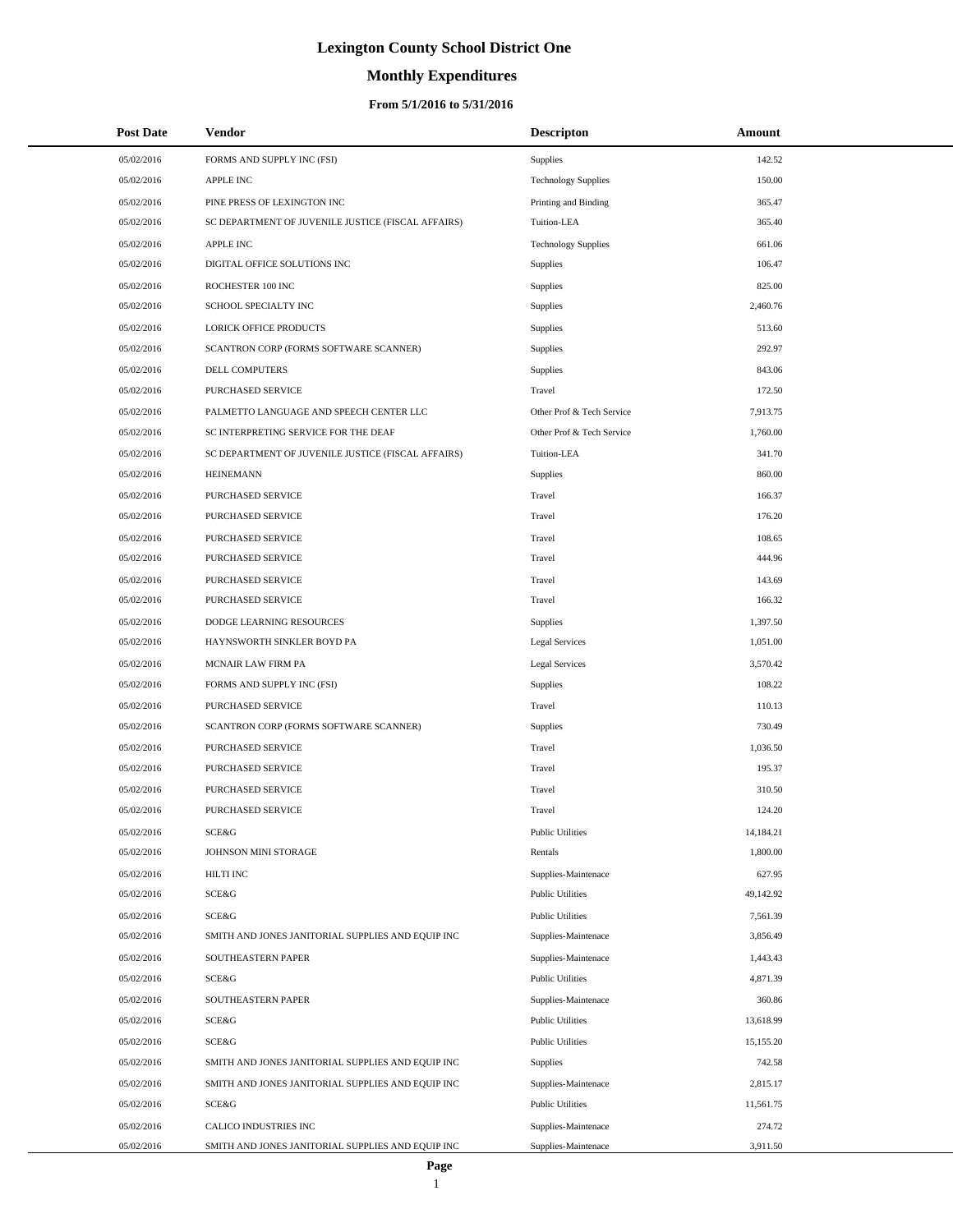# **Monthly Expenditures**

| <b>Post Date</b> | Vendor                                            | <b>Descripton</b>           | Amount    |
|------------------|---------------------------------------------------|-----------------------------|-----------|
| 05/02/2016       | SCE&G                                             | <b>Public Utilities</b>     | 7,093.35  |
| 05/02/2016       | SCE&G                                             | <b>Public Utilities</b>     | 11,850.76 |
| 05/02/2016       | FERGUSON ENTERPRISES INC FEI 27                   | Supplies-Maintenace         | 473.22    |
| 05/02/2016       | PALMETTO PROPANE                                  | Energy                      | 567.53    |
| 05/02/2016       | SMITH AND JONES JANITORIAL SUPPLIES AND EQUIP INC | Supplies-Maintenace         | 258.08    |
| 05/02/2016       | MIDCAROLINA ELEC COOP INC                         | <b>Public Utilities</b>     | 10,944.00 |
| 05/02/2016       | SCE&G                                             | <b>Public Utilities</b>     | 314.68    |
| 05/02/2016       | MIDCAROLINA ELEC COOP INC                         | <b>Public Utilities</b>     | 8,219.00  |
| 05/02/2016       | SCE&G                                             | <b>Public Utilities</b>     | 169.39    |
| 05/02/2016       | SCE&G                                             | <b>Public Utilities</b>     | 7,590.89  |
| 05/02/2016       | MIDCAROLINA ELEC COOP INC                         | <b>Public Utilities</b>     | 2,935.00  |
| 05/02/2016       | SCE&G                                             | <b>Public Utilities</b>     | 123.84    |
| 05/02/2016       | SMITH AND JONES JANITORIAL SUPPLIES AND EQUIP INC | Supplies-Maintenace         | 892.38    |
| 05/02/2016       | CITY ELECTRIC SUPPLY CO                           | Supplies-Maintenace         | 302.86    |
| 05/02/2016       | SMITH AND JONES JANITORIAL SUPPLIES AND EQUIP INC | Supplies-Maintenace         | 179.77    |
| 05/02/2016       | ASMAR, HAYA A                                     | <b>Pupil Transportation</b> | 226.80    |
| 05/02/2016       | <b>BATCHLER, NICHOLE</b>                          | Pupil Transportation        | 799.20    |
| 05/02/2016       | COLE, SUSAN                                       | <b>Pupil Transportation</b> | 532.44    |
| 05/02/2016       | FOGLE, PAM                                        | Pupil Transportation        | 486.00    |
| 05/02/2016       | GARDNER, BARBARA                                  | <b>Pupil Transportation</b> | 246.24    |
| 05/02/2016       | HAMMOND, ROSE                                     | Pupil Transportation        | 194.40    |
| 05/02/2016       | KEMP, LISA                                        | <b>Pupil Transportation</b> | 324.00    |
| 05/02/2016       | PURCHASED SERVICE                                 | Pupil Transportation        | 950.40    |
| 05/02/2016       | PURCHASED SERVICE                                 | <b>Pupil Transportation</b> | 648.00    |
| 05/02/2016       | PEARCE, TIM                                       | Pupil Transportation        | 752.76    |
| 05/02/2016       | SABBAGHA, THERESA                                 | <b>Pupil Transportation</b> | 226.80    |
| 05/02/2016       | PURCHASED SERVICE                                 | Pupil Transportation        | 162.00    |
| 05/02/2016       | STROUD, ANDREA                                    | <b>Pupil Transportation</b> | 311.04    |
| 05/02/2016       | PURCHASED SERVICE                                 | Pupil Transportation        | 237.60    |
| 05/02/2016       | VAUGHN, DANA                                      | <b>Pupil Transportation</b> | 972.00    |
| 05/02/2016       | WISE, ROSS NICHOLAS                               | Other Prof & Tech Service   | 180.00    |
| 05/02/2016       | YOUNG, MATTHEW                                    | Other Prof & Tech Service   | 120.00    |
| 05/02/2016       | LONGSHORE, MARTY                                  | Other Prof & Tech Service   | 120.00    |
| 05/02/2016       | CARVAJAL, PABLO ARMANDO                           | Other Prof & Tech Service   | 180.00    |
| 05/02/2016       | RICCIARDI, CHRISTOPHER                            | Other Prof & Tech Service   | 180.00    |
| 05/02/2016       | <b>BARRETT, S LEE</b>                             | Other Prof & Tech Service   | 180.00    |
| 05/02/2016       | HAIGLER III, THOMAS I                             | Other Prof & Tech Service   | 180.00    |
| 05/02/2016       | FRANKLIN, TIMOTHY WILLIAM                         | Other Prof & Tech Service   | 180.00    |
| 05/02/2016       | HART, MICHAEL JOSEPH                              | Other Prof & Tech Service   | 180.00    |
| 05/02/2016       | <b>BAUDVILLE COMPUTER PRODUCTS</b>                | Supplies                    | 519.00    |
| 05/02/2016       | PURCHASED SERVICE                                 | Travel                      | 718.92    |
| 05/02/2016       | PURCHASED SERVICE                                 | Travel                      | 496.83    |
| 05/02/2016       | DIGITAL OFFICE SOLUTIONS INC                      | Repairs and Maintenance     | 100.70    |
| 05/02/2016       | UNIFIED AV SYSTEMS INC DBA MULTI MEDIA SERVICES   | <b>Technology Supplies</b>  | 607.01    |
| 05/02/2016       | DIGITAL OFFICE SOLUTIONS INC                      | Repairs and Maintenance     | 211.67    |
| 05/02/2016       | POSTMASTER 015 (PHS)                              | Supplies                    | 1,010.00  |
| 05/02/2016       | SCHOOL SPECIALTY INC                              | Supplies                    | 707.79    |
| 05/02/2016       | DELL COMPUTERS                                    | <b>Technology Supplies</b>  | 298.74    |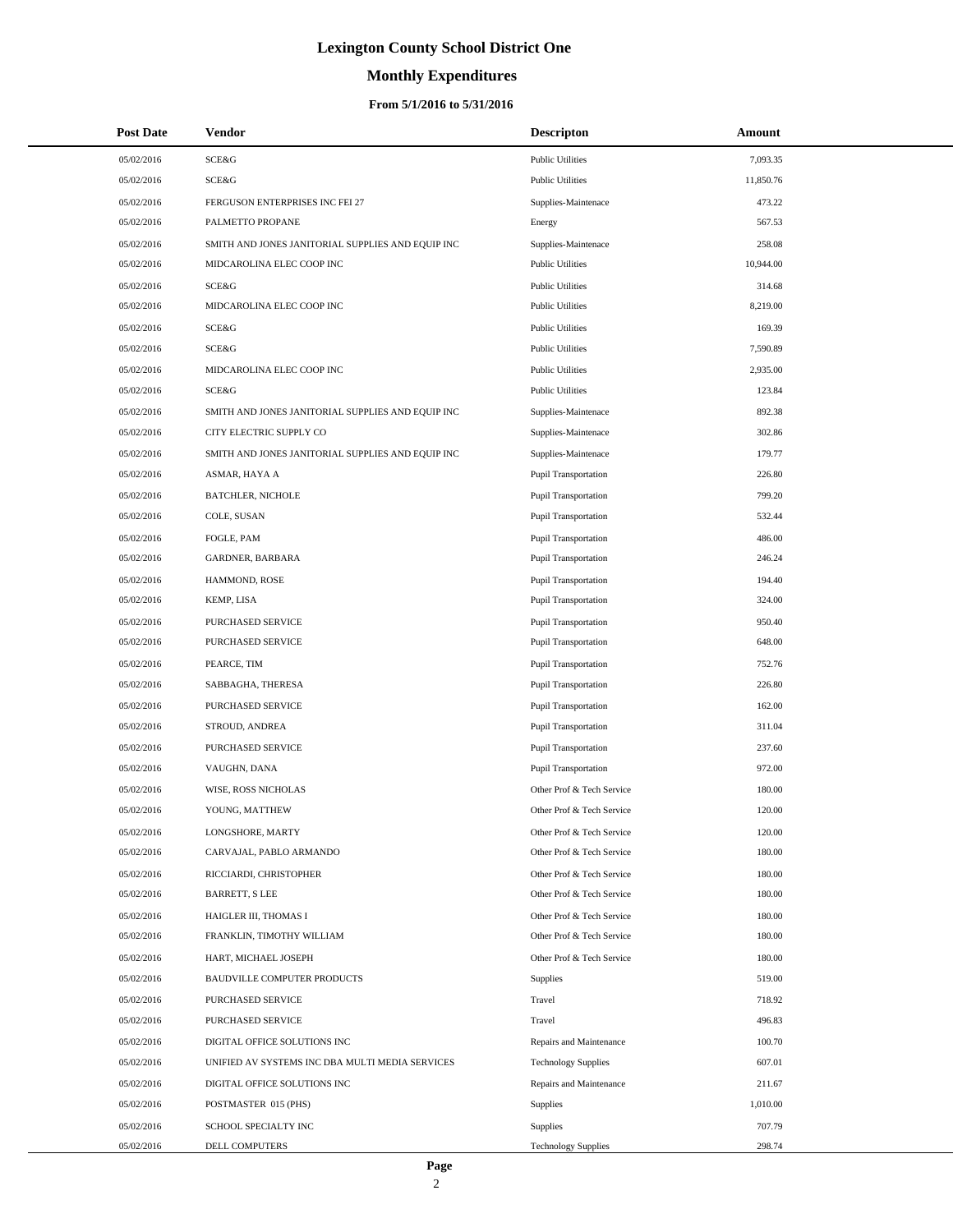# **Monthly Expenditures**

### **From 5/1/2016 to 5/31/2016**

| <b>Post Date</b> | Vendor                                       | <b>Descripton</b>          | Amount    |
|------------------|----------------------------------------------|----------------------------|-----------|
| 05/02/2016       | THE NATIONAL PAIDEIA CENTER                  | Inst Prog Improvement      | 2,000.00  |
| 05/02/2016       | PURCHASED SERVICE                            | Travel                     | 471.96    |
| 05/02/2016       | PURCHASED SERVICE                            | Travel                     | 126.36    |
| 05/02/2016       | PURCHASED SERVICE                            | Travel                     | 233.04    |
| 05/02/2016       | PURCHASED SERVICE                            | Travel                     | 207.90    |
| 05/02/2016       | PURCHASED SERVICE                            | Travel                     | 397.74    |
| 05/02/2016       | BARNES & NOBLE BOOKSELLERS INC               | Supplies                   | 1,898.39  |
| 05/02/2016       | S & S WORLDWIDE INC                          | <b>Supplies</b>            | 841.83    |
| 05/02/2016       | PURCHASED SERVICE                            | Other Objects              | 267.50    |
| 05/02/2016       | HANDWRITING WITHOUT TEARS BY JAN Z OLSEN OTR | Supplies                   | 343.16    |
| 05/02/2016       | TEACHING STRATEGIES INC                      | Supplies                   | 3,537.90  |
| 05/02/2016       | HANDWRITING WITHOUT TEARS BY JAN Z OLSEN OTR | Supplies                   | 492.20    |
| 05/02/2016       | SCHOOL SPECIALTY INC                         | <b>Supplies</b>            | 320.90    |
| 05/02/2016       | PURCHASED SERVICE                            | Travel                     | 127.50    |
| 05/02/2016       | PURCHASED SERVICE                            | Travel                     | 173.34    |
| 05/02/2016       | PURCHASED SERVICE                            | Travel                     | 127.50    |
| 05/02/2016       | PURCHASED SERVICE                            | Travel                     | 127.50    |
| 05/02/2016       | PURCHASED SERVICE                            | Travel                     | 127.50    |
| 05/02/2016       | PURCHASED SERVICE                            | Travel                     | 132.30    |
| 05/02/2016       | PALMETTO CONSTRUCTION SERVICES               | Building                   | 255.00    |
| 05/02/2016       | DAVIS FRAWLEY LLC TRUST ACCOUNT              | Land                       | 1,000.00  |
| 05/02/2016       | <b>LENOVO US</b>                             | <b>Technology Supplies</b> | 83,941.50 |
| 05/02/2016       | US FOODS                                     | Food                       | 9,462.65  |
| 05/02/2016       | <b>US FOODS</b>                              | Food                       | 2,351.60  |
| 05/02/2016       | US FOODS                                     | Food                       | 5,067.30  |
| 05/02/2016       | US FOODS                                     | Food                       | 4,860.07  |
| 05/02/2016       | US FOODS                                     | Food                       | 4,107.35  |
| 05/02/2016       | US FOODS                                     | Food                       | 5,699.88  |
| 05/02/2016       | US FOODS                                     | Food                       | 1,177.63  |
| 05/02/2016       | US FOODS                                     | Food                       | 6,188.75  |
| 05/02/2016       | <b>US FOODS</b>                              | Food                       | 2,231.81  |
| 05/02/2016       | <b>US FOODS</b>                              | Food                       | 6,544.48  |
| 05/02/2016       | US FOODS                                     | Food                       | 5,405.03  |
| 05/02/2016       | US FOODS                                     | Food                       | 3,384.55  |
| 05/02/2016       | US FOODS                                     | Food                       | 2,829.99  |
| 05/02/2016       | US FOODS                                     | Food                       | 9,501.34  |
| 05/02/2016       | <b>US FOODS</b>                              | Food                       | 2,195.98  |
| 05/02/2016       | US FOODS                                     | Food                       | 5,411.95  |
| 05/02/2016       | US FOODS                                     | Food                       | 3,082.60  |
| 05/02/2016       | US FOODS                                     | Food                       | 2,105.30  |
| 05/02/2016       | US FOODS                                     | Food                       | 4,877.40  |
| 05/02/2016       | <b>US FOODS</b>                              | Food                       | 3,460.74  |
| 05/02/2016       | US FOODS                                     | Food                       | 2,393.43  |
| 05/02/2016       | US FOODS                                     | Food                       | 4,130.09  |
| 05/02/2016       | US FOODS                                     | Food                       | 2,615.20  |
| 05/02/2016       | US FOODS                                     | Food                       | 4,789.31  |
| 05/02/2016       | US FOODS                                     | Food                       | 1,654.92  |
| 05/02/2016       | US FOODS                                     | Food                       | 1,895.20  |

 $\overline{a}$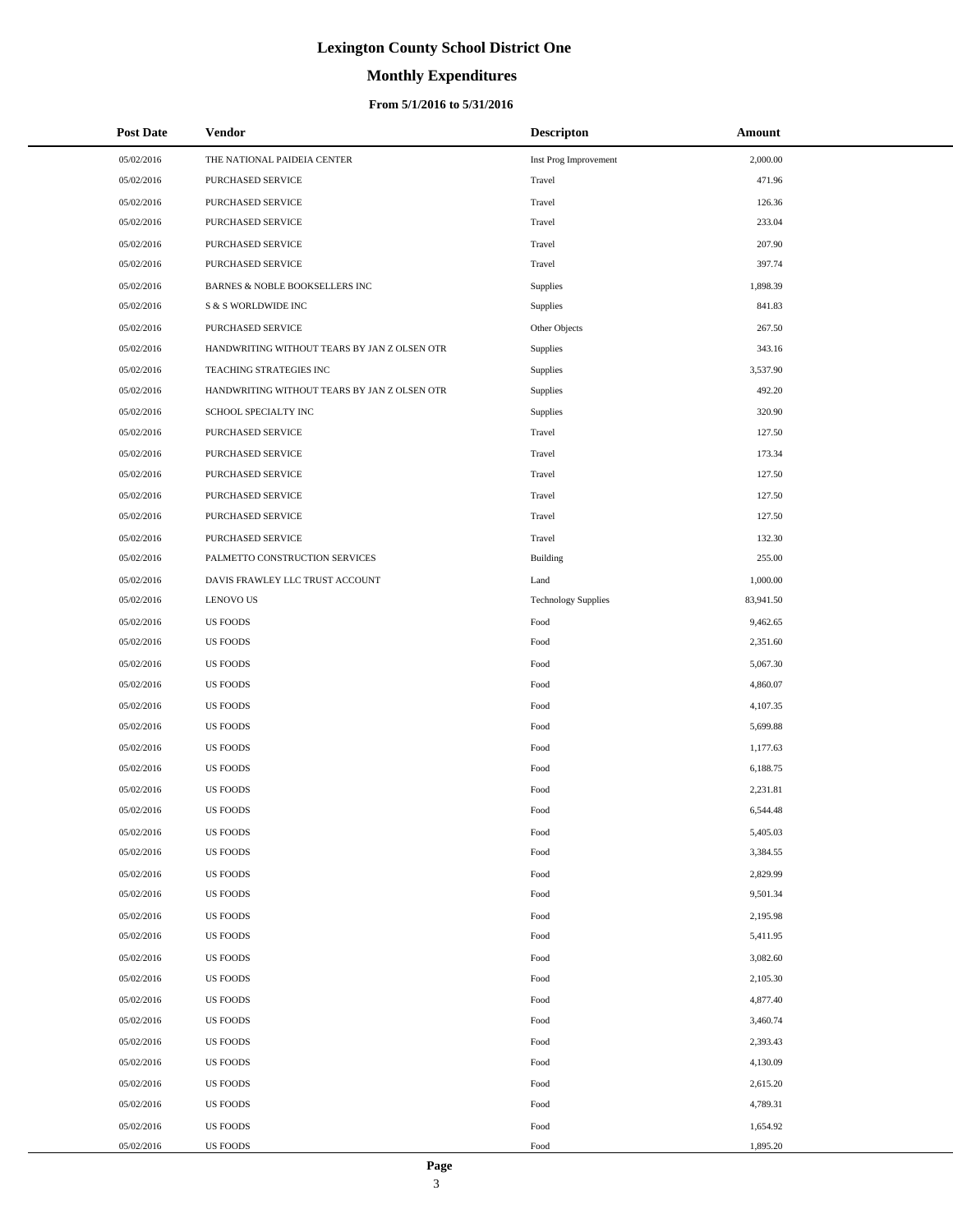# **Monthly Expenditures**

| <b>Post Date</b> | Vendor                                             | <b>Descripton</b>              | Amount   |
|------------------|----------------------------------------------------|--------------------------------|----------|
| 05/02/2016       | <b>US FOODS</b>                                    | Food                           | 3,543.54 |
| 05/02/2016       | <b>US FOODS</b>                                    | Food                           | 3,727.76 |
| 05/02/2016       | <b>US FOODS</b>                                    | Food                           | 8,448.71 |
| 05/02/2016       | <b>US FOODS</b>                                    | Food                           | 1,798.94 |
| 05/02/2016       | SMARTPHONE MEDIC LLC                               | Pupil Activity                 | 198.00   |
| 05/02/2016       | SMARTPHONE MEDIC LLC                               | Pupil Activity                 | 149.00   |
| 05/02/2016       | SMARTPHONE MEDIC LLC                               | Pupil Activity                 | 198.00   |
| 05/02/2016       | CAROLINA SPRINGS MIDDLE SCHOOL                     | Pupil Act-Fee/Collection Refnd | 150.00   |
| 05/02/2016       | US POSTAL SERVICE CMRSPOC                          | Pupil Activity                 | 5,000.00 |
| 05/02/2016       | <b>GILBERT MIDDLE SCHOOL</b>                       | Pupil Activity                 | 161.44   |
| 05/02/2016       | <b>HEINEMANN</b>                                   | Pupil Activity                 | 2,344.59 |
| 05/02/2016       | MIXON, CHRISTOPHER DOUGLAS                         | Pupil Activity                 | 120.00   |
| 05/02/2016       | MANN, ROB                                          | Pupil Activity                 | 105.00   |
| 05/02/2016       | STATE DEPARTMENT OF EDUCATION LEX DIST ONEBUS SHOP | Pupil Activity                 | 311.24   |
| 05/02/2016       | INDIAN LAND HIGH SCHOOL                            | Pupil Activity                 | 175.00   |
| 05/02/2016       | FINLEY, STEPHEN CRAIG                              | Pupil Activity                 | 150.00   |
| 05/02/2016       | <b>PURCHASED SERVICE</b>                           | Pupil Activity                 | 166.34   |
| 05/03/2016       | <b>INTERNETWORK ENGINEERING</b>                    | Software Renewal/Agreemen      | 110.94   |
| 05/03/2016       | <b>INTERNETWORK ENGINEERING</b>                    | <b>Technology Supplies</b>     | 986.75   |
| 05/03/2016       | <b>NASCO</b>                                       | Supplies-Immersion             | 241.30   |
| 05/03/2016       | FORMS AND SUPPLY INC (FSI)                         | Supplies                       | 104.06   |
| 05/03/2016       | SCHOOL SPECIALTY INC                               | <b>Supplies</b>                | 1,670.25 |
| 05/03/2016       | BARNES & NOBLE BOOKSELLERS INC                     | Supplies                       | 277.13   |
| 05/03/2016       | FORMS AND SUPPLY INC (FSI)                         | Supplies                       | 5,491.24 |
| 05/03/2016       | BLICK ART MATERIALS LLC                            | Supplies                       | 1,097.64 |
| 05/03/2016       | <b>ENTERPRISE RENTACAR</b>                         | Pupil Transportation           | 947.43   |
| 05/03/2016       | <b>HEINEMANN</b>                                   | <b>Supplies</b>                | 5,395.50 |
| 05/03/2016       | LEXIA LEARNING SYSTEMS INC                         | Software Renewal/Agreemen      | 200.00   |
| 05/03/2016       | PALMETTO STRINGS                                   | Repairs and Maintenance        | 630.00   |
| 05/03/2016       | SCHOOL NURSE SUPPLY INC                            | Supplies                       | 291.01   |
| 05/03/2016       | <b>COLLEGE OF CHARLESTON</b>                       | Inst Prog Improvement          | 1,950.00 |
| 05/03/2016       | <b>APPLE INC</b>                                   | <b>Technology Supplies</b>     | 105.93   |
| 05/03/2016       | FORMS AND SUPPLY INC (FSI)                         | Supplies                       | 855.79   |
| 05/03/2016       | LCJMWANDSC (LEX CTY JOINT WATER AND SEWER COMMI    | <b>Public Utilities</b>        | 131.78   |
| 05/03/2016       | COMPASS GROUP USA INC DBA CANTEEN REFRESHMENT SERV | Supplies                       | 613.61   |
| 05/03/2016       | LCJMWANDSC (LEX CTY JOINT WATER AND SEWER COMMI    | <b>Public Utilities</b>        | 2,433.85 |
| 05/03/2016       | GILBERTSUMMIT RURAL WATER DISTRICT                 | <b>Public Utilities</b>        | 1,305.15 |
| 05/03/2016       | GILBERTSUMMIT RURAL WATER DISTRICT                 | <b>Public Utilities</b>        | 501.67   |
| 05/03/2016       | F AND ME CONSULTANTS                               | Other Prof & Tech Service      | 1,175.00 |
| 05/03/2016       | LCJMWANDSC (LEX CTY JOINT WATER AND SEWER COMMI    | <b>Public Utilities</b>        | 1,042.11 |
| 05/03/2016       | LCJMWANDSC (LEX CTY JOINT WATER AND SEWER COMMI    | <b>Public Utilities</b>        | 1,218.94 |
| 05/03/2016       | SIMPLEXGRINNELL                                    | Repairs and Maintenance        | 168.51   |
| 05/03/2016       | SOUTHEASTERN PAPER                                 | Supplies-Maintenace            | 1,139.27 |
| 05/03/2016       | LCJMWANDSC (LEX CTY JOINT WATER AND SEWER COMMI    | <b>Public Utilities</b>        | 1,617.73 |
| 05/03/2016       | LCJMWANDSC (LEX CTY JOINT WATER AND SEWER COMMI    | <b>Public Utilities</b>        | 1,673.55 |
| 05/03/2016       | LCJMWANDSC (LEX CTY JOINT WATER AND SEWER COMMI    | <b>Public Utilities</b>        | 7,777.98 |
| 05/03/2016       | DAKTRONICS INC                                     | Supplies-Maintenace            | 428.00   |
| 05/03/2016       | GILBERTSUMMIT RURAL WATER DISTRICT                 | <b>Public Utilities</b>        | 448.95   |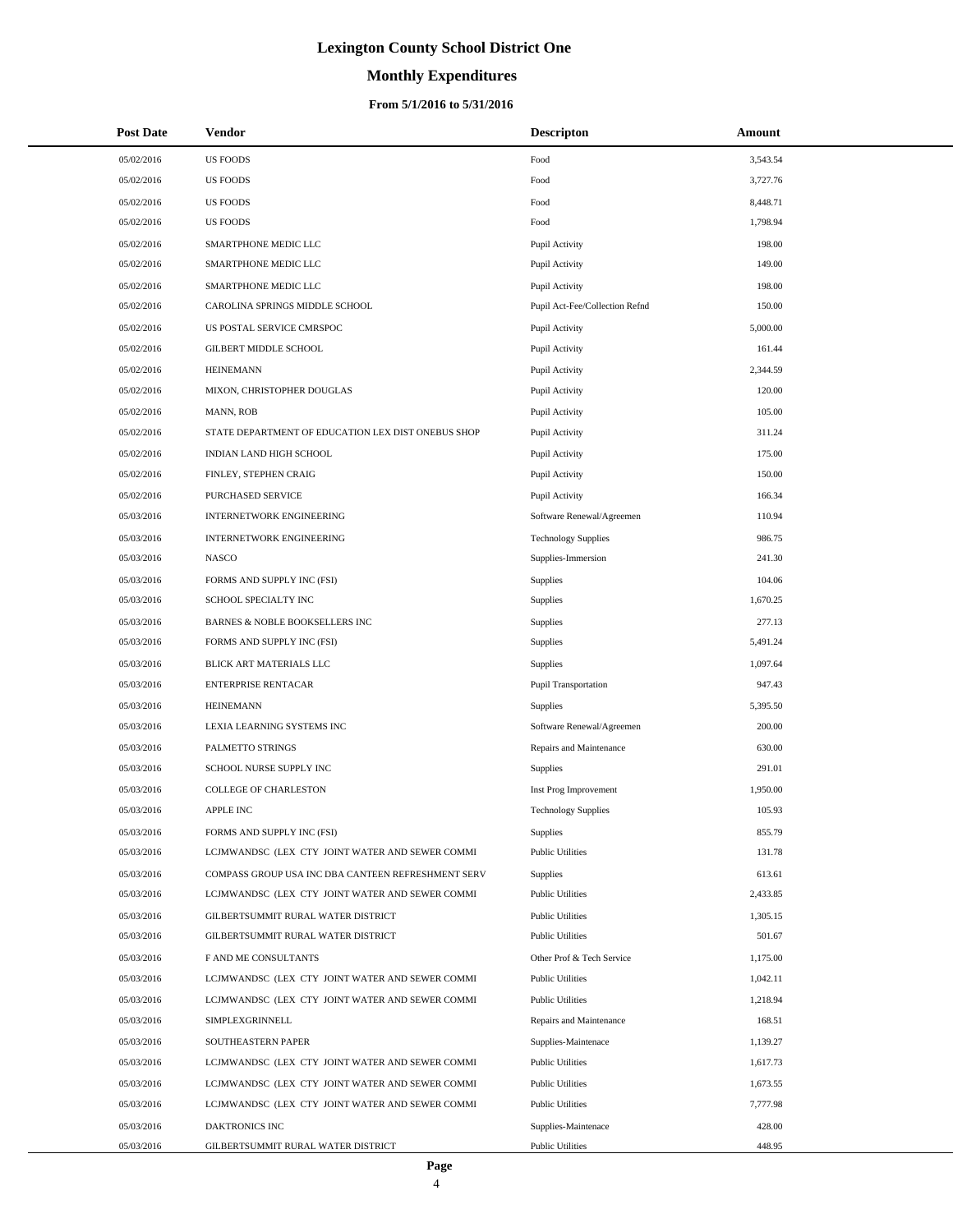# **Monthly Expenditures**

| <b>Post Date</b> | Vendor                                             | <b>Descripton</b>                | Amount    |
|------------------|----------------------------------------------------|----------------------------------|-----------|
| 05/03/2016       | LCJMWANDSC (LEX CTY JOINT WATER AND SEWER COMMI    | <b>Public Utilities</b>          | 533.80    |
| 05/03/2016       | LCJMWANDSC (LEX CTY JOINT WATER AND SEWER COMMI    | <b>Public Utilities</b>          | 469.68    |
| 05/03/2016       | GILBERTSUMMIT RURAL WATER DISTRICT                 | <b>Public Utilities</b>          | 876.75    |
| 05/03/2016       | LCJMWANDSC (LEX CTY JOINT WATER AND SEWER COMMI    | <b>Public Utilities</b>          | 599.93    |
| 05/03/2016       | LCJMWANDSC (LEX CTY JOINT WATER AND SEWER COMMI    | <b>Public Utilities</b>          | 662.45    |
| 05/03/2016       | LCJMWANDSC (LEX CTY JOINT WATER AND SEWER COMMI    | <b>Public Utilities</b>          | 1,345.85  |
| 05/03/2016       | LCJMWANDSC (LEX CTY JOINT WATER AND SEWER COMMI    | <b>Public Utilities</b>          | 1,453.45  |
| 05/03/2016       | LCJMWANDSC (LEX CTY JOINT WATER AND SEWER COMMI    | <b>Public Utilities</b>          | 777.67    |
| 05/03/2016       | LCJMWANDSC (LEX CTY JOINT WATER AND SEWER COMMI    | <b>Public Utilities</b>          | 600.16    |
| 05/03/2016       | GILBERTSUMMIT RURAL WATER DISTRICT                 | <b>Public Utilities</b>          | 499.13    |
| 05/03/2016       | LCJMWANDSC (LEX CTY JOINT WATER AND SEWER COMMI    | <b>Public Utilities</b>          | 215.00    |
| 05/03/2016       | LCJMWANDSC (LEX CTY JOINT WATER AND SEWER COMMI    | <b>Public Utilities</b>          | 1,360.73  |
| 05/03/2016       | SPIRIT COMMUNICATIONS                              | Communication                    | 237.40    |
| 05/03/2016       | APPLE INC                                          | <b>Technology Supplies</b>       | 30,923.00 |
| 05/03/2016       | CDWG ACCT 305089                                   | <b>Technology Supplies</b>       | 2,514.50  |
| 05/03/2016       | COMMUNICATION MANAGEMENT INC                       | <b>Technology Supplies</b>       | 4,042.81  |
| 05/03/2016       | SPIRIT COMMUNICATIONS                              | Communication                    | 123.94    |
| 05/03/2016       | DIGITAL OFFICE SOLUTIONS INC                       | Repairs and Maintenance          | 477.33    |
| 05/03/2016       | DIGITAL OFFICE SOLUTIONS INC                       | Repairs and Maintenance          | 610.11    |
| 05/03/2016       | <b>FLAGHOUSE</b>                                   | Supplies                         | 3,748.00  |
| 05/03/2016       | SC DEPARTMENT OF REVENUE (SALES TAX RETURN)        | Supplies                         | 262.36    |
| 05/03/2016       | <b>SWALLIE, LEE</b>                                | Other Prof & Tech Service        | 225.00    |
| 05/03/2016       | DODGE LEARNING RESOURCES                           | Supplies                         | 1,547.50  |
| 05/03/2016       | TEACHING STRATEGIES INC                            | Inst Prog Improvement            | 5,275.10  |
| 05/03/2016       | HANDWRITING WITHOUT TEARS BY JAN Z OLSEN OTR       | Supplies                         | 492.20    |
| 05/03/2016       | US INK AND TONER INC                               | <b>Supplies</b>                  | 1,162.89  |
| 05/03/2016       | HANDWRITING WITHOUT TEARS BY JAN Z OLSEN OTR       | <b>Supplies</b>                  | 340.00    |
| 05/03/2016       | LAKESHORE LEARNING MATERIALS                       | <b>Supplies</b>                  | 399.49    |
| 05/03/2016       | EDUCATION AND BUSINESS SUMMIT                      | Travel                           | 330.00    |
| 05/03/2016       | COMMUNICATION MANAGEMENT INC                       | <b>Technology Supplies</b>       | 2,650.90  |
| 05/03/2016       | PECKNEL MUSIC CO INC                               | Pupil Activity                   | 2,871.88  |
| 05/03/2016       | LORICK, STAN                                       | Pupil Activity                   | 190.00    |
| 05/03/2016       | <b>BSN SPORTS</b>                                  | Pupil Activity                   | 295.32    |
| 05/03/2016       | <b>BSN SPORTS</b>                                  | Pupil Activity                   | 184.48    |
| 05/03/2016       | <b>ESPECIAL NEEDS</b>                              | <b>Supplies</b>                  | 2,197.77  |
| 05/03/2016       | <b>COTTLE FARMS</b>                                | <b>Pupil Transportation</b>      | 440.00    |
| 05/05/2016       | DELL COMPUTERS                                     | <b>Supplies</b>                  | 233.02    |
| 05/05/2016       | LEXINGTON COUNTY SCHOOL DIST 1                     | <b>Pupil Transportation</b>      | 111.60    |
| 05/05/2016       | DIGITAL OFFICE SOLUTIONS INC                       | <b>Supplies</b>                  | 579.34    |
| 05/05/2016       | LEXINGTON COUNTY SCHOOL DIST 1                     | <b>Pupil Transportation</b>      | 102.30    |
| 05/05/2016       | <b>WENGER CORP</b>                                 | <b>Supplies</b>                  | 958.72    |
| 05/05/2016       | LEXINGTON COUNTY SCHOOL DIST 1                     | <b>Pupil Transportation</b>      | 385.02    |
| 05/05/2016       | STATE DEPARTMENT OF EDUCATION LEX DIST ONEBUS SHOP | <b>Pupil Transportation</b>      | 528.24    |
| 05/05/2016       | SHOWCHOIR CAMPS OF AMERICA                         | <b>Pupil Transportation-Inst</b> | 750.00    |
| 05/05/2016       | SHOWCHOIR CAMPS OF AMERICA                         | Travel                           | 150.00    |
| 05/05/2016       | SHEM CREEK INN                                     | Travel                           | 495.03    |
| 05/05/2016       | LEXINGTON COUNTY SCHOOL DIST 1                     | <b>Pupil Transportation</b>      | 226.92    |
| 05/05/2016       | STATE DEPARTMENT OF EDUCATION LEX DIST ONEBUS SHOP | <b>Pupil Transportation</b>      | 151.28    |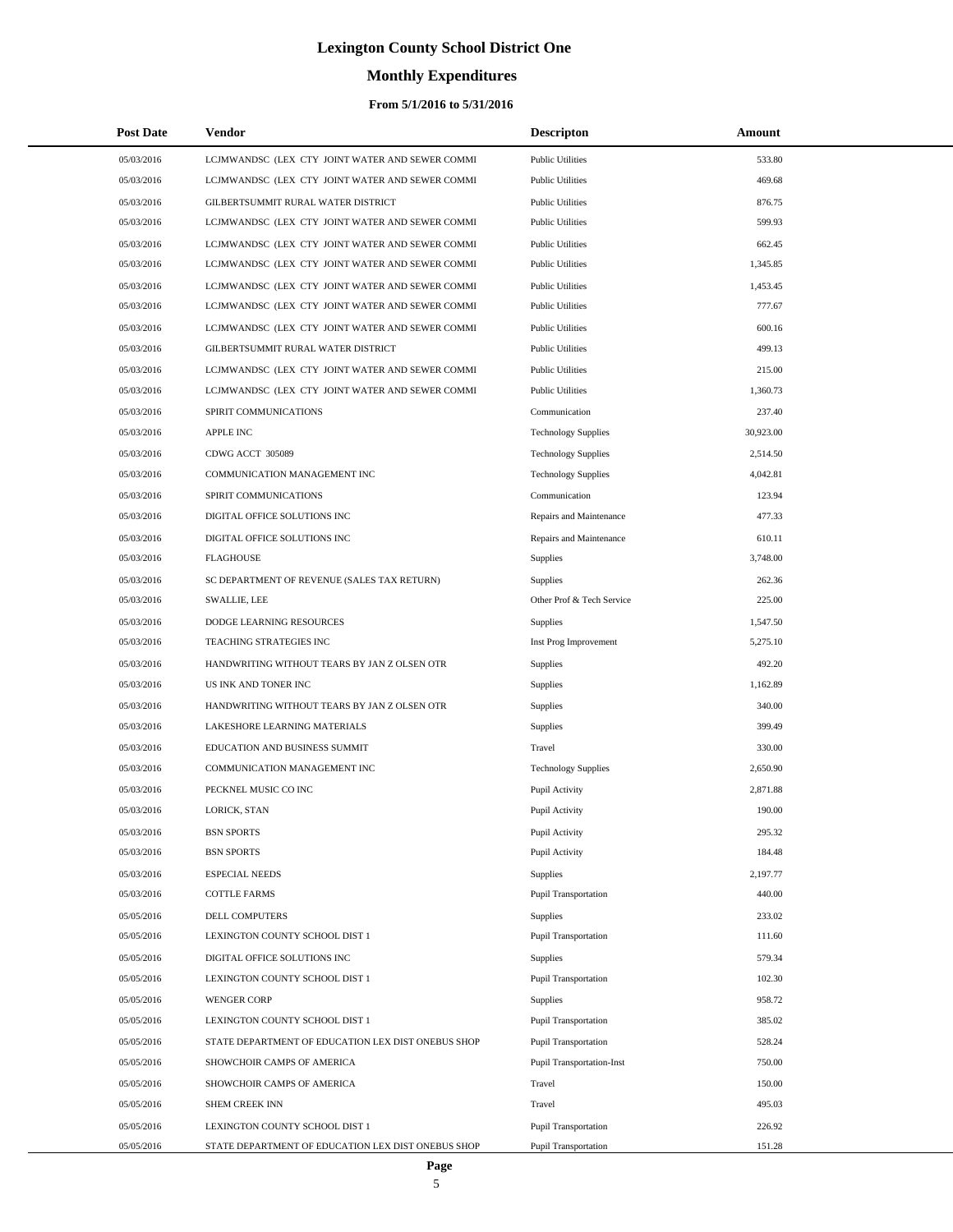# **Monthly Expenditures**

### **From 5/1/2016 to 5/31/2016**

| <b>Post Date</b> | <b>Vendor</b>                                      | <b>Descripton</b>           | Amount    |  |
|------------------|----------------------------------------------------|-----------------------------|-----------|--|
| 05/05/2016       | LEXINGTON COUNTY SCHOOL DIST 1                     | <b>Pupil Transportation</b> | 701.22    |  |
| 05/05/2016       | STATE DEPARTMENT OF EDUCATION LEX DIST ONEBUS SHOP | <b>Pupil Transportation</b> | 535.06    |  |
| 05/05/2016       | <b>KLEEN AIR AND WATER</b>                         | <b>Supplies</b>             | 1,923.86  |  |
| 05/05/2016       | LEXINGTON COUNTY SCHOOL DIST 1                     | <b>Pupil Transportation</b> | 861.18    |  |
| 05/05/2016       | PURCHASED SERVICE                                  | Travel                      | 172.80    |  |
| 05/05/2016       | LEXINGTON COUNTY SCHOOL DIST 1                     | <b>Pupil Transportation</b> | 1,679.58  |  |
| 05/05/2016       | LEXINGTON COUNTY SCHOOL DIST 1                     | <b>Pupil Transportation</b> | 853.74    |  |
| 05/05/2016       | SC INTERPRETING SERVICE FOR THE DEAF               | Other Prof & Tech Service   | 2,200.00  |  |
| 05/05/2016       | LEXINGTON COUNTY SCHOOL DIST 1                     | <b>Pupil Transportation</b> | 156.24    |  |
| 05/05/2016       | LEXINGTON COUNTY SCHOOL DIST 1                     | <b>Pupil Transportation</b> | 130.20    |  |
| 05/05/2016       | LEXINGTON COUNTY SCHOOL DIST 1                     | <b>Pupil Transportation</b> | 102.30    |  |
| 05/05/2016       | SOCIAL STUDIES SCHOOL SERVICE                      | Supplies                    | 104.65    |  |
| 05/05/2016       | PURCHASED SERVICE                                  | Travel                      | 310.93    |  |
| 05/05/2016       | PURCHASED SERVICE                                  | Travel                      | 122.58    |  |
| 05/05/2016       | PINE PRESS OF LEXINGTON INC                        | Printing and Binding        | 337.78    |  |
| 05/05/2016       | CONVERSE COLLEGE                                   | Inst Prog Improvement       | 17,000.00 |  |
| 05/05/2016       | PURCHASED SERVICE                                  | Travel                      | 219.02    |  |
| 05/05/2016       | <b>PURCHASED SERVICE</b>                           | Travel                      | 329.40    |  |
| 05/05/2016       | PURCHASED SERVICE                                  | Travel                      | 220.64    |  |
| 05/05/2016       | <b>HEINEMANN</b>                                   | Travel                      | 2,115.00  |  |
| 05/05/2016       | SIMPLY SOUTHERN CATERING LLC                       | Other Objects               | 142.31    |  |
| 05/05/2016       | PURCHASED SERVICE                                  | Travel                      | 134.95    |  |
| 05/05/2016       | MANAGEDPRINT                                       | <b>Supplies</b>             | 107.00    |  |
| 05/05/2016       | DELL COMPUTERS                                     | <b>Technology Supplies</b>  | 190.64    |  |
| 05/05/2016       | ASCD                                               | Dues and Fees               | 496.00    |  |
| 05/05/2016       | PURCHASED SERVICE                                  | Travel                      | 107.46    |  |
| 05/05/2016       | PURCHASED SERVICE                                  | Travel                      | 106.91    |  |
| 05/05/2016       | PURCHASED SERVICE                                  | Travel                      | 151.20    |  |
| 05/05/2016       | PURCHASED SERVICE                                  | Travel                      | 147.96    |  |
| 05/05/2016       | PALMETTO PROPANE                                   | Energy                      | 314.12    |  |
| 05/05/2016       | <b>EA SERVICES INC</b>                             | Repairs and Maintenance     | 764.00    |  |
| 05/05/2016       | CALICO INDUSTRIES INC                              | Supplies-Maintenace         | 1,318.67  |  |
| 05/05/2016       | SMITH AND JONES JANITORIAL SUPPLIES AND EQUIP INC  | Supplies-Maintenace         | 1,431.88  |  |
| 05/05/2016       | EA SERVICES INC                                    | Repairs and Maintenance     | 168.00    |  |
| 05/05/2016       | <b>BONITZ</b>                                      | Supplies-Maintenace         | 199.02    |  |
| 05/05/2016       | SUBURBAN PROPANE                                   | Energy                      | 199.75    |  |
| 05/05/2016       | EA SERVICES INC                                    | Repairs and Maintenance     | 168.00    |  |
| 05/05/2016       | CULLUM SERVICES INC                                | Repairs and Maintenance     | 390.00    |  |
| 05/05/2016       | EA SERVICES INC                                    | Repairs and Maintenance     | 2,756.33  |  |
| 05/05/2016       | L R HOOK TIRE CO INC                               | Supplies-Maintenace         | 303.86    |  |
| 05/05/2016       | <b>CULLUM SERVICES INC</b>                         | Repairs and Maintenance     | 1,392.94  |  |
| 05/05/2016       | FERGUSON ENTERPRISES INC FEI 27                    | Supplies-Maintenace         | 117.40    |  |
| 05/05/2016       | CULLUM SERVICES INC                                | Repairs and Maintenance     | 528.89    |  |
| 05/05/2016       | SHERWIN WILLIAMS                                   | Supplies-Maintenace         | 342.57    |  |
| 05/05/2016       | CAROLINA WATER SERVICE INC                         | Energy                      | 2,544.63  |  |
| 05/05/2016       | CULLUM SERVICES INC                                | Repairs and Maintenance     | 789.18    |  |
| 05/05/2016       | CULLUM SERVICES INC                                | Repairs and Maintenance     | 3,740.72  |  |
| 05/05/2016       | <b>BONITZ</b>                                      | Supplies-Maintenace         | 1,194.12  |  |

 $\overline{a}$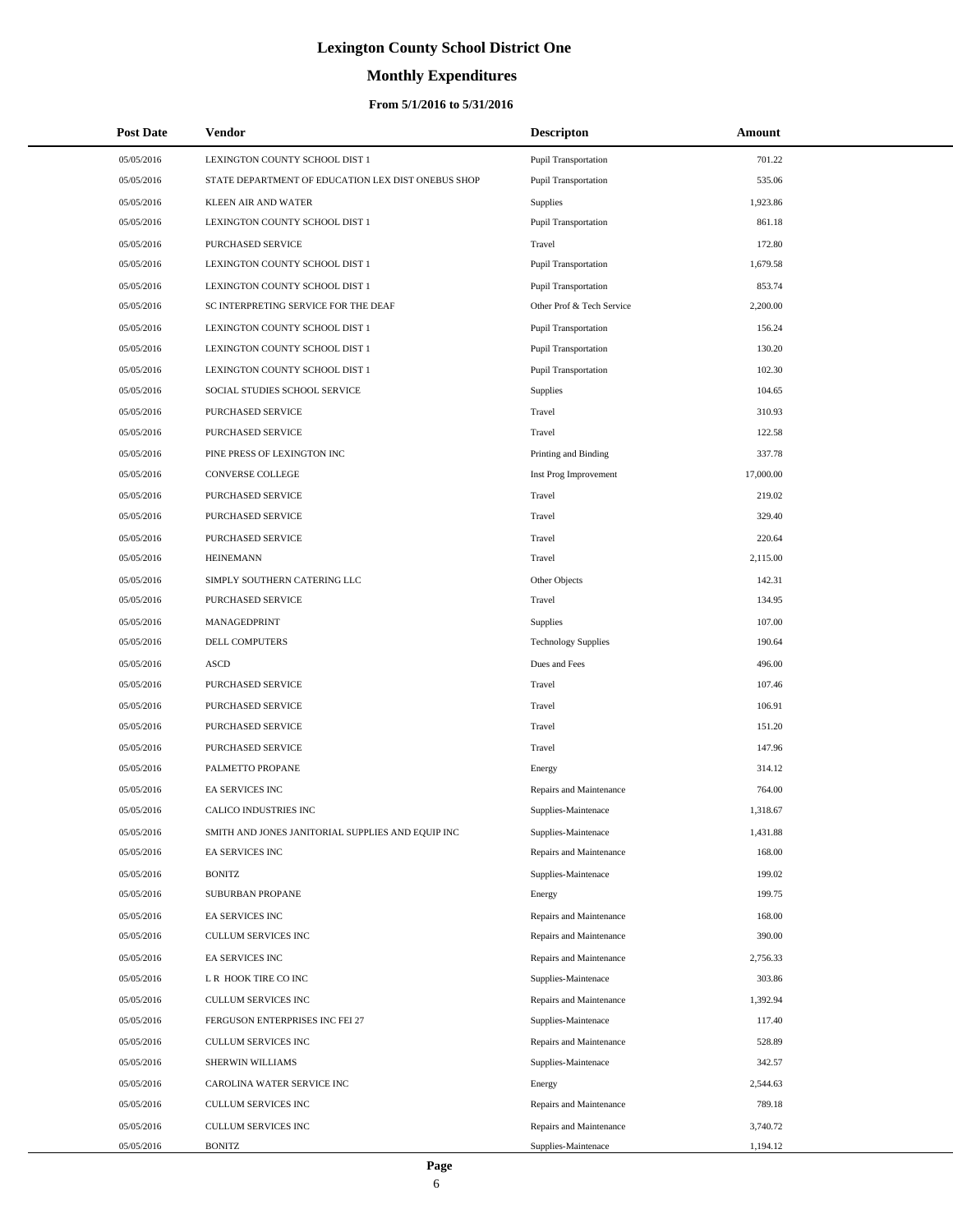# **Monthly Expenditures**

### **From 5/1/2016 to 5/31/2016**

| <b>Post Date</b> | Vendor                                             | <b>Descripton</b>           | Amount    |
|------------------|----------------------------------------------------|-----------------------------|-----------|
| 05/05/2016       | CITY OF WEST COLUMBIA WATER COLLECTION DIVISION    | <b>Public Utilities</b>     | 920.50    |
| 05/05/2016       | <b>CULLUM SERVICES INC</b>                         | Repairs and Maintenance     | 557.74    |
| 05/05/2016       | PALMETTO PROPANE                                   | Energy                      | 791.02    |
| 05/05/2016       | CULLUM SERVICES INC                                | Repairs and Maintenance     | 1,638.91  |
| 05/05/2016       | <b>EA SERVICES INC</b>                             | Repairs and Maintenance     | 168.00    |
| 05/05/2016       | <b>EA SERVICES INC</b>                             | Repairs and Maintenance     | 2,656.33  |
| 05/05/2016       | <b>EA SERVICES INC</b>                             | Repairs and Maintenance     | 207.00    |
| 05/05/2016       | FERGUSON ENTERPRISES INC FEI 27                    | Supplies-Maintenace         | 954.44    |
| 05/05/2016       | SMITH AND JONES JANITORIAL SUPPLIES AND EQUIP INC  | Supplies-Maintenace         | 1,164.54  |
| 05/05/2016       | <b>EA SERVICES INC</b>                             | Repairs and Maintenance     | 429.00    |
| 05/05/2016       | <b>EA SERVICES INC</b>                             | Repairs and Maintenance     | 400.00    |
| 05/05/2016       | EA SERVICES INC                                    | Repairs and Maintenance     | 220.00    |
| 05/05/2016       | SMITH AND JONES JANITORIAL SUPPLIES AND EQUIP INC  | Supplies-Maintenace         | 147.66    |
| 05/05/2016       | ACE GLASS CO INC                                   | Repairs and Maintenance     | 1,317.82  |
| 05/05/2016       | THERMAL RESOURCES SALES                            | Equipment - Nonexpendable   | 9,139.94  |
| 05/05/2016       | CASCADE WATER SERVICES                             | Repairs and Maintenance     | 107.00    |
| 05/05/2016       | <b>EA SERVICES INC</b>                             | Repairs and Maintenance     | 325.00    |
| 05/05/2016       | STATE DEPARTMENT OF EDUCATION LEX DIST ONEBUS SHOP | Repairs and Maintenance     | 500.00    |
| 05/05/2016       | STATE DEPARTMENT OF EDUCATION LEX DIST ONEBUS SHOP | <b>Pupil Transportation</b> | 7,226.80  |
| 05/05/2016       | HINZ, BRIAN E                                      | Other Prof & Tech Service   | 180.00    |
| 05/05/2016       | LINT, CHARLES ROBERT                               | Other Prof & Tech Service   | 180.00    |
| 05/05/2016       | WISEMAN, DARREN MARK                               | Other Prof & Tech Service   | 180.00    |
| 05/05/2016       | SNUFFER, ROBERT                                    | Other Prof & Tech Service   | 120.00    |
| 05/05/2016       | HINZ, BRIAN E                                      | Other Prof & Tech Service   | 180.00    |
| 05/05/2016       | ROZIER, GARRY B                                    | Other Prof & Tech Service   | 180.00    |
| 05/05/2016       | BONNETTE, THOMAS JAMES                             | Other Prof & Tech Service   | 180.00    |
| 05/05/2016       | COOPER, JOEL L                                     | Other Prof & Tech Service   | 180.00    |
| 05/05/2016       | HINZ, BRIAN E                                      | Other Prof & Tech Service   | 180.00    |
| 05/05/2016       | HART, MICHAEL JOSEPH                               | Other Prof & Tech Service   | 180.00    |
| 05/05/2016       | SPLASH OMNIMEDIA LLC                               | Advertising                 | 1,260.00  |
| 05/05/2016       | SPLASH OMNIMEDIA LLC                               | Printing and Binding        | 585.00    |
| 05/05/2016       | NEWZ GROUP                                         | Other Prof & Tech Service   | 290.00    |
| 05/05/2016       | SPLASH OMNIMEDIA LLC                               | Other Prof & Tech Service   | 150.00    |
| 05/05/2016       | POSTMASTER 010 (BULK MAIL)                         | Dues and Fees               | 215.00    |
| 05/05/2016       | DIGITAL OFFICE SOLUTIONS INC                       | Repairs and Maintenance     | 107.25    |
| 05/05/2016       | <b>GATTIS PRO AUDIO</b>                            | Rentals                     | 631.30    |
| 05/05/2016       | <b>DELL COMPUTERS</b>                              | Software Renewal/Agreemen   | 1,952.82  |
| 05/05/2016       | HELP/SYSTEMS                                       | Software Renewal/Agreemen   | 1,473.00  |
| 05/05/2016       | SC DEPARTMENT OF REVENUE (SALES TAX RETURN)        | Software Renewal/Agreemen   | 239.81    |
| 05/05/2016       | DIGITAL OFFICE SOLUTIONS INC                       | Repairs and Maintenance     | 139.50    |
| 05/05/2016       | <b>SCHOLASTIC INC</b>                              | Supplies                    | 27,090.74 |
| 05/05/2016       | PRESENTATION SYSTEMS SOUTH INC                     | Supplies                    | 1,464.05  |
| 05/05/2016       | TEACHERS COLLEGE COLUMBIA UNIVERSITY               | Travel                      | 825.00    |
| 05/05/2016       | PURCHASED SERVICE                                  | Travel                      | 187.92    |
| 05/05/2016       | PURCHASED SERVICE                                  | Travel                      | 291.33    |
| 05/05/2016       | ATLANTA MARRIOTT MARQUIS                           | Pupil Transportation        | 4,334.00  |
| 05/05/2016       | CROSS COUNTRY TOURS INC                            | <b>Pupil Transportation</b> | 5,715.00  |
| 05/05/2016       | GAYLORD OPRYLAND RESORT AND CONVENTION CENTER      | Pupil Transportation        | 4,406.40  |

÷.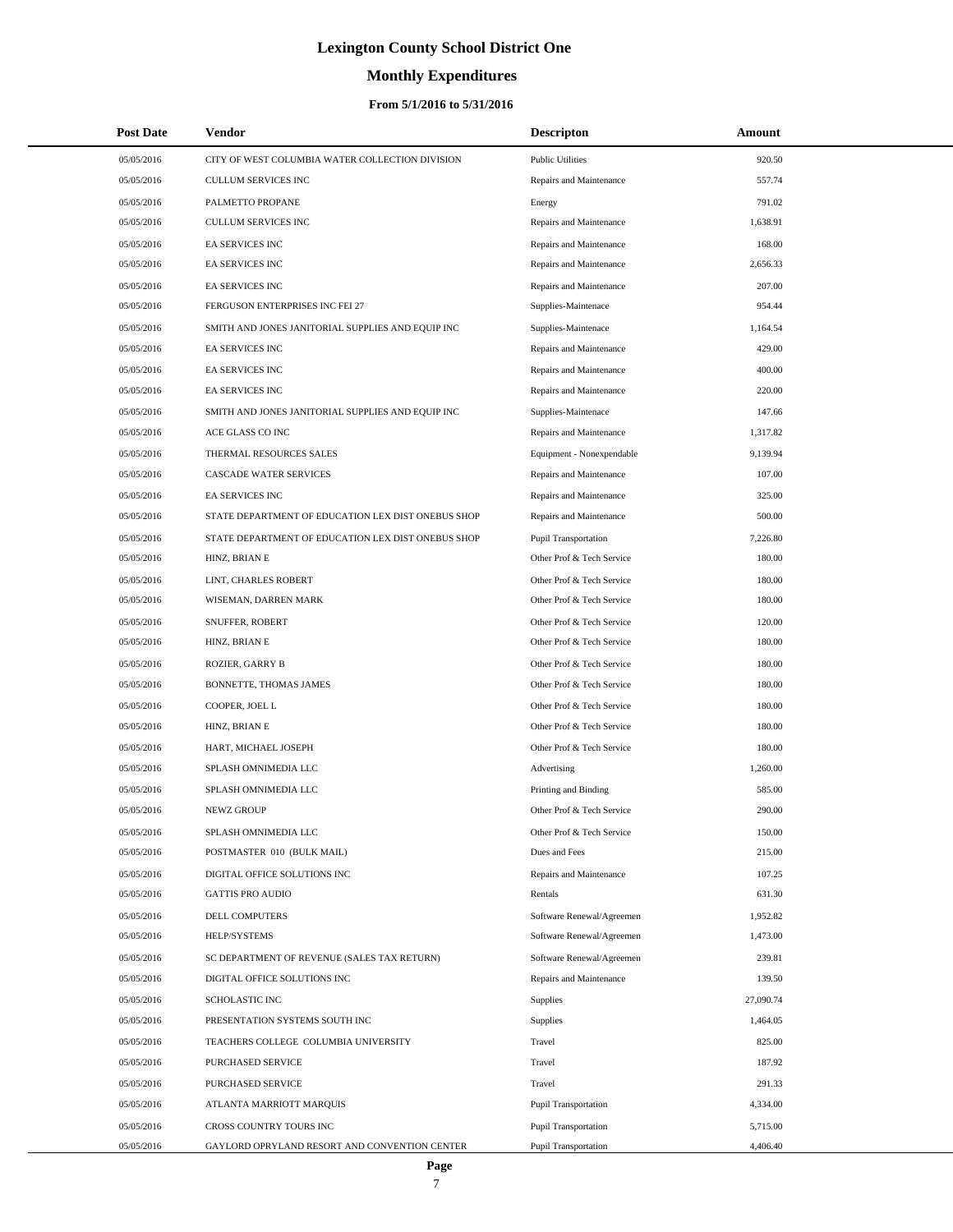# **Monthly Expenditures**

### **From 5/1/2016 to 5/31/2016**

| <b>Post Date</b> | <b>Vendor</b>                                      | <b>Descripton</b>          | Amount    |  |
|------------------|----------------------------------------------------|----------------------------|-----------|--|
| 05/05/2016       | ATLANTA MARRIOTT MARQUIS                           | Travel                     | 3,120.00  |  |
| 05/05/2016       | GAYLORD OPRYLAND RESORT AND CONVENTION CENTER      | Travel                     | 2,203.20  |  |
| 05/05/2016       | PORKCHOP PRODUCTIONS                               | Other Prof & Tech Service  | 625.00    |  |
| 05/05/2016       | PURCHASED SERVICE                                  | Other Objects              | 101.58    |  |
| 05/05/2016       | SCHOOL SPECIALTY INC                               | Supplies                   | 158.51    |  |
| 05/05/2016       | SCHOOL SPECIALTY INC                               | Supplies                   | 990.16    |  |
| 05/05/2016       | DAVIS FRAWLEY ATTORNEYS AT LAW                     | <b>Legal Services</b>      | 1,500.00  |  |
| 05/05/2016       | AECOM TECHNICAL SERVICES INC                       | Other Prof & Tech Service  | 23,765.00 |  |
| 05/05/2016       | <b>CAMCOR</b>                                      | <b>Technology Supplies</b> | 2,118.60  |  |
| 05/05/2016       | JTM PROVISIONS CO                                  | Food                       | 192.00    |  |
| 05/05/2016       | LAND O'LAKES INC                                   | Food                       | 117.00    |  |
| 05/05/2016       | RUFUS ORNDUFF REF INC                              | Repairs and Maintenance    | 103.13    |  |
| 05/05/2016       | JTM PROVISIONS CO                                  | Food                       | 160.00    |  |
| 05/05/2016       | <b>LAND O'LAKES INC</b>                            | Food                       | 117.00    |  |
| 05/05/2016       | JTM PROVISIONS CO                                  | Food                       | 160.00    |  |
| 05/05/2016       | <b>LAND O'LAKES INC</b>                            | Food                       | 117.00    |  |
| 05/05/2016       | JTM PROVISIONS CO                                  | Food                       | 128.00    |  |
| 05/05/2016       | RUFUS ORNDUFF REF INC                              | Repairs and Maintenance    | 330.98    |  |
| 05/05/2016       | JTM PROVISIONS CO                                  | Food                       | 192.00    |  |
| 05/05/2016       | RUFUS ORNDUFF REF INC                              | Repairs and Maintenance    | 220.30    |  |
| 05/05/2016       | <b>JTM PROVISIONS CO</b>                           | Food                       | 160.00    |  |
| 05/05/2016       | LAND O'LAKES INC                                   | Food                       | 117.00    |  |
| 05/05/2016       | JTM PROVISIONS CO                                  | Food                       | 128.00    |  |
| 05/05/2016       | JTM PROVISIONS CO                                  | Food                       | 128.00    |  |
| 05/05/2016       | <b>JTM PROVISIONS CO</b>                           | Food                       | 160.00    |  |
| 05/05/2016       | JTM PROVISIONS CO                                  | Food                       | 128.00    |  |
| 05/05/2016       | RUFUS ORNDUFF REF INC                              | Repairs and Maintenance    | 773.97    |  |
| 05/05/2016       | RUFUS ORNDUFF REF INC                              | Supplies                   | 597.88    |  |
| 05/05/2016       | <b>RUFUS ORNDUFF REF INC</b>                       | Repairs and Maintenance    | 261.38    |  |
| 05/05/2016       | <b>JTM PROVISIONS CO</b>                           | Food                       | 160.00    |  |
| 05/05/2016       | JTM PROVISIONS CO                                  | Food                       | 160.00    |  |
| 05/05/2016       | LAND O'LAKES INC                                   | Food                       | 117.00    |  |
| 05/05/2016       | MANAGEDPRINT                                       | Pupil Activity             | 139.10    |  |
| 05/05/2016       | WARDS NATURAL SCIENCE EST LLC                      | Pupil Activity             | 296.32    |  |
| 05/05/2016       | WEISSMAN THEATRICAL SUPPLY DBA DESIGN FOR DANCE    | Pupil Activity             | 694.91    |  |
| 05/05/2016       | STATE DEPARTMENT OF EDUCATION LEX DIST ONEBUS SHOP | Pupil Activity             | 156.24    |  |
| 05/05/2016       | WEST ASHLEY HIGH SCHOOL                            | Pupil Activity             | 155.00    |  |
| 05/05/2016       | DUTCH FORK HIGH SCHOOL                             | Pupil Activity             | 125.00    |  |
| 05/05/2016       | LEXINGTON COUNTY SCHOOL DIST 1                     | Pupil Activity             | 159.96    |  |
| 05/05/2016       | STATE DEPARTMENT OF EDUCATION LEX DIST ONEBUS SHOP | Pupil Activity             | 136.40    |  |
| 05/05/2016       | STATE DEPARTMENT OF EDUCATION LEX DIST ONEBUS SHOP | Pupil Activity             | 120.28    |  |
| 05/05/2016       | STATE DEPARTMENT OF EDUCATION LEX DIST ONEBUS SHOP | Pupil Activity             | 131.07    |  |
| 05/05/2016       | T AND T SPORTS                                     | Pupil Activity             | 295.32    |  |
| 05/05/2016       | FORT DORCHESTER HIGH SCHOOL                        | Pupil Activity             | 150.00    |  |
| 05/05/2016       | THE MEMBERS CLUB AT WILDEWOOD AND WOODCREEK        | Pupil Activity             | 600.00    |  |
| 05/05/2016       | FORT DORCHESTER HIGH SCHOOL                        | Pupil Activity             | 150.00    |  |
| 05/05/2016       | <b>BSN SPORTS</b>                                  | Pupil Activity             | 236.70    |  |
| 05/05/2016       | <b>BSN SPORTS</b>                                  | Pupil Activity             | 274.91    |  |

÷.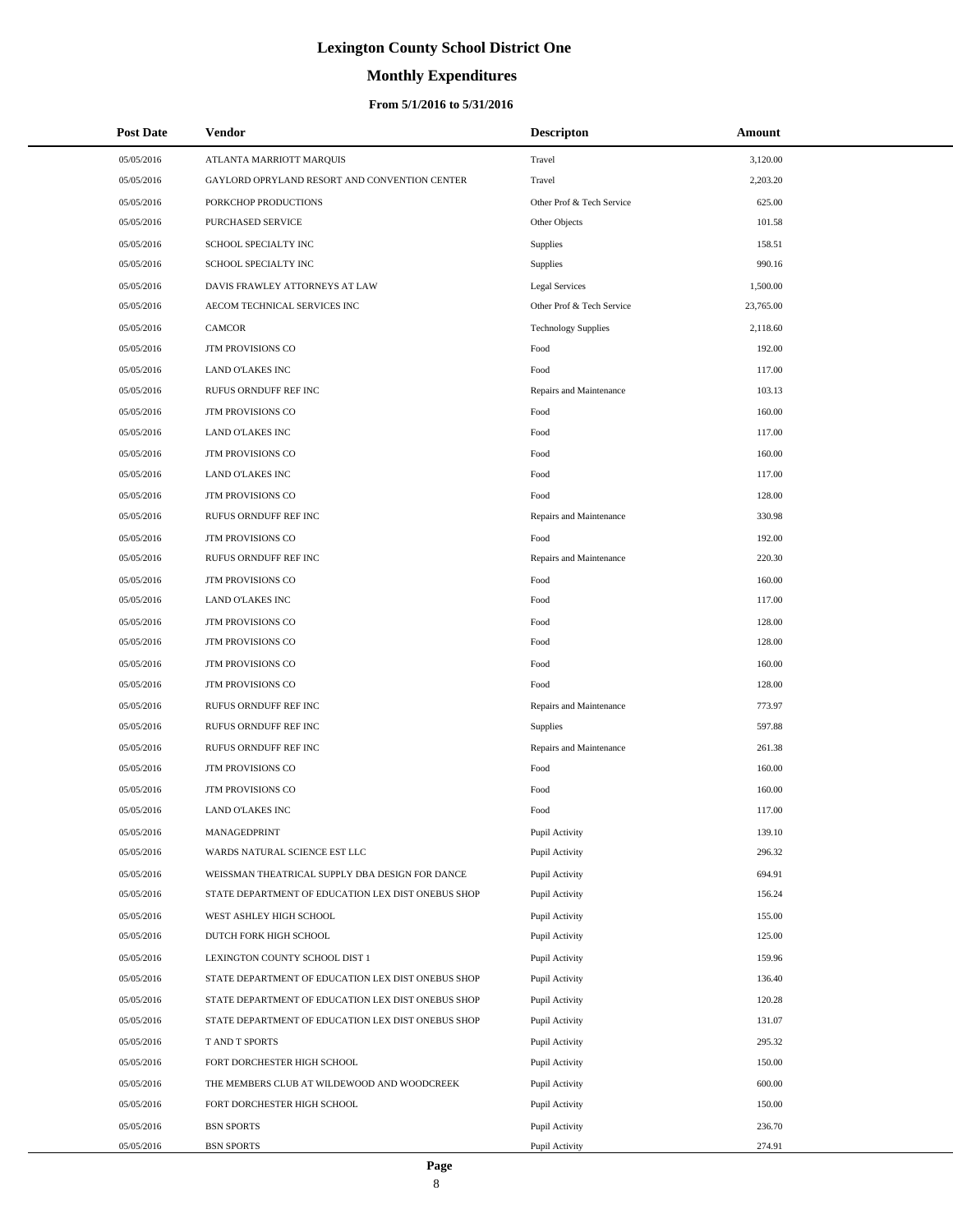# **Monthly Expenditures**

| <b>Post Date</b> | Vendor                                        | <b>Descripton</b>          | Amount   |
|------------------|-----------------------------------------------|----------------------------|----------|
| 05/05/2016       | TIMBERLAKE COUNTRY CLUB INC                   | Pupil Activity             | 2,100.00 |
| 05/05/2016       | <b>MID CAROLINA CLUB</b>                      | Pupil Activity             | 1,155.00 |
| 05/05/2016       | BATTLE OF THE BORDER BASKETBALL CAMP          | Pupil Activity             | 600.00   |
| 05/05/2016       | CAMP OF CHAMPIONS PRESBYTERIAN COLLEGE        | Pupil Activity             | 400.00   |
| 05/05/2016       | SOUTHMED INC                                  | <b>Technology Supplies</b> | 2,546.60 |
| 05/06/2016       | <b>LENOVO US</b>                              | <b>Technology Supplies</b> | 6,869.40 |
| 05/06/2016       | MANAGEDPRINT                                  | <b>Technology Supplies</b> | 224.70   |
| 05/06/2016       | DIGITAL OFFICE SOLUTIONS INC                  | Supplies                   | 507.18   |
| 05/06/2016       | LEXINGTON SCREEN PRINTING/ DESIGN             | Supplies                   | 1,096.75 |
| 05/06/2016       | ALFRED WILLIAMS AND CO                        | Supplies                   | 2,050.12 |
| 05/06/2016       | PINE GROVE INC                                | Tuition                    | 2,125.83 |
| 05/06/2016       | FORMS AND SUPPLY INC (FSI)                    | Supplies                   | 261.35   |
| 05/06/2016       | FOLLETT SCHOOL SOLUTIONS INC                  | <b>Library Books</b>       | 501.26   |
| 05/06/2016       | FOLLETT SCHOOL SOLUTIONS INC                  | <b>Library Books</b>       | 407.64   |
| 05/06/2016       | PURCHASED SERVICE                             | Travel                     | 107.19   |
| 05/06/2016       | PURCHASED SERVICE                             | Other Objects              | 193.19   |
| 05/06/2016       | SOUTHEASTERN PAPER                            | Supplies-Maintenace        | 627.45   |
| 05/06/2016       | SOUTHEASTERN PAPER                            | Supplies-Maintenace        | 508.14   |
| 05/06/2016       | SOUTHEASTERN PAPER                            | Supplies-Maintenace        | 665.11   |
| 05/06/2016       | COOPER, JOEL L                                | Other Prof & Tech Service  | 180.00   |
| 05/06/2016       | MCMANUS, JOHN-PATRICK A.                      | Other Prof & Tech Service  | 120.00   |
| 05/06/2016       | MILLER, JEFFREY J                             | Other Prof & Tech Service  | 180.00   |
| 05/06/2016       | WILFONG, MICHAEL BRIAN                        | Other Prof & Tech Service  | 120.00   |
| 05/06/2016       | SPIVEY, STEPHEN J                             | Other Prof & Tech Service  | 180.00   |
| 05/06/2016       | SC DEPARTMENT OF SOCIAL SERVICES              | Other Prof & Tech Service  | 576.00   |
| 05/06/2016       | SIMPLY SOUTHERN CATERING LLC                  | Other Objects              | 699.78   |
| 05/06/2016       | MONOPRICE.COM                                 | <b>Technology Supplies</b> | 237.50   |
| 05/06/2016       | <b>COMPORIUM</b>                              | Communication              | 117.73   |
| 05/06/2016       | <b>PURCHASED SERVICE</b>                      | Travel                     | 304.83   |
| 05/06/2016       | PURCHASED SERVICE                             | Travel                     | 129.33   |
| 05/06/2016       | HOBART SERVICE                                | Repairs and Maintenance    | 3,449.14 |
| 05/06/2016       | RAPTOR TECHNOLOGIES LLC                       | Pupil Activity             | 200.00   |
| 05/06/2016       | SOUTH FLORENCE HIGH SCHOOL                    | Pupil Activity             | 272.50   |
| 05/06/2016       | SPRING VALLEY HIGH SCHOOL ATHLETIC DEPARTMENT | Pupil Activity             | 320.10   |
| 05/06/2016       | LANDRUM HIGH SCHOOL                           | Pupil Activity             | 220.00   |
| 05/06/2016       | SUMMERVILLE HIGH SCHOOL                       | Pupil Activity             | 357.50   |
| 05/06/2016       | WANDO HIGH SCHOOL                             | Pupil Activity             | 365.00   |
| 05/06/2016       | STRATFORD HIGH SCHOOL                         | Pupil Activity             | 465.90   |
| 05/06/2016       | ENTERPRISE RENTACAR                           | Pupil Activity             | 336.00   |
| 05/09/2016       | SCHOOL SPECIALTY INC                          | Supplies-Immersion         | 146.18   |
| 05/09/2016       | DELL COMPUTERS                                | Supplies                   | 470.76   |
| 05/09/2016       | SCHOOLMART                                    | Supplies                   | 1,532.48 |
| 05/09/2016       | BLICK ART MATERIALS LLC                       | Supplies                   | 224.01   |
| 05/09/2016       | FORMS AND SUPPLY INC (FSI)                    | Supplies                   | 373.65   |
| 05/09/2016       | SCHOOL SPECIALTY INC                          | Supplies                   | 241.49   |
| 05/09/2016       | LONE STAR PERCUSSION                          | Supplies                   | 102.00   |
| 05/09/2016       | PURCHASED SERVICE                             | Travel                     | 415.35   |
| 05/09/2016       | PURCHASED SERVICE                             | Travel                     | 324.50   |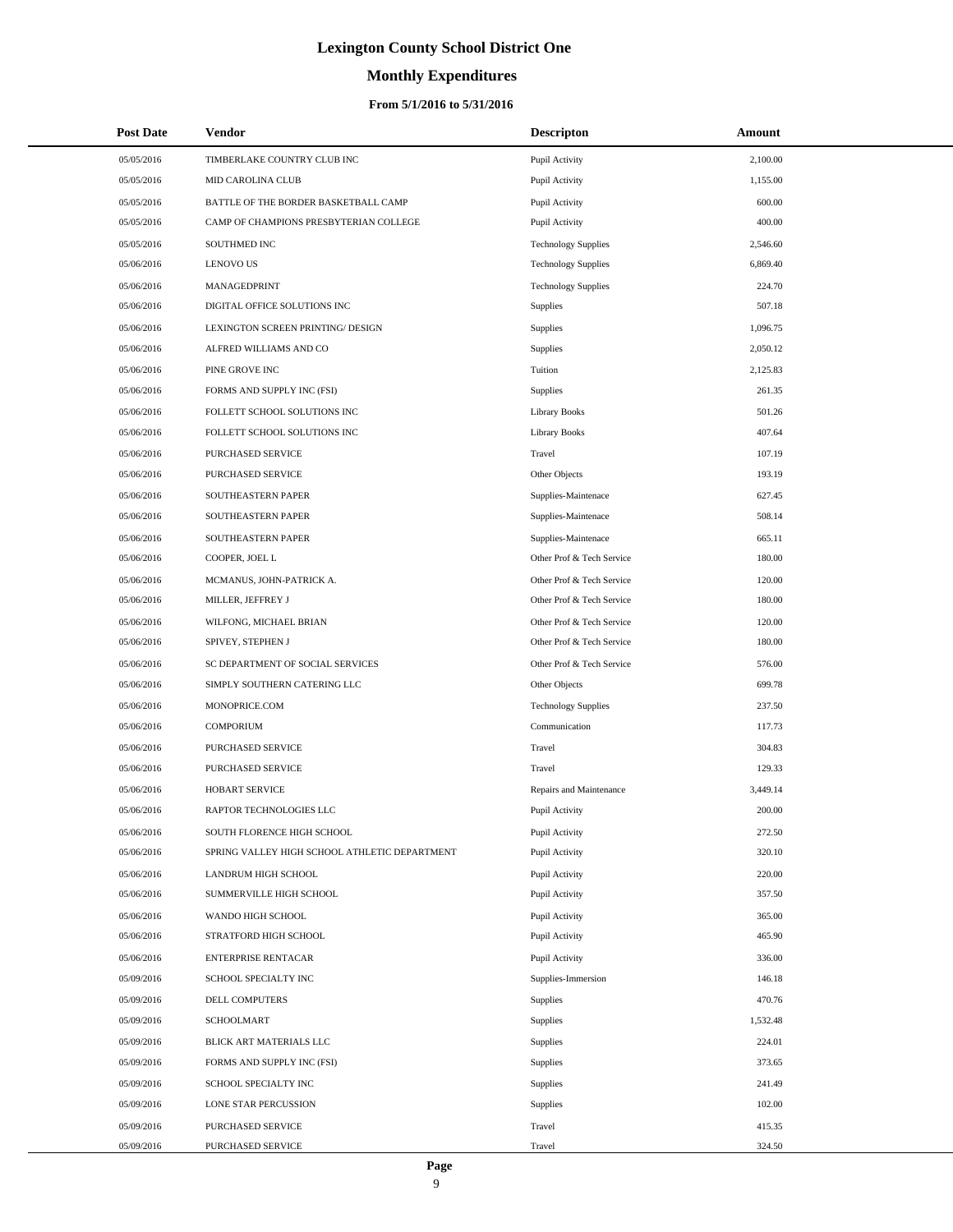# **Monthly Expenditures**

### **From 5/1/2016 to 5/31/2016**

| <b>Post Date</b> | Vendor                                            | <b>Descripton</b>          | Amount   |
|------------------|---------------------------------------------------|----------------------------|----------|
| 05/09/2016       | PURCHASED SERVICE                                 | Travel                     | 324.50   |
| 05/09/2016       | PURCHASED SERVICE                                 | Travel                     | 324.50   |
| 05/09/2016       | <b>JW PEPPER</b>                                  | Supplies                   | 120.00   |
| 05/09/2016       | FORMS AND SUPPLY INC (FSI)                        | Supplies                   | 111.49   |
| 05/09/2016       | PURCHASED SERVICE                                 | Travel                     | 262.44   |
| 05/09/2016       | PURCHASED SERVICE                                 | Travel                     | 262.44   |
| 05/09/2016       | WEISSMAN THEATRICAL SUPPLY DBA DESIGN FOR DANCE   | Supplies                   | 685.30   |
| 05/09/2016       | FORMS AND SUPPLY INC (FSI)                        | Supplies                   | 102.21   |
| 05/09/2016       | PURCHASED SERVICE                                 | Travel                     | 1,038.77 |
| 05/09/2016       | PURCHASED SERVICE                                 | Travel                     | 189.00   |
| 05/09/2016       | CERTIFIED TRANSLATION SERVICES                    | Other Prof & Tech Service  | 130.00   |
| 05/09/2016       | <b>APPLE INC</b>                                  | <b>Technology Supplies</b> | 9,084.30 |
| 05/09/2016       | SCHOOL SPECIALTY INC                              | Supplies                   | 208.84   |
| 05/09/2016       | PURCHASED SERVICE                                 | Travel                     | 185.76   |
| 05/09/2016       | FORMS AND SUPPLY INC (FSI)                        | Supplies                   | 168.57   |
| 05/09/2016       | PURCHASED SERVICE                                 | Travel                     | 104.89   |
| 05/09/2016       | <b>PURCHASED SERVICE</b>                          | Travel                     | 232.50   |
| 05/09/2016       | PURCHASED SERVICE                                 | Travel                     | 170.64   |
| 05/09/2016       | PURCHASED SERVICE                                 | Travel                     | 169.02   |
| 05/09/2016       | TOWN OF LEXINGTON                                 | <b>Public Utilities</b>    | 386.08   |
| 05/09/2016       | JENKINS HANCOCK AND SIDES                         | Other Prof & Tech Service  | 1,400.00 |
| 05/09/2016       | TOWN OF LEXINGTON                                 | <b>Public Utilities</b>    | 3,979.60 |
| 05/09/2016       | <b>CULLUM SERVICES INC</b>                        | Repairs and Maintenance    | 1,714.02 |
| 05/09/2016       | SMITH AND JONES JANITORIAL SUPPLIES AND EQUIP INC | Supplies-Maintenace        | 5,319.61 |
| 05/09/2016       | TOWN OF LEXINGTON                                 | <b>Public Utilities</b>    | 1,183.92 |
| 05/09/2016       | GILBERTSUMMIT RURAL WATER DISTRICT                | <b>Public Utilities</b>    | 1,163.20 |
| 05/09/2016       | GILBERTSUMMIT RURAL WATER DISTRICT                | <b>Public Utilities</b>    | 245.60   |
| 05/09/2016       | <b>EA SERVICES INC</b>                            | Supplies-Maintenace        | 192.12   |
| 05/09/2016       | SMITH AND JONES JANITORIAL SUPPLIES AND EQUIP INC | Supplies-Maintenace        | 1,344.43 |
| 05/09/2016       | <b>EA SERVICES INC</b>                            | Supplies-Maintenace        | 192.12   |
| 05/09/2016       | TOWN OF LEXINGTON                                 | <b>Public Utilities</b>    | 268.81   |
| 05/09/2016       | MECHANICAL DESIGN                                 | Other Prof & Tech Service  | 300.00   |
| 05/09/2016       | <b>UPBEAT INC</b>                                 | Supplies                   | 978.81   |
| 05/09/2016       | TOWN OF LEXINGTON                                 | <b>Public Utilities</b>    | 956.97   |
| 05/09/2016       | SMITH AND JONES JANITORIAL SUPPLIES AND EQUIP INC | Supplies-Maintenace        | 3,922.75 |
| 05/09/2016       | PETE'S WELDING AND METAL WORKS                    | Supplies-Maintenace        | 184.00   |
| 05/09/2016       | SMITH AND JONES JANITORIAL SUPPLIES AND EQUIP INC | Supplies-Maintenace        | 2,503.80 |
| 05/09/2016       | <b>WW GRAINGER</b>                                | Supplies-Maintenace        | 1,194.99 |
| 05/09/2016       | SMITH AND JONES JANITORIAL SUPPLIES AND EQUIP INC | Supplies-Maintenace        | 169.06   |
| 05/09/2016       | TOWN OF LEXINGTON                                 | <b>Public Utilities</b>    | 1,240.75 |
| 05/09/2016       | SMITH AND JONES JANITORIAL SUPPLIES AND EQUIP INC | Supplies-Maintenace        | 247.17   |
| 05/09/2016       | GILBERTSUMMIT RURAL WATER DISTRICT                | <b>Public Utilities</b>    | 378.25   |
| 05/09/2016       | SMITH AND JONES JANITORIAL SUPPLIES AND EQUIP INC | Supplies-Maintenace        | 1,970.94 |
| 05/09/2016       | SMITH AND JONES JANITORIAL SUPPLIES AND EQUIP INC | Supplies-Maintenace        | 3,118.09 |
| 05/09/2016       | TOWN OF LEXINGTON                                 | <b>Public Utilities</b>    | 576.74   |
| 05/09/2016       | SMITH AND JONES JANITORIAL SUPPLIES AND EQUIP INC | Supplies-Maintenace        | 1,996.62 |
| 05/09/2016       | GILBERTSUMMIT RURAL WATER DISTRICT                | <b>Public Utilities</b>    | 743.26   |
| 05/09/2016       | SMITH AND JONES JANITORIAL SUPPLIES AND EQUIP INC | Supplies-Maintenace        | 1,627.25 |

10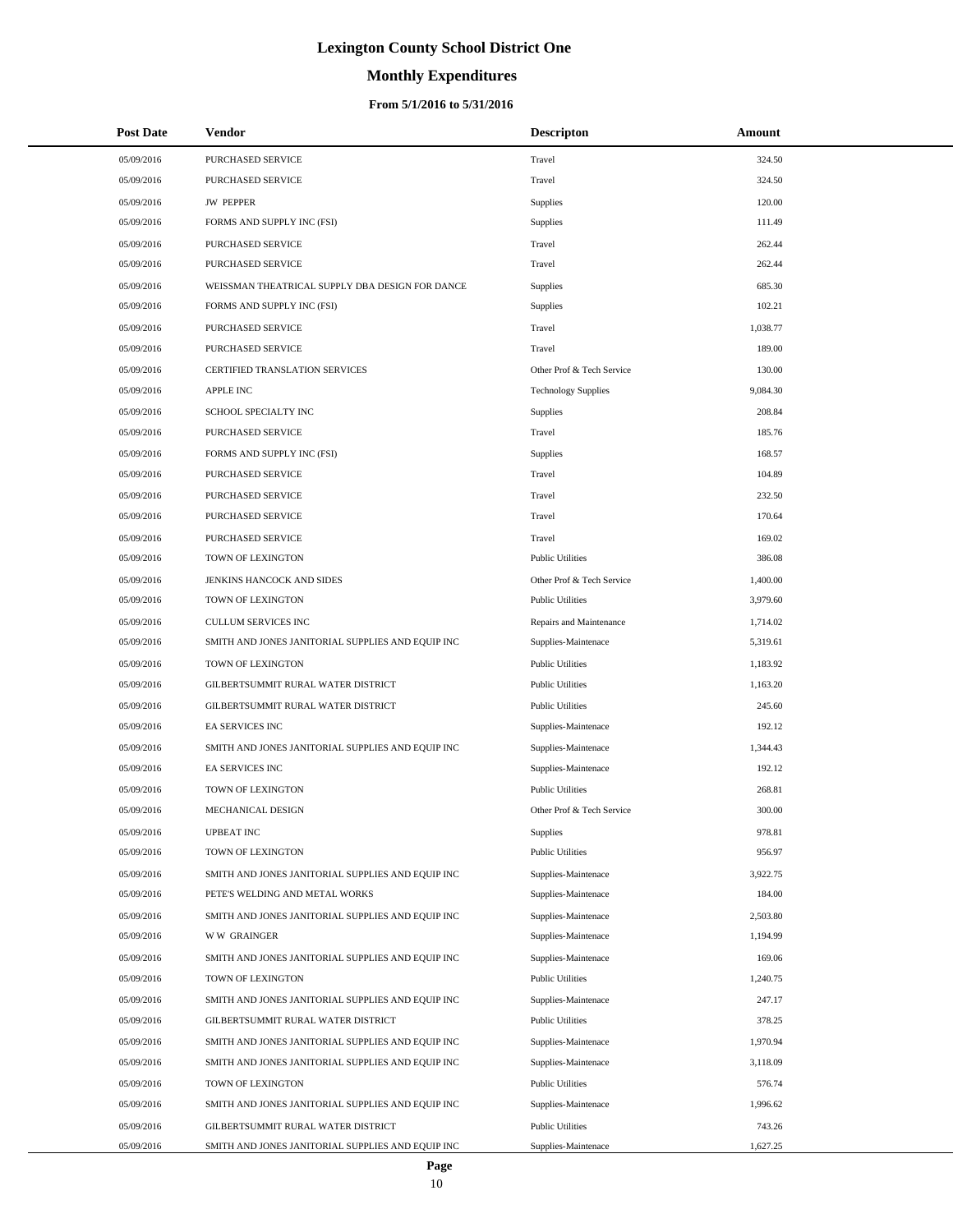# **Monthly Expenditures**

### **From 5/1/2016 to 5/31/2016**

| <b>Post Date</b> | Vendor                                            | <b>Descripton</b>          | Amount    |
|------------------|---------------------------------------------------|----------------------------|-----------|
| 05/09/2016       | TOWN OF LEXINGTON                                 | <b>Public Utilities</b>    | 737.38    |
| 05/09/2016       | TOWN OF LEXINGTON                                 | <b>Public Utilities</b>    | 835.30    |
| 05/09/2016       | MECHANICAL DESIGN                                 | Other Prof & Tech Service  | 300.00    |
| 05/09/2016       | SMITH AND JONES JANITORIAL SUPPLIES AND EQUIP INC | Supplies-Maintenace        | 4,734.11  |
| 05/09/2016       | SMITH AND JONES JANITORIAL SUPPLIES AND EQUIP INC | Supplies-Maintenace        | 7,976.85  |
| 05/09/2016       | SMITH AND JONES JANITORIAL SUPPLIES AND EQUIP INC | Supplies-Maintenace        | 3,627.30  |
| 05/09/2016       | SMITH AND JONES JANITORIAL SUPPLIES AND EQUIP INC | Supplies-Maintenace        | 4,539.48  |
| 05/09/2016       | TOWN OF LEXINGTON                                 | <b>Public Utilities</b>    | 416.11    |
| 05/09/2016       | SMITH AND JONES JANITORIAL SUPPLIES AND EQUIP INC | Supplies-Maintenace        | 3,123.33  |
| 05/09/2016       | GILBERTSUMMIT RURAL WATER DISTRICT                | <b>Public Utilities</b>    | 389.01    |
| 05/09/2016       | TOWN OF LEXINGTON                                 | <b>Public Utilities</b>    | 583.61    |
| 05/09/2016       | TOWN OF LEXINGTON                                 | <b>Public Utilities</b>    | 2,288.31  |
| 05/09/2016       | TOWN OF LEXINGTON                                 | <b>Public Utilities</b>    | 2,574.21  |
| 05/09/2016       | TOWN OF LEXINGTON                                 | <b>Public Utilities</b>    | 3,560.17  |
| 05/09/2016       | SMITH AND JONES JANITORIAL SUPPLIES AND EQUIP INC | Supplies-Maintenace        | 1,418.17  |
| 05/09/2016       | <b>COMPORIUM</b>                                  | Communication              | 12,683.14 |
| 05/09/2016       | <b>LENOVO US</b>                                  | <b>Technology Supplies</b> | 807.85    |
| 05/09/2016       | <b>COMPORIUM</b>                                  | Communication              | 5,943.01  |
| 05/09/2016       | <b>COMPORIUM</b>                                  | Communication              | 2,482.43  |
| 05/09/2016       | <b>COMPORIUM</b>                                  | Communication              | 3,940.29  |
| 05/09/2016       | <b>COMPORIUM</b>                                  | Communication              | 2,039.94  |
| 05/09/2016       | <b>COMPORIUM</b>                                  | Communication              | 4,328.00  |
| 05/09/2016       | <b>COMPORIUM</b>                                  | Communication              | 2,644.58  |
| 05/09/2016       | <b>COMPORIUM</b>                                  | Communication              | 1,192.97  |
| 05/09/2016       | <b>COMPORIUM</b>                                  | Communication              | 2,902.22  |
| 05/09/2016       | <b>COMPORIUM</b>                                  | Communication              | 2,337.30  |
| 05/09/2016       | <b>COMPORIUM</b>                                  | Communication              | 1,953.84  |
| 05/09/2016       | <b>COMPORIUM</b>                                  | Communication              | 2,030.55  |
| 05/09/2016       | <b>COMPORIUM</b>                                  | Communication              | 2,344.26  |
| 05/09/2016       | <b>COMPORIUM</b>                                  | Communication              | 2,293.96  |
| 05/09/2016       | <b>COMPORIUM</b>                                  | Communication              | 2,882.88  |
| 05/09/2016       | <b>COMPORIUM</b>                                  | Communication              | 5,491.82  |
| 05/09/2016       | <b>COMPORIUM</b>                                  | Communication              | 2,353.72  |
| 05/09/2016       | <b>COMPORIUM</b>                                  | Communication              | 2,461.53  |
| 05/09/2016       | <b>COMPORIUM</b>                                  | Communication              | 2,346.99  |
| 05/09/2016       | <b>COMPORIUM</b>                                  | Communication              | 2,248.10  |
| 05/09/2016       | <b>COMPORIUM</b>                                  | Communication              | 2,514.72  |
| 05/09/2016       | <b>COMPORIUM</b>                                  | Communication              | 3,433.77  |
| 05/09/2016       | <b>COMPORIUM</b>                                  | Communication              | 2,519.94  |
| 05/09/2016       | <b>COMPORIUM</b>                                  | Communication              | 2,422.38  |
| 05/09/2016       | <b>COMPORIUM</b>                                  | Communication              | 2,484.31  |
| 05/09/2016       | <b>COMPORIUM</b>                                  | Communication              | 2,692.33  |
| 05/09/2016       | <b>COMPORIUM</b>                                  | Communication              | 1,824.48  |
| 05/09/2016       | <b>COMPORIUM</b>                                  | Communication              | 2,045.77  |
| 05/09/2016       | <b>COMPORIUM</b>                                  | Communication              | 2,368.23  |
| 05/09/2016       | <b>COMPORIUM</b>                                  | Communication              | 2,756.63  |
| 05/09/2016       | <b>COMPORIUM</b>                                  | Communication              | 6,812.18  |
| 05/09/2016       | <b>COMPORIUM</b>                                  | Communication              | 3,237.89  |

11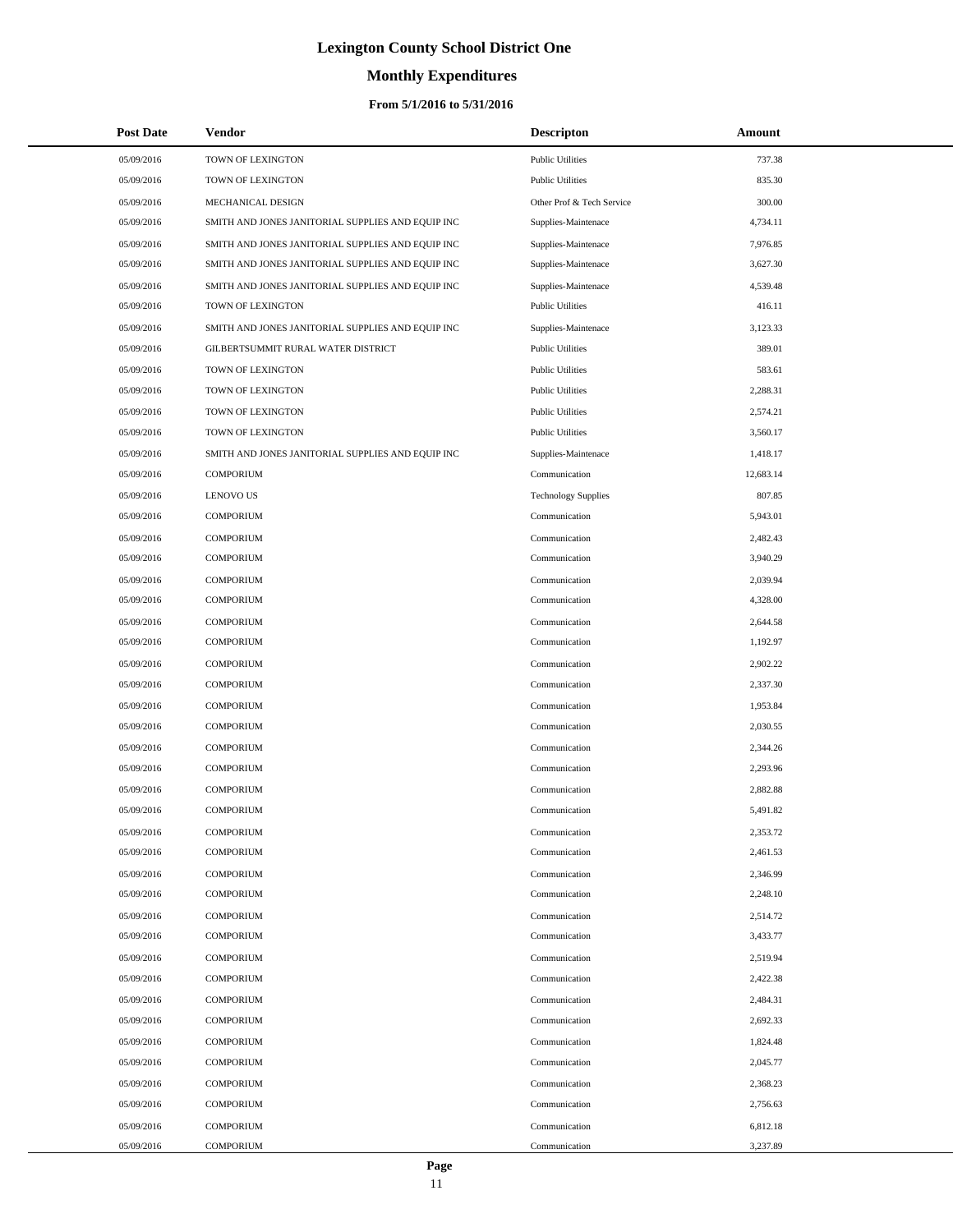# **Monthly Expenditures**

### **From 5/1/2016 to 5/31/2016**

| <b>Post Date</b> | Vendor                                          | <b>Descripton</b>                | Amount    |
|------------------|-------------------------------------------------|----------------------------------|-----------|
| 05/09/2016       | PURCHASED SERVICE                               | Travel                           | 120.96    |
| 05/09/2016       | AIKIDO ACADEMY OF SELF DEFENSE                  | Other Prof & Tech Service        | 450.00    |
| 05/09/2016       | LIVE WIRE MEDIA                                 | Supplies                         | 774.50    |
| 05/09/2016       | NSTA NATIONAL SCIENCE TEACHERS ASSOCIATION      | <b>Supplies</b>                  | 425.04    |
| 05/09/2016       | SCHOOL SPECIALTY INC                            | Supplies                         | 247.82    |
| 05/09/2016       | SCHOOL SPECIALTY INC                            | <b>Supplies</b>                  | 143.48    |
| 05/09/2016       | SCHOOL SPECIALTY INC                            | Supplies                         | 630.65    |
| 05/09/2016       | <b>SCHOOLMART</b>                               | <b>Supplies</b>                  | 535.52    |
| 05/09/2016       | <b>PURCHASED SERVICE</b>                        | Travel                           | 241.50    |
| 05/09/2016       | FORMS AND SUPPLY INC (FSI)                      | <b>Supplies</b>                  | 305.60    |
| 05/09/2016       | BURKWOOD CONSTRUCTION COMPANY                   | <b>Building</b>                  | 40,946.67 |
| 05/09/2016       | BLICK ART MATERIALS LLC                         | Pupil Activity                   | 168.05    |
| 05/09/2016       | <b>GREY HOUSE PUBLISHING</b>                    | Pupil Activity                   | 140.00    |
| 05/09/2016       | HENRY SCHEIN INC MEDICAL SPECIAL MARKETS        | Pupil Activity                   | 312.20    |
| 05/09/2016       | HP INC                                          | Pupil Activity                   | 711.80    |
| 05/09/2016       | STOKES, JAMES LEE                               | Pupil Activity                   | 150.00    |
| 05/09/2016       | DUMLAO, MARVIN R                                | Pupil Activity                   | 140.00    |
| 05/09/2016       | HAIR, ALLEN                                     | Pupil Activity                   | 140.00    |
| 05/09/2016       | SULLIVAN, MATT                                  | Pupil Activity                   | 140.00    |
| 05/09/2016       | CAULDER, CHARLES DANNY                          | Pupil Activity                   | 113.90    |
| 05/09/2016       | DARNELL, STEVE                                  | Pupil Activity                   | 110.00    |
| 05/09/2016       | DAY, JAMES                                      | Pupil Activity                   | 101.00    |
| 05/09/2016       | CAROLINA SPORTS INC                             | Pupil Activity                   | 900.00    |
| 05/09/2016       | SCHOOL SPECIALTY INC                            | <b>Supplies</b>                  | 252.44    |
| 05/10/2016       | MUSICAL INNOVATIONS                             | Repairs and Maintenance          | 3,410.00  |
| 05/10/2016       | SCHOOL SPECIALTY INC                            | Supplies-Immersion               | 586.75    |
| 05/10/2016       | SCHOOL SPECIALTY INC                            | Supplies                         | 340.24    |
| 05/10/2016       | HP INC                                          | <b>Technology Supplies</b>       | 405.53    |
| 05/10/2016       | SC COACH LLC                                    | <b>Pupil Transportation</b>      | 700.00    |
| 05/10/2016       | DELL COMPUTERS                                  | Supplies                         | 923.67    |
| 05/10/2016       | PURCHASED SERVICE                               | <b>Pupil Transportation-Inst</b> | 1,300.00  |
| 05/10/2016       | LEXINGTON COUNTY SCHOOL DIST 1                  | <b>Pupil Transportation</b>      | 509.64    |
| 05/10/2016       | LEXINGTON COUNTY SCHOOL DIST 1                  | <b>Pupil Transportation</b>      | 236.22    |
| 05/10/2016       | ALGY COSTUMES AND UNIFORMS                      | Supplies                         | 605.50    |
| 05/10/2016       | HP INC                                          | <b>Technology Supplies</b>       | 480.43    |
| 05/10/2016       | UNIFIED AV SYSTEMS INC DBA MULTI MEDIA SERVICES | <b>Technology Supplies</b>       | 2,821.31  |
| 05/10/2016       | PRAXAIR DISTRIBUTION                            | Supplies                         | 413.08    |
| 05/10/2016       | HP INC                                          | <b>Technology Supplies</b>       | 354.00    |
| 05/10/2016       | HP INC                                          | <b>Technology Supplies</b>       | 379.04    |
| 05/10/2016       | LEXINGTON COUNTY SCHOOL DIST 1                  | <b>Pupil Transportation</b>      | 943.02    |
| 05/10/2016       | SC COACH LLC                                    | <b>Pupil Transportation</b>      | 384.00    |
| 05/10/2016       | <b>DELL COMPUTERS</b>                           | <b>Technology Supplies</b>       | 984.36    |
| 05/10/2016       | <b>LENOVO US</b>                                | <b>Technology Supplies</b>       | 387.34    |
| 05/10/2016       | FRANKLIN COVEY CO (EDUCATION DIV)               | Software Renewal/Agreemen        | 1,500.00  |
| 05/10/2016       | PURCHASED SERVICE                               | Travel                           | 254.15    |
| 05/10/2016       | DELL COMPUTERS                                  | Supplies                         | 260.95    |
| 05/10/2016       | DELL COMPUTERS                                  | <b>Technology Supplies</b>       | 682.27    |
| 05/10/2016       | PURCHASED SERVICE                               | Travel                           | 103.95    |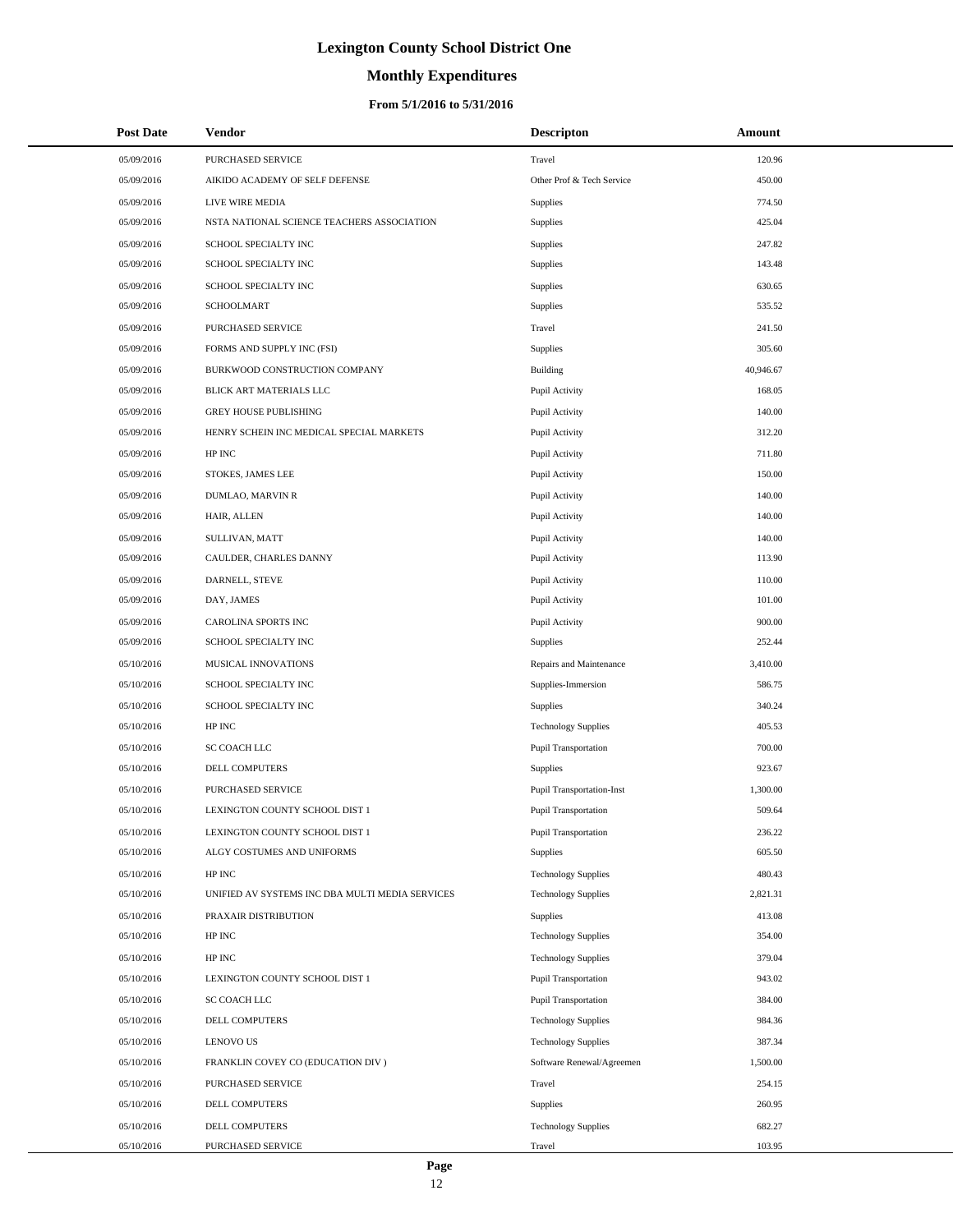# **Monthly Expenditures**

### **From 5/1/2016 to 5/31/2016**

| <b>Post Date</b> | Vendor                                            | <b>Descripton</b>           | <b>Amount</b> |  |
|------------------|---------------------------------------------------|-----------------------------|---------------|--|
| 05/10/2016       | <b>CULLUM SERVICES INC</b>                        | Repairs and Maintenance     | 843.75        |  |
| 05/10/2016       | MANSFIELD OIL CO                                  | Supplies-Maintenace         | 3,231.20      |  |
| 05/10/2016       | SMITH AND JONES JANITORIAL SUPPLIES AND EQUIP INC | Supplies-Maintenace         | 695.24        |  |
| 05/10/2016       | JOHN HARRIS BODY SHOP 3                           | Repairs and Maintenance     | 3,687.28      |  |
| 05/10/2016       | CULLUM SERVICES INC                               | Repairs and Maintenance     | 4,792.50      |  |
| 05/10/2016       | CULLUM SERVICES INC                               | Repairs and Maintenance     | 1,108.08      |  |
| 05/10/2016       | CULLUM SERVICES INC                               | Repairs and Maintenance     | 3,937.50      |  |
| 05/10/2016       | <b>BONITZ</b>                                     | Repairs and Maintenance     | 1,578.59      |  |
| 05/10/2016       | CULLUM SERVICES INC                               | Repairs and Maintenance     | 1,023.75      |  |
| 05/10/2016       | CULLUM SERVICES INC                               | Repairs and Maintenance     | 360.00        |  |
| 05/10/2016       | CULLUM SERVICES INC                               | Repairs and Maintenance     | 1,379.17      |  |
| 05/10/2016       | CULLUM SERVICES INC                               | Repairs and Maintenance     | 440.63        |  |
| 05/10/2016       | CULLUM SERVICES INC                               | Repairs and Maintenance     | 2,730.00      |  |
| 05/10/2016       | CULLUM SERVICES INC                               | Repairs and Maintenance     | 757.50        |  |
| 05/10/2016       | CULLUM SERVICES INC                               | Repairs and Maintenance     | 1,372.50      |  |
| 05/10/2016       | CULLUM SERVICES INC                               | Repairs and Maintenance     | 1,355.63      |  |
| 05/10/2016       | CULLUM SERVICES INC                               | Repairs and Maintenance     | 1,059.38      |  |
| 05/10/2016       | SMITH AND JONES JANITORIAL SUPPLIES AND EQUIP INC | Supplies-Maintenace         | 481.53        |  |
| 05/10/2016       | SOUTHEASTERN PAPER                                | Supplies-Maintenace         | 415.70        |  |
| 05/10/2016       | CULLUM SERVICES INC                               | Repairs and Maintenance     | 1,331.25      |  |
| 05/10/2016       | CULLUM SERVICES INC                               | Repairs and Maintenance     | 1,792.50      |  |
| 05/10/2016       | CULLUM SERVICES INC                               | Repairs and Maintenance     | 3,788.54      |  |
| 05/10/2016       | CULLUM SERVICES INC                               | Repairs and Maintenance     | 1,691.25      |  |
| 05/10/2016       | CULLUM SERVICES INC                               | Repairs and Maintenance     | 1,537.50      |  |
| 05/10/2016       | CULLUM SERVICES INC                               | Repairs and Maintenance     | 1,149.38      |  |
| 05/10/2016       | CULLUM SERVICES INC                               | Repairs and Maintenance     | 2,651.25      |  |
| 05/10/2016       | TERMINIX COMMERCIAL                               | Repairs and Maintenance     | 312.50        |  |
| 05/10/2016       | CULLUM SERVICES INC                               | Repairs and Maintenance     | 1,125.00      |  |
| 05/10/2016       | TERMINIX COMMERCIAL                               | Repairs and Maintenance     | 417.00        |  |
| 05/10/2016       | CULLUM SERVICES INC                               | Repairs and Maintenance     | 1,515.00      |  |
| 05/10/2016       | CULLUM SERVICES INC                               | Repairs and Maintenance     | 1,376.25      |  |
| 05/10/2016       | <b>CULLUM SERVICES INC</b>                        | Repairs and Maintenance     | 1,530.00      |  |
| 05/10/2016       | CULLUM SERVICES INC                               | Repairs and Maintenance     | 1,205.60      |  |
| 05/10/2016       | CULLUM SERVICES INC                               | Repairs and Maintenance     | 1,276.88      |  |
| 05/10/2016       | CULLUM SERVICES INC                               | Repairs and Maintenance     | 620.62        |  |
| 05/10/2016       | CULLUM SERVICES INC                               | Repairs and Maintenance     | 2,371.88      |  |
| 05/10/2016       | DODSON PEST CONTROL                               | Repairs and Maintenance     | 630.00        |  |
| 05/10/2016       | CULLUM SERVICES INC                               | Repairs and Maintenance     | 1,453.13      |  |
| 05/10/2016       | SHERWIN WILLIAMS                                  | Supplies-Maintenace         | 171.29        |  |
| 05/10/2016       | <b>CULLUM SERVICES INC</b>                        | Repairs and Maintenance     | 2,437.50      |  |
| 05/10/2016       | CULLUM SERVICES INC                               | Repairs and Maintenance     | 5,887.50      |  |
| 05/10/2016       | MARTIN, JENNIE                                    | <b>Pupil Transportation</b> | 139.00        |  |
| 05/10/2016       | RANDOM DRUG SCREENS INC                           | Other Prof & Tech Service   | 2,742.00      |  |
| 05/10/2016       | YOUNG, MATTHEW                                    | Other Prof & Tech Service   | 180.00        |  |
| 05/10/2016       | WILFONG, MICHAEL BRIAN                            | Other Prof & Tech Service   | 120.00        |  |
| 05/10/2016       | RICCIARDI, CHRISTOPHER                            | Other Prof & Tech Service   | 180.00        |  |
| 05/10/2016       | HAIGLER III, THOMAS I                             | Other Prof & Tech Service   | 180.00        |  |
| 05/10/2016       | FRANKLIN, TIMOTHY WILLIAM                         | Other Prof & Tech Service   | 180.00        |  |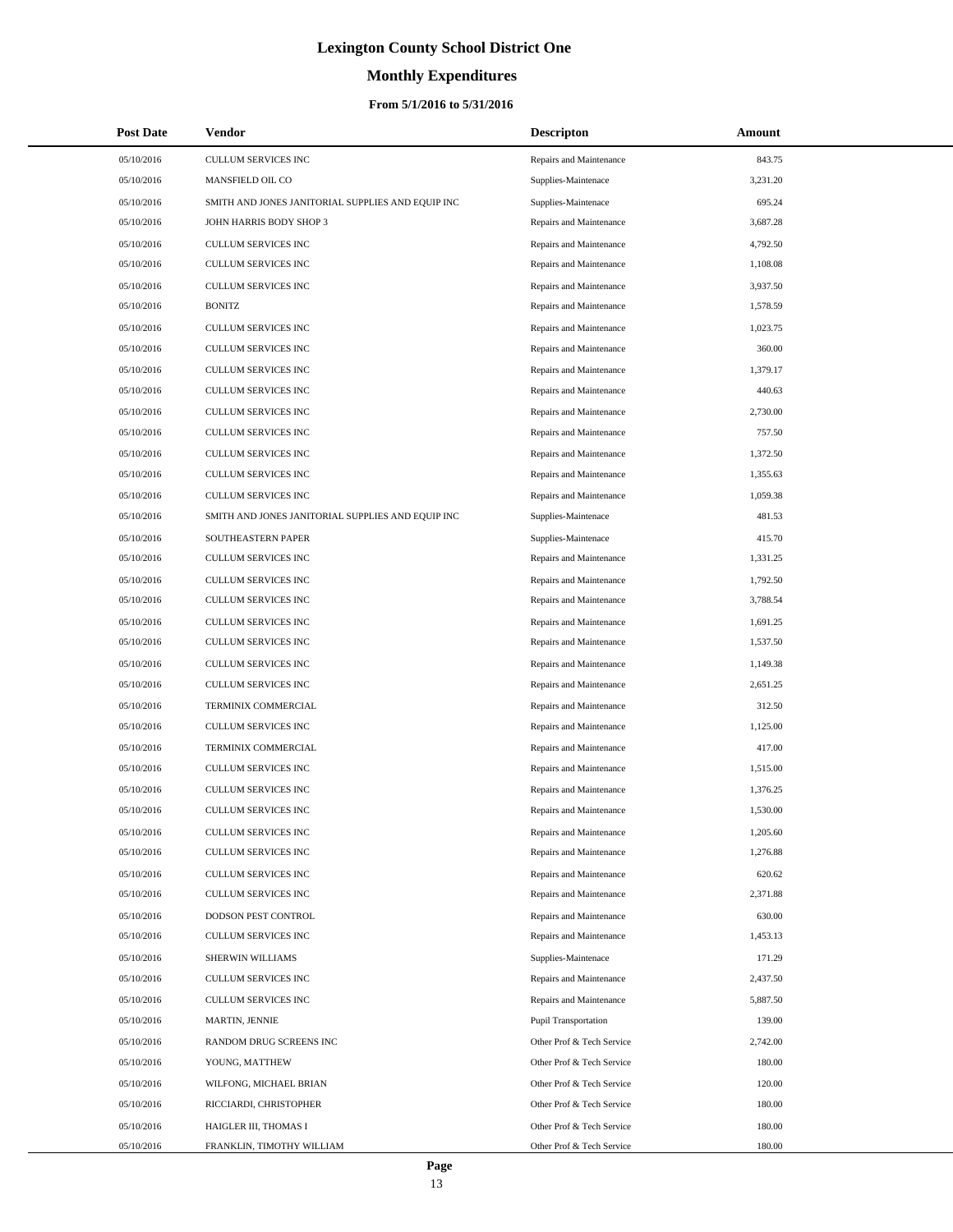# **Monthly Expenditures**

| <b>Post Date</b> | <b>Vendor</b>                                     | <b>Descripton</b>             | Amount   |
|------------------|---------------------------------------------------|-------------------------------|----------|
| 05/10/2016       | <b>READABLE INK</b>                               | Other Prof & Tech Service     | 2,000.00 |
| 05/10/2016       | PARKER'S OF LEXINGTON                             | Other Objects                 | 647.35   |
| 05/10/2016       | PURCHASED SERVICE                                 | Travel                        | 620.19   |
| 05/10/2016       | <b>DELL COMPUTERS</b>                             | <b>Technology Supplies</b>    | 114.96   |
| 05/10/2016       | <b>GRAYBAR ELECTRIC CO INC</b>                    | <b>Technology Supplies</b>    | 356.85   |
| 05/10/2016       | DIGITAL OFFICE SOLUTIONS INC                      | Repairs and Maintenance       | 1,944.95 |
| 05/10/2016       | <b>IMAGINE LEARNING</b>                           | Software Renewal/Agreemen     | 5,350.00 |
| 05/10/2016       | FORMS AND SUPPLY INC (FSI)                        | <b>Supplies</b>               | 100.71   |
| 05/10/2016       | <b>NCS PEARSON</b>                                | <b>Supplies</b>               | 187.25   |
| 05/10/2016       | <b>FLAGHOUSE</b>                                  | Supplies                      | 1,756.00 |
| 05/10/2016       | SC DEPARTMENT OF REVENUE (SALES TAX RETURN)       | Supplies                      | 122.92   |
| 05/10/2016       | NANCY K PERRY CHILDREN'S SHELTER                  | <b>Instructional Services</b> | 450.00   |
| 05/10/2016       | <b>SWALLIE, LEE</b>                               | Other Prof & Tech Service     | 480.00   |
| 05/10/2016       | SCHOOL SPECIALTY INC                              | <b>Supplies</b>               | 247.82   |
| 05/10/2016       | SCHOOL SPECIALTY INC                              | <b>Supplies</b>               | 162.69   |
| 05/10/2016       | ED SMITH LUMBER MILL INC                          | Supplies                      | 239.51   |
| 05/10/2016       | FORMS AND SUPPLY INC (FSI)                        | Supplies                      | 501.78   |
| 05/10/2016       | TEACHING STRATEGIES INC                           | Supplies                      | 105.93   |
| 05/10/2016       | SCHOOL SPECIALTY INC                              | Supplies                      | 206.78   |
| 05/10/2016       | PURCHASED SERVICE                                 | Supplies                      | 250.00   |
| 05/10/2016       | PURCHASED SERVICE                                 | Travel                        | 241.50   |
| 05/10/2016       | SCHOOL SPECIALTY INC                              | <b>Supplies</b>               | 195.71   |
| 05/10/2016       | COMMUNICATION MANAGEMENT INC                      | <b>Technology Supplies</b>    | 1,923.29 |
| 05/10/2016       | THE LAMPO GROUP INC                               | Pupil Activity                | 3,015.91 |
| 05/10/2016       | WARDS NATURAL SCIENCE EST LLC                     | Pupil Activity                | 320.99   |
| 05/10/2016       | <b>APPLIED VIDEO</b>                              | Pupil Activity                | 935.20   |
| 05/10/2016       | <b>CAMCOR</b>                                     | Pupil Activity                | 403.81   |
| 05/10/2016       | ASHLEY RIDGE HIGH SCHOOL                          | Pupil Activity                | 210.00   |
| 05/10/2016       | SOX FENCE & SUPPLY CO                             | Pupil Activity                | 798.00   |
| 05/11/2016       | SCHOOL SPECIALTY INC                              | Supplies                      | 101.69   |
| 05/11/2016       | LEXINGTON COUNTY SCHOOL DIST 1                    | <b>Pupil Transportation</b>   | 256.68   |
| 05/11/2016       | MOTOROLA SOLUTIONS                                | Supplies                      | 2,370.78 |
| 05/11/2016       | CAMCOR                                            | <b>Technology Supplies</b>    | 992.10   |
| 05/11/2016       | DELL COMPUTERS                                    | Supplies                      | 2,115.57 |
| 05/11/2016       | TRACTOR MART LLC                                  | Repairs and Maintenance       | 1,978.46 |
| 05/11/2016       | CRANDALL CORPORATION                              | Other Property Services       | 593.35   |
| 05/11/2016       | <b>US FOODS</b>                                   | <b>Supplies</b>               | 309.24   |
| 05/11/2016       | SMITH AND JONES JANITORIAL SUPPLIES AND EQUIP INC | Supplies-Maintenace           | 5,639.97 |
| 05/11/2016       | <b>CULLUM SERVICES INC</b>                        | Repairs and Maintenance       | 632.00   |
| 05/11/2016       | METALS AND ALLOYS CO LLC                          | Supplies-Maintenace           | 250.38   |
| 05/11/2016       | CULLUM SERVICES INC                               | Repairs and Maintenance       | 518.79   |
| 05/11/2016       | INTERSTATE SOLUTIONS                              | Supplies-Maintenace           | 496.48   |
| 05/11/2016       | CULLUM SERVICES INC                               | Repairs and Maintenance       | 467.50   |
| 05/11/2016       | RANDOM DRUG SCREENS INC                           | Other Prof & Tech Service     | 660.00   |
| 05/11/2016       | SMITH, BRIAN                                      | Other Prof & Tech Service     | 180.00   |
| 05/11/2016       | YOUNG, MATTHEW                                    | Other Prof & Tech Service     | 180.00   |
| 05/11/2016       | RICCIARDI, CHRISTOPHER                            | Other Prof & Tech Service     | 180.00   |
| 05/11/2016       | MCFALLS, FRANKLIN JUNIOR                          | Other Prof & Tech Service     | 180.00   |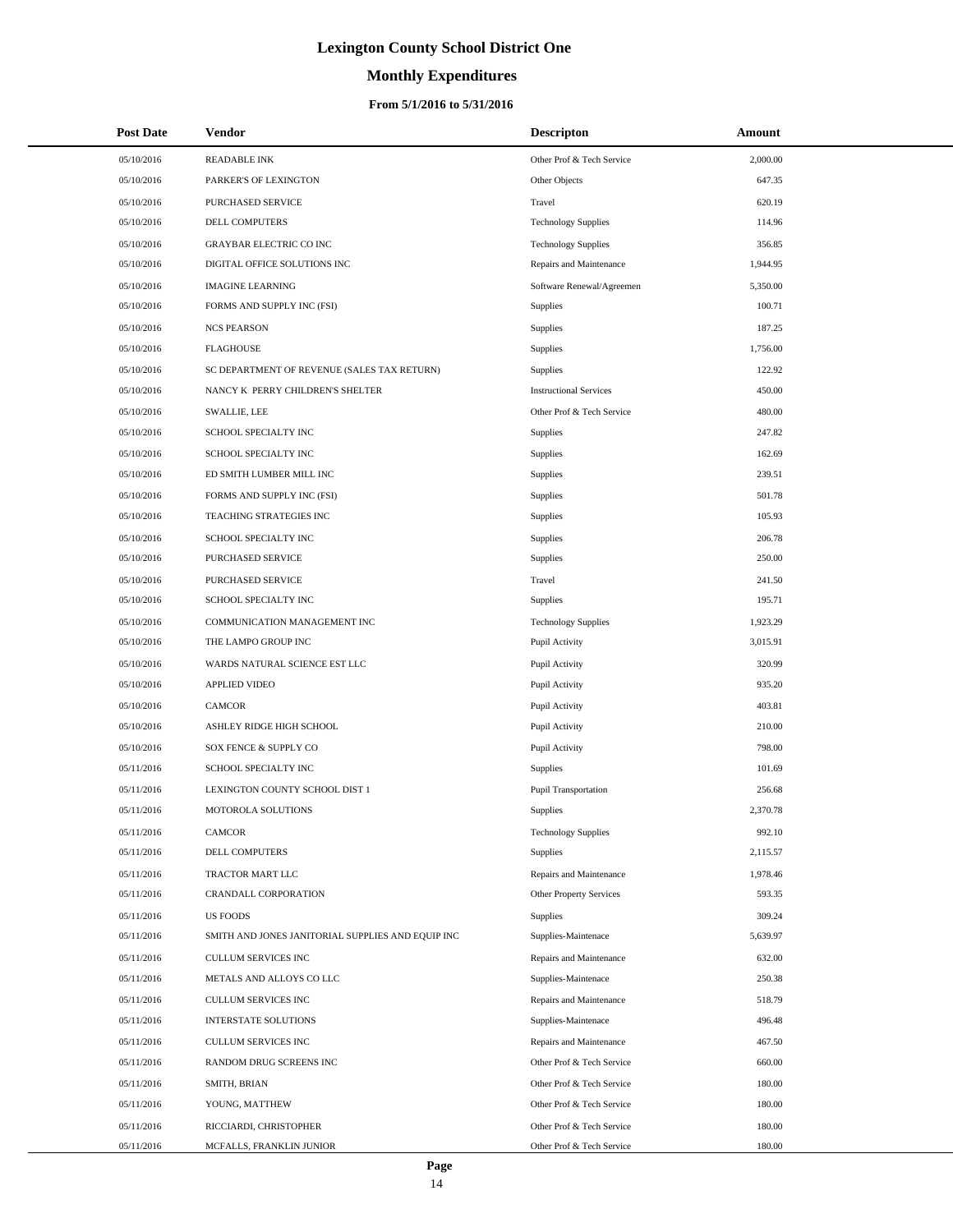# **Monthly Expenditures**

### **From 5/1/2016 to 5/31/2016**

| <b>Post Date</b> | <b>Vendor</b>                      | <b>Descripton</b>             | Amount   |
|------------------|------------------------------------|-------------------------------|----------|
| 05/11/2016       | RICCIARDI, CHRISTOPHER             | Other Prof & Tech Service     | 180.00   |
| 05/11/2016       | MOTOROLA SOLUTIONS                 | <b>Technology Supplies</b>    | 969.53   |
| 05/11/2016       | <b>CHANNING BETE COMPANY</b>       | Supplies                      | 1,407.45 |
| 05/11/2016       | UNIVERSITY OF SOUTH CAROLINA AIKEN | Travel                        | 1,320.00 |
| 05/11/2016       | FORMS AND SUPPLY INC (FSI)         | Supplies                      | 622.71   |
| 05/11/2016       | <b>US FOODS</b>                    | Supplies                      | 1,138.24 |
| 05/11/2016       | NATIONAL FOOD GROUP                | Food                          | 369.00   |
| 05/11/2016       | PILGRIM'S PRIDE CORP               | Food                          | 851.00   |
| 05/11/2016       | <b>US FOODS</b>                    | Food                          | 9,882.78 |
| 05/11/2016       | EARTHGRAINS BAKING COMPANIES INC   | Bread                         | 150.00   |
| 05/11/2016       | BORDEN DAIRY CO OF SC LLC          | Milk                          | 910.49   |
| 05/11/2016       | SENN BROTHERS INC                  | Produce                       | 1,345.01 |
| 05/11/2016       | <b>US FOODS</b>                    | Commodity Distribution Charge | 163.24   |
| 05/11/2016       | <b>US FOODS</b>                    | Supplies                      | 791.40   |
| 05/11/2016       | NATIONAL FOOD GROUP                | Food                          | 492.00   |
| 05/11/2016       | PILGRIM'S PRIDE CORP               | Food                          | 691.40   |
| 05/11/2016       | <b>US FOODS</b>                    | Food                          | 3,114.18 |
| 05/11/2016       | EARTHGRAINS BAKING COMPANIES INC   | Bread                         | 135.00   |
| 05/11/2016       | BORDEN DAIRY CO OF SC LLC          | Milk                          | 1,078.21 |
| 05/11/2016       | SENN BROTHERS INC                  | Produce                       | 1,011.90 |
| 05/11/2016       | <b>US FOODS</b>                    | Commodity Distribution Charge | 125.61   |
| 05/11/2016       | <b>US FOODS</b>                    | Supplies                      | 743.57   |
| 05/11/2016       | NATIONAL FOOD GROUP                | Food                          | 369.00   |
| 05/11/2016       | PILGRIM'S PRIDE CORP               | Food                          | 1,111.40 |
| 05/11/2016       | <b>US FOODS</b>                    | Food                          | 4,687.52 |
| 05/11/2016       | BORDEN DAIRY CO OF SC LLC          | Milk                          | 579.88   |
| 05/11/2016       | SENN BROTHERS INC                  | Produce                       | 870.94   |
| 05/11/2016       | <b>US FOODS</b>                    | Commodity Distribution Charge | 275.60   |
| 05/11/2016       | <b>US FOODS</b>                    | Supplies                      | 419.34   |
| 05/11/2016       | NATIONAL FOOD GROUP                | Food                          | 492.00   |
| 05/11/2016       | PILGRIM'S PRIDE CORP               | Food                          | 851.00   |
| 05/11/2016       | <b>US FOODS</b>                    | Food                          | 5,986.71 |
| 05/11/2016       | BORDEN DAIRY CO OF SC LLC          | Milk                          | 1,698.84 |
| 05/11/2016       | SENN BROTHERS INC                  | Produce                       | 906.48   |
| 05/11/2016       | <b>US FOODS</b>                    | Commodity Distribution Charge | 151.05   |
| 05/11/2016       | RUFUS ORNDUFF REF INC              | Repairs and Maintenance       | 996.49   |
| 05/11/2016       | <b>US FOODS</b>                    | Supplies                      | 335.90   |
| 05/11/2016       | NATIONAL FOOD GROUP                | Food                          | 369.00   |
| 05/11/2016       | PILGRIM'S PRIDE CORP               | Food                          | 1,010.60 |
| 05/11/2016       | <b>US FOODS</b>                    | Food                          | 4,411.45 |
| 05/11/2016       | BORDEN DAIRY CO OF SC LLC          | Milk                          | 701.70   |
| 05/11/2016       | SENN BROTHERS INC                  | Produce                       | 852.54   |
| 05/11/2016       | <b>US FOODS</b>                    | Commodity Distribution Charge | 167.48   |
| 05/11/2016       | <b>US FOODS</b>                    | Supplies                      | 863.03   |
| 05/11/2016       | NATIONAL FOOD GROUP                | Food                          | 492.00   |
| 05/11/2016       | PILGRIM'S PRIDE CORP               | Food                          | 691.40   |
| 05/11/2016       | <b>US FOODS</b>                    | Food                          | 6,581.47 |
| 05/11/2016       | EARTHGRAINS BAKING COMPANIES INC   | <b>Bread</b>                  | 103.75   |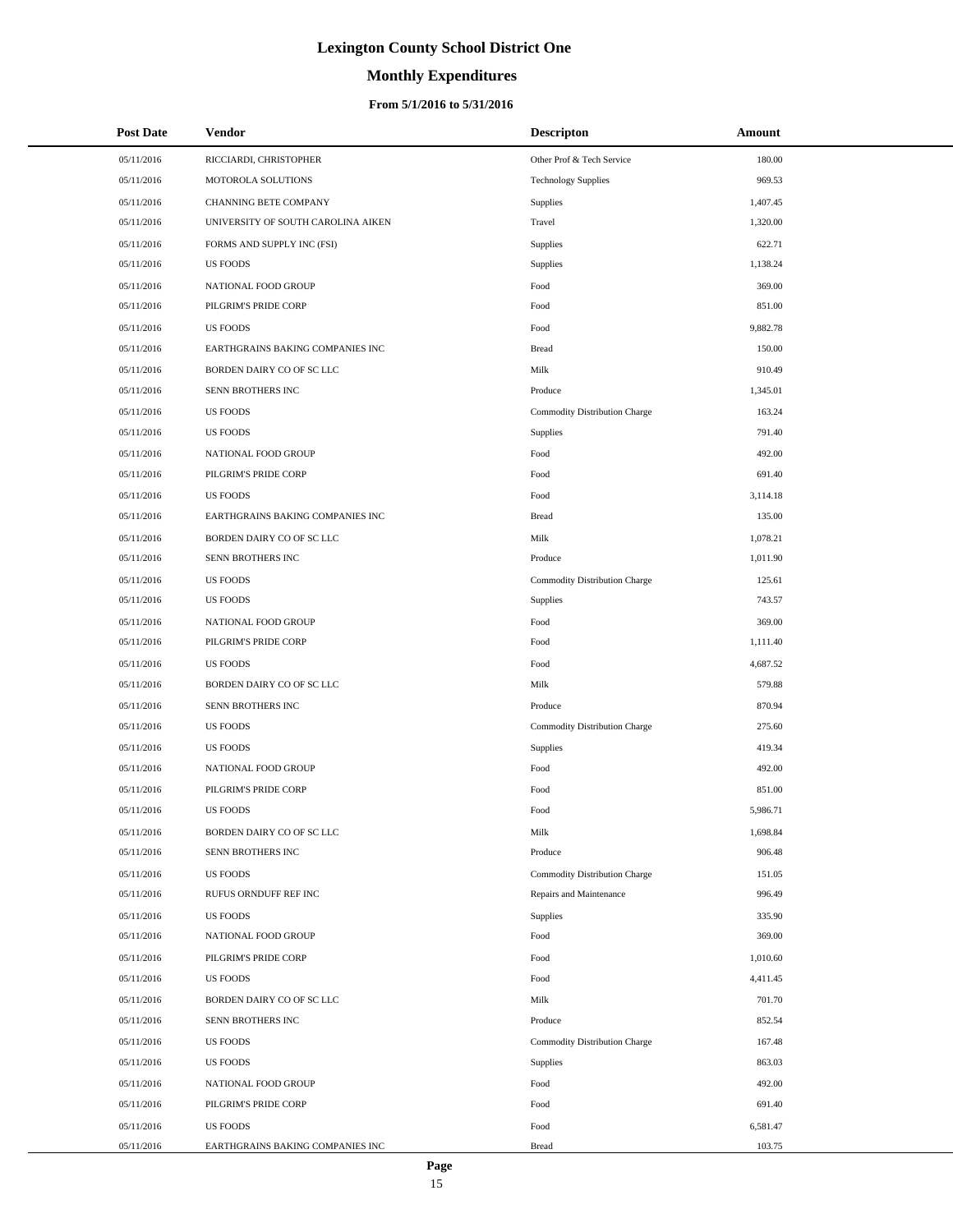# **Monthly Expenditures**

### **From 5/1/2016 to 5/31/2016**

| <b>Post Date</b> | <b>Vendor</b>                    | <b>Descripton</b>             | Amount   |
|------------------|----------------------------------|-------------------------------|----------|
| 05/11/2016       | BORDEN DAIRY CO OF SC LLC        | Milk                          | 2,071.42 |
| 05/11/2016       | SENN BROTHERS INC                | Produce                       | 579.31   |
| 05/11/2016       | <b>US FOODS</b>                  | Commodity Distribution Charge | 148.93   |
| 05/11/2016       | <b>US FOODS</b>                  | Supplies                      | 125.01   |
| 05/11/2016       | PILGRIM'S PRIDE CORP             | Food                          | 851.00   |
| 05/11/2016       | <b>US FOODS</b>                  | Food                          | 1,369.47 |
| 05/11/2016       | SENN BROTHERS INC                | Produce                       | 460.50   |
| 05/11/2016       | <b>US FOODS</b>                  | Commodity Distribution Charge | 103.88   |
| 05/11/2016       | <b>US FOODS</b>                  | Supplies                      | 472.17   |
| 05/11/2016       | NATIONAL FOOD GROUP              | Food                          | 369.00   |
| 05/11/2016       | PILGRIM'S PRIDE CORP             | Food                          | 851.00   |
| 05/11/2016       | <b>US FOODS</b>                  | Food                          | 3,835.18 |
| 05/11/2016       | SENN BROTHERS INC                | Produce                       | 1,184.24 |
| 05/11/2016       | <b>US FOODS</b>                  | Commodity Distribution Charge | 131.44   |
| 05/11/2016       | <b>US FOODS</b>                  | Supplies                      | 441.11   |
| 05/11/2016       | NATIONAL FOOD GROUP              | Food                          | 492.00   |
| 05/11/2016       | PILGRIM'S PRIDE CORP             | Food                          | 691.40   |
| 05/11/2016       | <b>US FOODS</b>                  | Food                          | 3,827.12 |
| 05/11/2016       | EARTHGRAINS BAKING COMPANIES INC | <b>Bread</b>                  | 117.50   |
| 05/11/2016       | BORDEN DAIRY CO OF SC LLC        | Milk                          | 1,097.62 |
| 05/11/2016       | SENN BROTHERS INC                | Produce                       | 853.46   |
| 05/11/2016       | <b>US FOODS</b>                  | Commodity Distribution Charge | 140.45   |
| 05/11/2016       | <b>US FOODS</b>                  | Supplies                      | 913.75   |
| 05/11/2016       | NATIONAL FOOD GROUP              | Food                          | 492.00   |
| 05/11/2016       | PILGRIM'S PRIDE CORP             | Food                          | 930.80   |
| 05/11/2016       | <b>US FOODS</b>                  | Food                          | 7,698.32 |
| 05/11/2016       | EARTHGRAINS BAKING COMPANIES INC | <b>Bread</b>                  | 120.00   |
| 05/11/2016       | BORDEN DAIRY CO OF SC LLC        | Milk                          | 2,377.97 |
| 05/11/2016       | SENN BROTHERS INC                | Produce                       | 1,507.49 |
| 05/11/2016       | <b>US FOODS</b>                  | Commodity Distribution Charge | 146.28   |
| 05/11/2016       | <b>US FOODS</b>                  | Supplies                      | 611.68   |
| 05/11/2016       | NATIONAL FOOD GROUP              | Food                          | 492.00   |
| 05/11/2016       | PILGRIM'S PRIDE CORP             | Food                          | 851.00   |
| 05/11/2016       | <b>US FOODS</b>                  | Food                          | 5,828.69 |
| 05/11/2016       | BORDEN DAIRY CO OF SC LLC        | Milk                          | 1,204.38 |
| 05/11/2016       | SENN BROTHERS INC                | Produce                       | 950.53   |
| 05/11/2016       | <b>US FOODS</b>                  | Commodity Distribution Charge | 148.93   |
| 05/11/2016       | <b>US FOODS</b>                  | Supplies                      | 665.88   |
| 05/11/2016       | NATIONAL FOOD GROUP              | Food                          | 492.00   |
| 05/11/2016       | PILGRIM'S PRIDE CORP             | Food                          | 691.40   |
| 05/11/2016       | <b>US FOODS</b>                  | Food                          | 4,823.92 |
| 05/11/2016       | EARTHGRAINS BAKING COMPANIES INC | <b>Bread</b>                  | 115.00   |
| 05/11/2016       | BORDEN DAIRY CO OF SC LLC        | Milk                          | 1,050.91 |
| 05/11/2016       | SENN BROTHERS INC                | Produce                       | 1,160.50 |
| 05/11/2016       | <b>US FOODS</b>                  | Commodity Distribution Charge | 127.73   |
| 05/11/2016       | <b>US FOODS</b>                  | Supplies                      | 565.63   |
| 05/11/2016       | NATIONAL FOOD GROUP              | Food                          | 369.00   |
| 05/11/2016       | PILGRIM'S PRIDE CORP             | Food                          | 851.00   |

÷.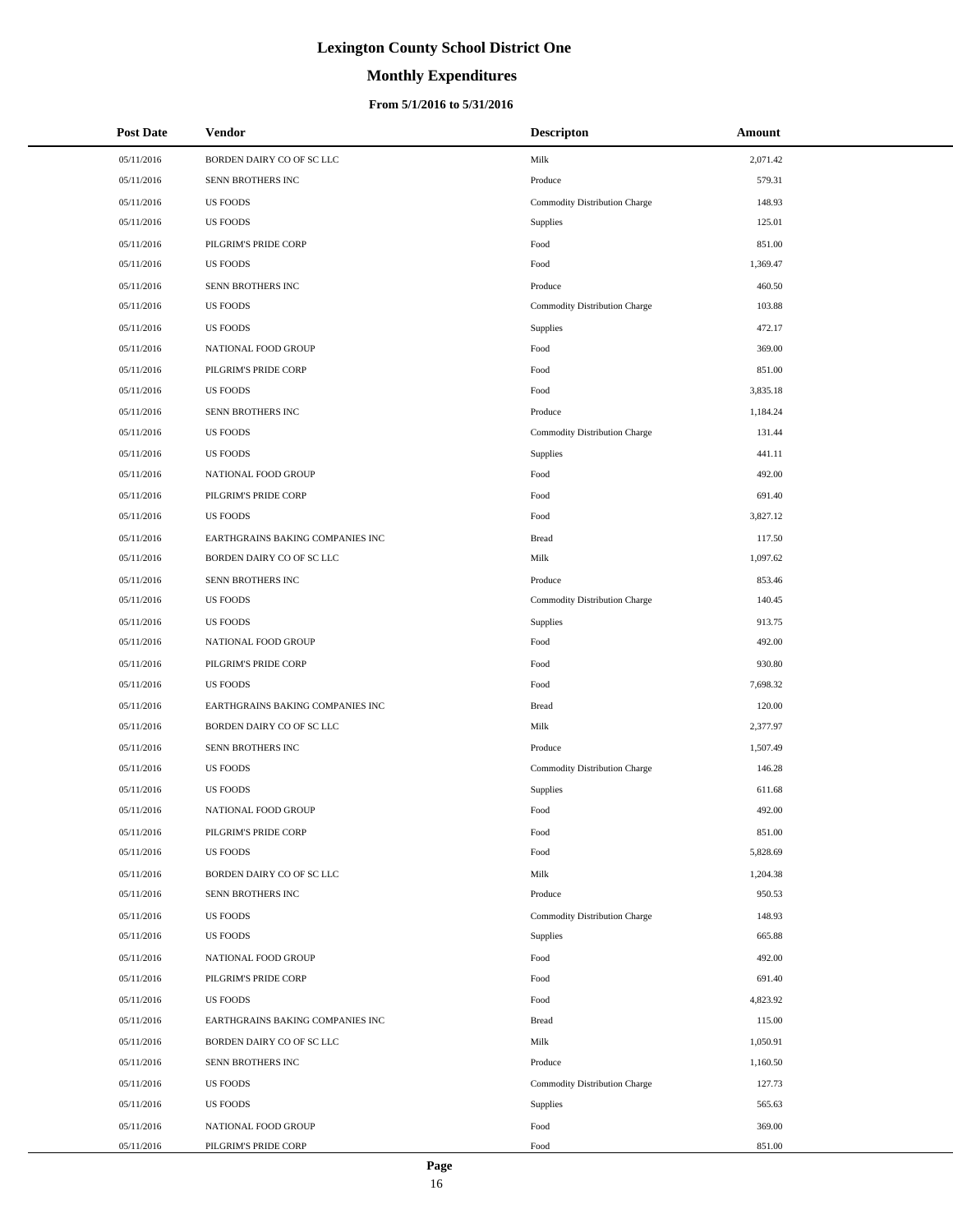# **Monthly Expenditures**

### **From 5/1/2016 to 5/31/2016**

| <b>Post Date</b> | <b>Vendor</b>                    | <b>Descripton</b>             | Amount    |
|------------------|----------------------------------|-------------------------------|-----------|
| 05/11/2016       | <b>US FOODS</b>                  | Food                          | 4,335.02  |
| 05/11/2016       | BORDEN DAIRY CO OF SC LLC        | Milk                          | 700.98    |
| 05/11/2016       | SENN BROTHERS INC                | Produce                       | 686.42    |
| 05/11/2016       | <b>US FOODS</b>                  | Commodity Distribution Charge | 129.32    |
| 05/11/2016       | <b>US FOODS</b>                  | Supplies                      | 1,327.35  |
| 05/11/2016       | NATIONAL FOOD GROUP              | Food                          | 369.00    |
| 05/11/2016       | PILGRIM'S PRIDE CORP             | Food                          | 691.40    |
| 05/11/2016       | <b>US FOODS</b>                  | Food                          | 12,866.58 |
| 05/11/2016       | EARTHGRAINS BAKING COMPANIES INC | <b>Bread</b>                  | 420.00    |
| 05/11/2016       | BORDEN DAIRY CO OF SC LLC        | Milk                          | 1,045.88  |
| 05/11/2016       | SENN BROTHERS INC                | Produce                       | 1,574.40  |
| 05/11/2016       | <b>US FOODS</b>                  | Commodity Distribution Charge | 154.76    |
| 05/11/2016       | <b>US FOODS</b>                  | Supplies                      | 537.23    |
| 05/11/2016       | NATIONAL FOOD GROUP              | Food                          | 492.00    |
| 05/11/2016       | PILGRIM'S PRIDE CORP             | Food                          | 691.40    |
| 05/11/2016       | <b>US FOODS</b>                  | Food                          | 2,302.65  |
| 05/11/2016       | BORDEN DAIRY CO OF SC LLC        | Milk                          | 581.95    |
| 05/11/2016       | SENN BROTHERS INC                | Produce                       | 522.61    |
| 05/11/2016       | <b>US FOODS</b>                  | Commodity Distribution Charge | 114.48    |
| 05/11/2016       | <b>US FOODS</b>                  | Supplies                      | 754.56    |
| 05/11/2016       | NATIONAL FOOD GROUP              | Food                          | 369.00    |
| 05/11/2016       | PILGRIM'S PRIDE CORP             | Food                          | 851.00    |
| 05/11/2016       | <b>US FOODS</b>                  | Food                          | 5,189.25  |
| 05/11/2016       | EARTHGRAINS BAKING COMPANIES INC | <b>Bread</b>                  | 136.50    |
| 05/11/2016       | BORDEN DAIRY CO OF SC LLC        | Milk                          | 557.16    |
| 05/11/2016       | SENN BROTHERS INC                | Produce                       | 1,274.56  |
| 05/11/2016       | <b>US FOODS</b>                  | Commodity Distribution Charge | 127.20    |
| 05/11/2016       | <b>US FOODS</b>                  | Supplies                      | 471.86    |
| 05/11/2016       | NATIONAL FOOD GROUP              | Food                          | 369.00    |
| 05/11/2016       | PILGRIM'S PRIDE CORP             | Food                          | 851.00    |
| 05/11/2016       | <b>US FOODS</b>                  | Food                          | 3,949.38  |
| 05/11/2016       | BORDEN DAIRY CO OF SC LLC        | Milk                          | 768.43    |
| 05/11/2016       | SENN BROTHERS INC                | Produce                       | 663.68    |
| 05/11/2016       | <b>US FOODS</b>                  | Commodity Distribution Charge | 129.32    |
| 05/11/2016       | <b>US FOODS</b>                  | Supplies                      | 482.43    |
| 05/11/2016       | NATIONAL FOOD GROUP              | Food                          | 369.00    |
| 05/11/2016       | PILGRIM'S PRIDE CORP             | Food                          | 691.40    |
| 05/11/2016       | US FOODS                         | Food                          | 2,876.46  |
| 05/11/2016       | BORDEN DAIRY CO OF SC LLC        | Milk                          | 710.18    |
| 05/11/2016       | SENN BROTHERS INC                | Produce                       | 664.66    |
| 05/11/2016       | <b>US FOODS</b>                  | Commodity Distribution Charge | 125.61    |
| 05/11/2016       | <b>US FOODS</b>                  | Supplies                      | 471.97    |
| 05/11/2016       | NATIONAL FOOD GROUP              | Food                          | 369.00    |
| 05/11/2016       | PILGRIM'S PRIDE CORP             | Food                          | 851.00    |
| 05/11/2016       | US FOODS                         | Food                          | 8,099.67  |
| 05/11/2016       | BORDEN DAIRY CO OF SC LLC        | Milk                          | 2,153.17  |
| 05/11/2016       | SENN BROTHERS INC                | Produce                       | 1,431.40  |
| 05/11/2016       | US FOODS                         | Commodity Distribution Charge | 146.81    |

 $\overline{a}$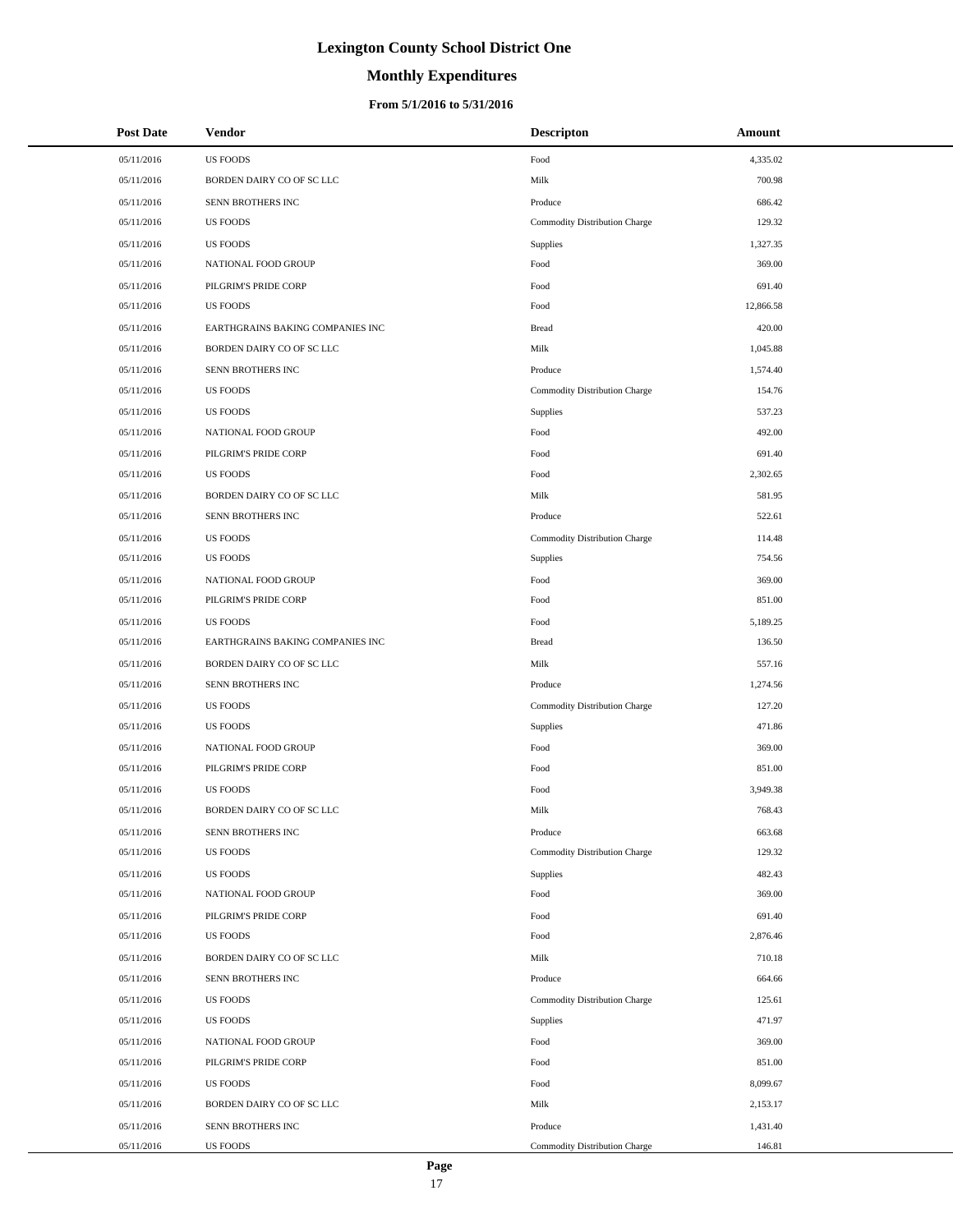# **Monthly Expenditures**

| <b>Post Date</b> | <b>Vendor</b>                    | <b>Descripton</b>             | Amount   |
|------------------|----------------------------------|-------------------------------|----------|
| 05/11/2016       | <b>US FOODS</b>                  | Supplies                      | 766.92   |
| 05/11/2016       | NATIONAL FOOD GROUP              | Food                          | 369.00   |
| 05/11/2016       | PILGRIM'S PRIDE CORP             | Food                          | 851.00   |
| 05/11/2016       | <b>US FOODS</b>                  | Food                          | 4,356.52 |
| 05/11/2016       | BORDEN DAIRY CO OF SC LLC        | Milk                          | 254.56   |
| 05/11/2016       | SENN BROTHERS INC                | Produce                       | 856.10   |
| 05/11/2016       | <b>US FOODS</b>                  | Commodity Distribution Charge | 129.32   |
| 05/11/2016       | <b>US FOODS</b>                  | Supplies                      | 672.24   |
| 05/11/2016       | NATIONAL FOOD GROUP              | Food                          | 492.00   |
| 05/11/2016       | PILGRIM'S PRIDE CORP             | Food                          | 691.40   |
| 05/11/2016       | <b>US FOODS</b>                  | Food                          | 3,446.58 |
| 05/11/2016       | BORDEN DAIRY CO OF SC LLC        | Milk                          | 749.21   |
| 05/11/2016       | SENN BROTHERS INC                | Produce                       | 765.18   |
| 05/11/2016       | <b>US FOODS</b>                  | Commodity Distribution Charge | 127.73   |
| 05/11/2016       | <b>US FOODS</b>                  | Supplies                      | 877.20   |
| 05/11/2016       | NATIONAL FOOD GROUP              | Food                          | 369.00   |
| 05/11/2016       | PILGRIM'S PRIDE CORP             | Food                          | 851.00   |
| 05/11/2016       | <b>US FOODS</b>                  | Food                          | 6,375.40 |
| 05/11/2016       | EARTHGRAINS BAKING COMPANIES INC | <b>Bread</b>                  | 670.00   |
| 05/11/2016       | BORDEN DAIRY CO OF SC LLC        | Milk                          | 653.52   |
| 05/11/2016       | SENN BROTHERS INC                | Produce                       | 1,290.73 |
| 05/11/2016       | <b>US FOODS</b>                  | Commodity Distribution Charge | 129.32   |
| 05/11/2016       | <b>US FOODS</b>                  | Supplies                      | 477.78   |
| 05/11/2016       | NATIONAL FOOD GROUP              | Food                          | 369.00   |
| 05/11/2016       | PILGRIM'S PRIDE CORP             | Food                          | 691.40   |
| 05/11/2016       | <b>US FOODS</b>                  | Food                          | 5,216.41 |
| 05/11/2016       | EARTHGRAINS BAKING COMPANIES INC | <b>Bread</b>                  | 107.50   |
| 05/11/2016       | BORDEN DAIRY CO OF SC LLC        | Milk                          | 886.67   |
| 05/11/2016       | SENN BROTHERS INC                | Produce                       | 989.74   |
| 05/11/2016       | <b>US FOODS</b>                  | Commodity Distribution Charge | 133.56   |
| 05/11/2016       | <b>US FOODS</b>                  | Supplies                      | 966.70   |
| 05/11/2016       | NATIONAL FOOD GROUP              | Food                          | 492.00   |
| 05/11/2016       | PILGRIM'S PRIDE CORP             | Food                          | 851.00   |
| 05/11/2016       | <b>US FOODS</b>                  | $\operatorname*{Food}$        | 5,327.77 |
| 05/11/2016       | BORDEN DAIRY CO OF SC LLC        | Milk                          | 1,337.97 |
| 05/11/2016       | SENN BROTHERS INC                | Produce                       | 655.62   |
| 05/11/2016       | <b>US FOODS</b>                  | Commodity Distribution Charge | 155.82   |
| 05/11/2016       | <b>US FOODS</b>                  | Supplies                      | 467.09   |
| 05/11/2016       | NATIONAL FOOD GROUP              | Food                          | 369.00   |
| 05/11/2016       | PILGRIM'S PRIDE CORP             | Food                          | 851.00   |
| 05/11/2016       | <b>US FOODS</b>                  | Food                          | 2,868.55 |
| 05/11/2016       | BORDEN DAIRY CO OF SC LLC        | Milk                          | 643.46   |
| 05/11/2016       | SENN BROTHERS INC                | Produce                       | 585.34   |
| 05/11/2016       | <b>US FOODS</b>                  | Commodity Distribution Charge | 128.26   |
| 05/11/2016       | <b>US FOODS</b>                  | Supplies                      | 411.22   |
| 05/11/2016       | NATIONAL FOOD GROUP              | Food                          | 492.00   |
| 05/11/2016       | PILGRIM'S PRIDE CORP             | Food                          | 691.40   |
| 05/11/2016       | US FOODS                         | $\operatorname*{Food}$        | 2,359.45 |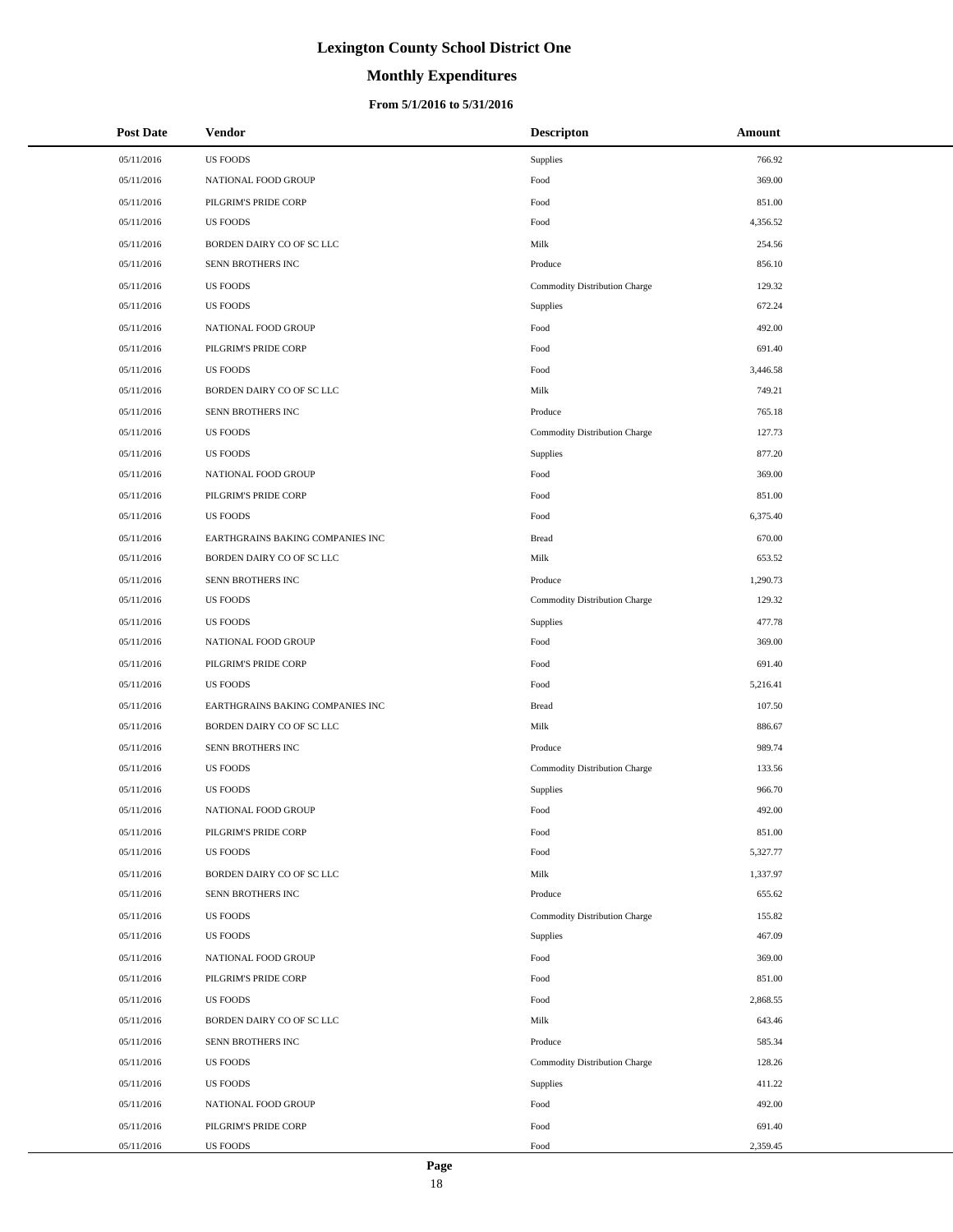# **Monthly Expenditures**

| <b>Post Date</b> | <b>Vendor</b>                                      | <b>Descripton</b>             | Amount   |
|------------------|----------------------------------------------------|-------------------------------|----------|
| 05/11/2016       | BORDEN DAIRY CO OF SC LLC                          | Milk                          | 769.86   |
| 05/11/2016       | SENN BROTHERS INC                                  | Produce                       | 806.25   |
| 05/11/2016       | <b>US FOODS</b>                                    | Commodity Distribution Charge | 124.02   |
| 05/11/2016       | <b>US FOODS</b>                                    | Supplies                      | 825.07   |
| 05/11/2016       | NATIONAL FOOD GROUP                                | Food                          | 492.00   |
| 05/11/2016       | PILGRIM'S PRIDE CORP                               | Food                          | 691.40   |
| 05/11/2016       | <b>US FOODS</b>                                    | Food                          | 5,116.63 |
| 05/11/2016       | EARTHGRAINS BAKING COMPANIES INC                   | <b>Bread</b>                  | 160.00   |
| 05/11/2016       | BORDEN DAIRY CO OF SC LLC                          | Milk                          | 1,046.14 |
| 05/11/2016       | <b>SENN BROTHERS INC</b>                           | Produce                       | 1,304.63 |
| 05/11/2016       | <b>US FOODS</b>                                    | Commodity Distribution Charge | 132.50   |
| 05/11/2016       | <b>US FOODS</b>                                    | Supplies                      | 439.56   |
| 05/11/2016       | NATIONAL FOOD GROUP                                | Food                          | 369.00   |
| 05/11/2016       | PILGRIM'S PRIDE CORP                               | Food                          | 851.00   |
| 05/11/2016       | <b>US FOODS</b>                                    | Food                          | 3,845.81 |
| 05/11/2016       | BORDEN DAIRY CO OF SC LLC                          | Milk                          | 345.36   |
| 05/11/2016       | SENN BROTHERS INC                                  | Produce                       | 1,038.53 |
| 05/11/2016       | <b>US FOODS</b>                                    | Commodity Distribution Charge | 129.32   |
| 05/11/2016       | <b>US FOODS</b>                                    | Supplies                      | 2,046.38 |
| 05/11/2016       | NATIONAL FOOD GROUP                                | Food                          | 369.00   |
| 05/11/2016       | PILGRIM'S PRIDE CORP                               | Food                          | 1,151.30 |
| 05/11/2016       | <b>US FOODS</b>                                    | Food                          | 9,995.85 |
| 05/11/2016       | EARTHGRAINS BAKING COMPANIES INC                   | <b>Bread</b>                  | 105.00   |
| 05/11/2016       | BORDEN DAIRY CO OF SC LLC                          | Milk                          | 873.18   |
| 05/11/2016       | SENN BROTHERS INC                                  | Produce                       | 1,514.63 |
| 05/11/2016       | <b>US FOODS</b>                                    | Commodity Distribution Charge | 169.60   |
| 05/11/2016       | <b>US FOODS</b>                                    | Supplies                      | 694.87   |
| 05/11/2016       | NATIONAL FOOD GROUP                                | Food                          | 369.00   |
| 05/11/2016       | PILGRIM'S PRIDE CORP                               | Food                          | 851.00   |
| 05/11/2016       | <b>US FOODS</b>                                    | Food                          | 2,494.92 |
| 05/11/2016       | BORDEN DAIRY CO OF SC LLC                          | Milk                          | 703.51   |
| 05/11/2016       | <b>SENN BROTHERS INC</b>                           | Produce                       | 941.95   |
| 05/11/2016       | <b>US FOODS</b>                                    | Commodity Distribution Charge | 129.85   |
| 05/11/2016       | SMARTPHONE MEDIC LLC                               | Pupil Activity                | 297.00   |
| 05/11/2016       | SMARTPHONE MEDIC LLC                               | Pupil Activity                | 297.00   |
| 05/11/2016       | SMARTPHONE MEDIC LLC                               | Pupil Activity                | 198.00   |
| 05/11/2016       | SMARTPHONE MEDIC LLC                               | Pupil Activity                | 200.00   |
| 05/11/2016       | SMARTPHONE MEDIC LLC                               | Pupil Activity                | 297.00   |
| 05/11/2016       | SMARTPHONE MEDIC LLC                               | Pupil Activity                | 198.00   |
| 05/11/2016       | LEXINGTON COUNTY SCHOOL DIST 1                     | Pupil Activity                | 150.66   |
| 05/11/2016       | SC ATHLETIC COACHES ASSOCIATION                    | Pupil Activity                | 200.00   |
| 05/11/2016       | STATE DEPARTMENT OF EDUCATION LEX DIST ONEBUS SHOP | Pupil Activity                | 145.08   |
| 05/11/2016       | KING OF CARTS LLC                                  | Pupil Activity                | 4,274.65 |
| 05/11/2016       | SPORTSDECALS INC                                   | Pupil Activity                | 195.00   |
| 05/11/2016       | HILTON HEAD HIGH SCHOOL                            | Pupil Activity                | 285.00   |
| 05/11/2016       | MYRTLE BEACH HIGH SCHOOL                           | Pupil Activity                | 200.00   |
| 05/11/2016       | SC ATHLETIC COACHES ASSOCIATION                    | Pupil Activity                | 200.00   |
| 05/11/2016       | BEAUFORT HIGH SCHOOL                               | Pupil Activity                | 156.05   |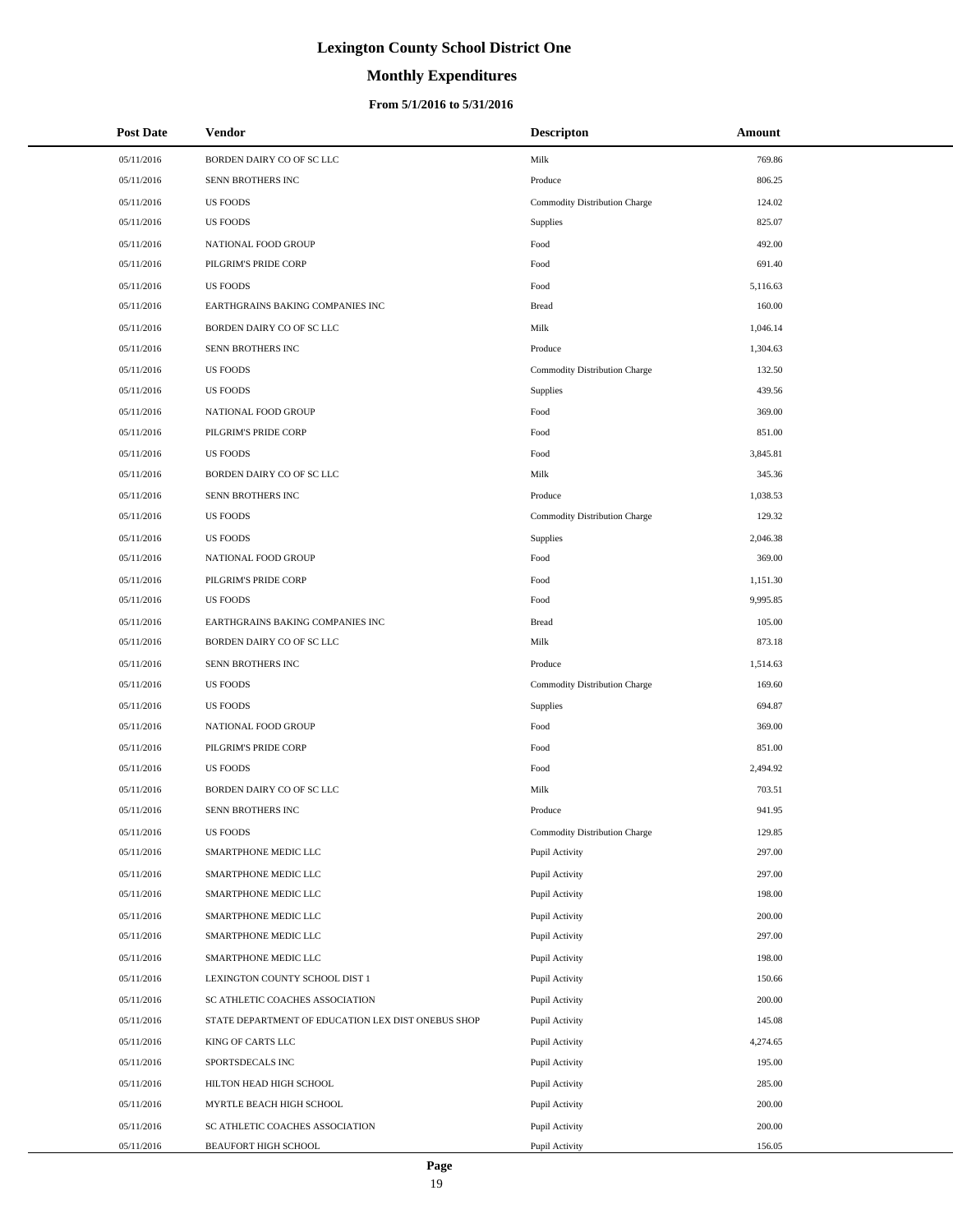# **Monthly Expenditures**

### **From 5/1/2016 to 5/31/2016**

|            | <b>Post Date</b> | Vendor                                            | <b>Descripton</b>           | Amount   |
|------------|------------------|---------------------------------------------------|-----------------------------|----------|
| 05/11/2016 |                  | BEAUFORT HIGH SCHOOL                              | Pupil Activity              | 113.35   |
| 05/11/2016 |                  | LEXINGTON COUNTY SCHOOL DIST 1                    | Pupil Activity              | 186.00   |
| 05/11/2016 |                  | SC ATHLETIC COACHES ASSOCIATION                   | Pupil Activity              | 400.00   |
| 05/11/2016 |                  | LITTLEBITS ELECTRONICS INC                        | Supplies                    | 927.97   |
| 05/12/2016 |                  | PITNEY BOWES (RENTMAINTSUPPLIES)                  | Supplies                    | 117.74   |
| 05/12/2016 |                  | GAYLORD OPRYLAND RESORT AND CONVENTION CENTER     | <b>Pupil Transportation</b> | 459.60   |
| 05/12/2016 |                  | GAYLORD OPRYLAND RESORT AND CONVENTION CENTER     | Travel                      | 1,101.60 |
| 05/12/2016 |                  | FOLLETT SCHOOL SOLUTIONS INC                      | <b>Library Books</b>        | 915.01   |
| 05/12/2016 |                  | NATIONAL COUNCIL OF TEACHERS OF MATHEMATICS (NCT  | Dues and Fees               | 168.00   |
| 05/12/2016 |                  | H L SHEALY CO                                     | Supplies-Maintenace         | 113.85   |
| 05/12/2016 |                  | COOK & BOARDMAN LLC                               | Supplies-Maintenace         | 706.20   |
| 05/12/2016 |                  | H L SHEALY CO                                     | Supplies-Maintenace         | 113.85   |
| 05/12/2016 |                  | SMITH AND JONES JANITORIAL SUPPLIES AND EQUIP INC | Supplies-Maintenace         | 181.63   |
| 05/12/2016 |                  | H L SHEALY CO                                     | Supplies-Maintenace         | 130.11   |
| 05/12/2016 |                  | SMITH AND JONES JANITORIAL SUPPLIES AND EQUIP INC | Supplies-Maintenace         | 3,383.34 |
| 05/12/2016 |                  | COOK & BOARDMAN LLC                               | Supplies-Maintenace         | 706.20   |
| 05/12/2016 |                  | H L SHEALY CO                                     | Supplies-Maintenace         | 113.85   |
| 05/12/2016 |                  | H L SHEALY CO                                     | Supplies-Maintenace         | 113.85   |
| 05/12/2016 |                  | MANSFIELD OIL CO                                  | <b>Pupil Transportation</b> | 368.17   |
| 05/12/2016 |                  | CDWG ACCT 305089                                  | <b>Technology Supplies</b>  | 1,277.58 |
| 05/12/2016 |                  | DIGITAL OFFICE SOLUTIONS INC                      | Repairs and Maintenance     | 1,123.15 |
| 05/12/2016 |                  | PRESENTATION SYSTEMS SOUTH INC                    | Supplies                    | 2,232.48 |
| 05/12/2016 |                  | BROOKES PUBLISHING CO                             | Supplies                    | 1,100.00 |
| 05/12/2016 |                  | LEXINGTON COUNTY FIRST STEPS                      | Other Prof & Tech Service   | 3,192.00 |
| 05/12/2016 |                  | GAYLORD OPRYLAND RESORT AND CONVENTION CENTER     | <b>Pupil Transportation</b> | 642.00   |
| 05/12/2016 |                  | TRANSNATIONAL CHARTERS                            | Pupil Transportation        | 8,625.00 |
| 05/12/2016 |                  | TRANSNATIONAL CHARTERS                            | Travel                      | 806.00   |
| 05/12/2016 |                  | BROOKES PUBLISHING CO                             | Supplies                    | 1,065.08 |
| 05/12/2016 |                  | TRANSNATIONAL CHARTERS                            | Travel                      | 1,379.00 |
| 05/12/2016 |                  | TRANSNATIONAL CHARTERS                            | Travel                      | 1,990.00 |
| 05/12/2016 |                  | LS3P ASSOCIATED LTD                               | <b>Building</b>             | 4,006.90 |
| 05/12/2016 |                  | SC DEPARTMENT OF REVENUE (SALES TAX RETURN)       | Sales Tax on Adult Meals    | 2,268.39 |
| 05/12/2016 |                  | CAROLINA BIOLOGICAL SUPPLY CO                     | Pupil Activity              | 1,162.77 |
| 05/12/2016 |                  | CAROLINA BIOLOGICAL SUPPLY CO                     | Pupil Activity              | 328.70   |
| 05/12/2016 |                  | RIDDELL / ALL AMERICAN                            | Pupil Activity              | 2,121.90 |
| 05/12/2016 |                  | SHEALY ATHLETICS                                  | Pupil Activity              | 304.67   |
| 05/12/2016 |                  | BATESBURGLEESVILLE HIGH SCH                       | Pupil Activity              | 210.00   |
| 05/12/2016 |                  | CRESCENT CLINIC FAMILY AND OCCUPATIONAL HEALTH    | Pupil Activity              | 880.00   |
| 05/12/2016 |                  | BOATWRIGHT, GREGORY                               | Pupil Activity              | 1,200.00 |
| 05/12/2016 |                  | PURCHASED SERVICE                                 | Pupil Activity              | 225.09   |
| 05/12/2016 |                  | SCHOOL SPECIALTY INC                              | Supplies                    | 370.69   |
| 05/12/2016 |                  | SOUTHMED INC                                      | <b>Technology Supplies</b>  | 7,078.05 |
| 05/13/2016 |                  | PURCHASED SERVICE                                 | Travel                      | 296.46   |
| 05/13/2016 |                  | PURCHASED SERVICE                                 | Travel                      | 143.64   |
| 05/13/2016 |                  | SCHOOL SPECIALTY INC                              | Supplies                    | 1,084.70 |
| 05/13/2016 |                  | PINE PRESS OF LEXINGTON INC                       | Printing and Binding        | 416.49   |
| 05/13/2016 |                  | PURCHASED SERVICE                                 | Travel                      | 267.89   |
| 05/13/2016 |                  | <b>SC HOSA</b>                                    | Travel                      | 180.00   |

 $\overline{a}$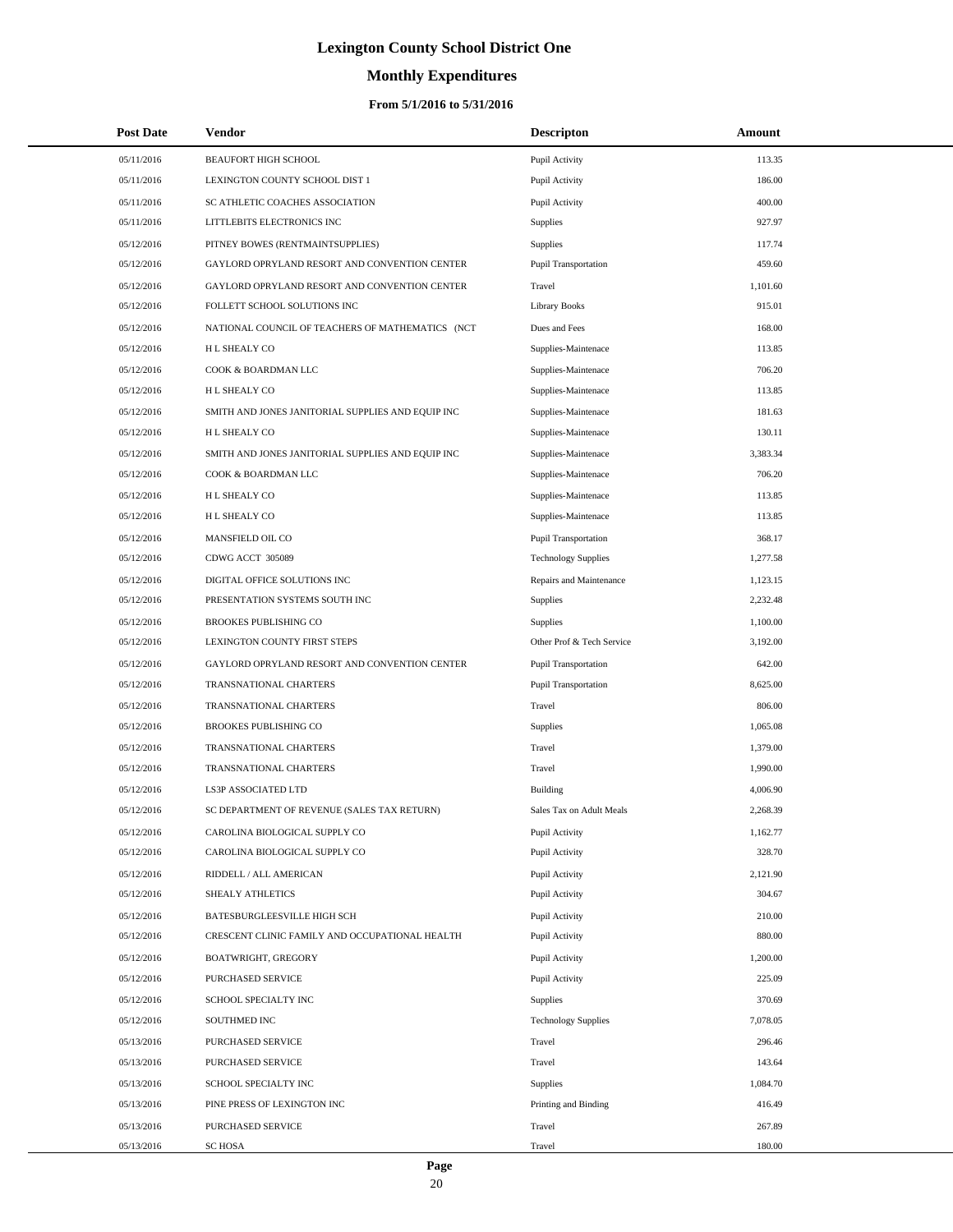# **Monthly Expenditures**

| <b>Post Date</b> | <b>Vendor</b>                               | <b>Descripton</b>         | Amount   |
|------------------|---------------------------------------------|---------------------------|----------|
| 05/13/2016       | ALFRED WILLIAMS AND CO                      | Supplies                  | 3,410.63 |
| 05/13/2016       | <b>B &amp; H PHOTO</b>                      | Supplies                  | 1,797.00 |
| 05/13/2016       | SC DEPARTMENT OF REVENUE (SALES TAX RETURN) | Supplies                  | 126.00   |
| 05/13/2016       | PURCHASED SERVICE                           | Travel                    | 101.49   |
| 05/13/2016       | PURCHASED SERVICE                           | Travel                    | 126.74   |
| 05/13/2016       | FOLLETT SCHOOL SOLUTIONS INC                | <b>Library Books</b>      | 1,384.58 |
| 05/13/2016       | PURCHASED SERVICE                           | Travel                    | 445.23   |
| 05/13/2016       | PURCHASED SERVICE                           | Travel                    | 142.29   |
| 05/13/2016       | PURCHASED SERVICE                           | Travel                    | 107.78   |
| 05/13/2016       | PURCHASED SERVICE                           | Travel                    | 108.00   |
| 05/13/2016       | PRICES COUNTRY STORE                        | Supplies-Maintenace       | 255.66   |
| 05/13/2016       | PALMETTO PLAYGROUNDS LLC                    | Supplies-Maintenace       | 160.50   |
| 05/13/2016       | PRICES COUNTRY STORE                        | Supplies-Maintenace       | 265.15   |
| 05/13/2016       | ACE GLASS CO INC                            | Repairs and Maintenance   | 125.00   |
| 05/13/2016       | PALMETTO PLAYGROUNDS LLC                    | Supplies-Maintenace       | 160.50   |
| 05/13/2016       | PRICES COUNTRY STORE                        | Supplies-Maintenace       | 208.33   |
| 05/13/2016       | SCHOOL SPECIALTY INC                        | <b>Supplies</b>           | 494.55   |
| 05/13/2016       | REBEL YELL INC                              | Supplies-Maintenace       | 222.60   |
| 05/13/2016       | SCHOOL SPECIALTY INC                        | Supplies-Maintenace       | 1,846.29 |
| 05/13/2016       | PALMETTO PLAYGROUNDS LLC                    | Supplies-Maintenace       | 160.50   |
| 05/13/2016       | PRICES COUNTRY STORE                        | Supplies-Maintenace       | 104.16   |
| 05/13/2016       | PRICES COUNTRY STORE                        | Supplies-Maintenace       | 198.86   |
| 05/13/2016       | PALMETTO PROPANE                            | Energy                    | 105.87   |
| 05/13/2016       | PRICES COUNTRY STORE                        | Supplies-Maintenace       | 170.45   |
| 05/13/2016       | PALMETTO PROPANE                            | Energy                    | 105.87   |
| 05/13/2016       | PALMETTO PLAYGROUNDS LLC                    | Supplies-Maintenace       | 175.50   |
| 05/13/2016       | PRICES COUNTRY STORE                        | Supplies-Maintenace       | 189.39   |
| 05/13/2016       | SC DEPARTMENT OF ADMINISTRATION             | Repairs and Maintenance   | 4,774.92 |
| 05/13/2016       | COOPER, JOEL L                              | Other Prof & Tech Service | 180.00   |
| 05/13/2016       | CANNON, WALLACE C                           | Other Prof & Tech Service | 180.00   |
| 05/13/2016       | WISEMAN, DARREN MARK                        | Other Prof & Tech Service | 180.00   |
| 05/13/2016       | MIXON, CHRISTOPHER DOUGLAS                  | Other Prof & Tech Service | 240.00   |
| 05/13/2016       | MILLER, JEFFREY J                           | Other Prof & Tech Service | 180.00   |
| 05/13/2016       | MILLER, KAAREN ELIZABETH                    | Other Prof & Tech Service | 180.00   |
| 05/13/2016       | BARRETT, S LEE                              | Other Prof & Tech Service | 180.00   |
| 05/13/2016       | BLACK, CALEB JAMES                          | Other Prof & Tech Service | 180.00   |
| 05/13/2016       | FRANKLIN, TIMOTHY WILLIAM                   | Other Prof & Tech Service | 180.00   |
| 05/13/2016       | PURCHASED SERVICE                           | Travel                    | 124.74   |
| 05/13/2016       | <b>GEIGER CAROLINAS</b>                     | Supplies                  | 524.30   |
| 05/13/2016       | PURCHASED SERVICE                           | Travel                    | 183.87   |
| 05/13/2016       | PURCHASED SERVICE                           | Travel                    | 112.05   |
| 05/13/2016       | PURCHASED SERVICE                           | Travel                    | 268.65   |
| 05/13/2016       | PURCHASED SERVICE                           | Travel                    | 216.27   |
| 05/13/2016       | PURCHASED SERVICE                           | Travel                    | 182.52   |
| 05/13/2016       | PURCHASED SERVICE                           | Travel                    | 211.14   |
| 05/13/2016       | PURCHASED SERVICE                           | Travel                    | 259.69   |
| 05/13/2016       | PURCHASED SERVICE                           | Travel                    | 133.11   |
| 05/13/2016       | SC HOSA                                     | Pupil Transportation      | 920.00   |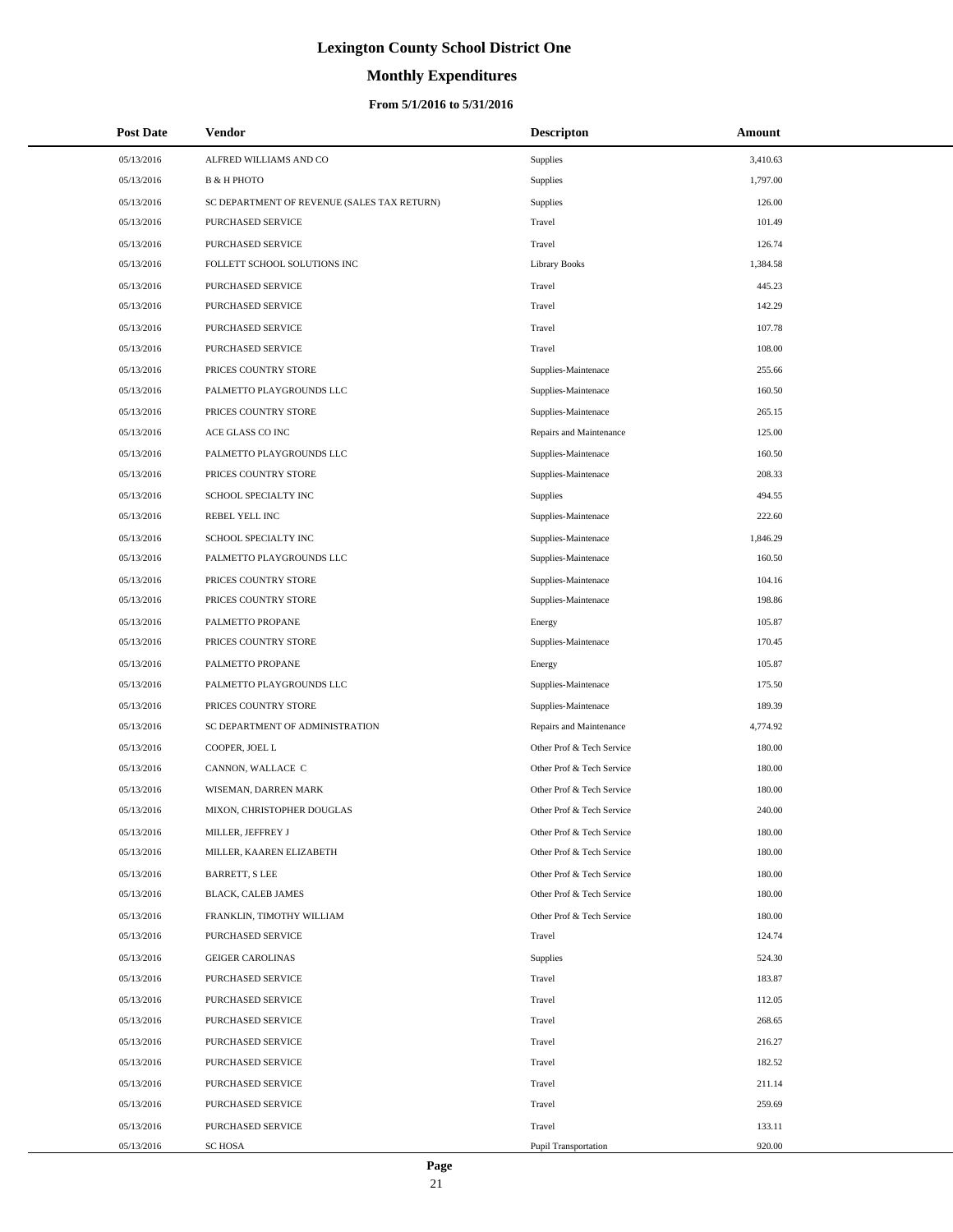# **Monthly Expenditures**

| <b>Post Date</b> | <b>Vendor</b>                                     | <b>Descripton</b>              | Amount     |
|------------------|---------------------------------------------------|--------------------------------|------------|
| 05/13/2016       | AIKIDO ACADEMY OF SELF DEFENSE                    | Other Prof & Tech Service      | 450.00     |
| 05/13/2016       | PURCHASED SERVICE                                 | Travel                         | 123.69     |
| 05/13/2016       | LAKESHORE LEARNING MATERIALS                      | Supplies                       | 1,211.11   |
| 05/13/2016       | SCHOOL SPECIALTY INC                              | Supplies                       | 801.43     |
| 05/13/2016       | US INK AND TONER INC                              | Supplies                       | 229.67     |
| 05/13/2016       | PURCHASED SERVICE                                 | Travel                         | 189.00     |
| 05/13/2016       | FBI CONSTRUCTION INC                              | Building                       | 464,656.50 |
| 05/13/2016       | RUFUS ORNDUFF REF INC                             | Repairs and Maintenance        | 1,033.93   |
| 05/13/2016       | SMARTPHONE MEDIC LLC                              | Pupil Activity                 | 149.00     |
| 05/13/2016       | <b>PURCHASED SERVICE</b>                          | Pupil Activity                 | 247.17     |
| 05/13/2016       | BIG TIME ENTERTAINMENT LLC                        | Pupil Activity                 | 400.00     |
| 05/13/2016       | PROFORMA IMPACT PRINT & PROMO LLC                 | Pupil Activity                 | 1,123.50   |
| 05/13/2016       | CAROLINA BIOLOGICAL SUPPLY CO                     | Pupil Activity                 | 288.13     |
| 05/13/2016       | CAROLINA BIOLOGICAL SUPPLY CO                     | Pupil Activity                 | 885.96     |
| 05/13/2016       | PURCHASED SERVICE                                 | Pupil Activity                 | 176.64     |
| 05/13/2016       | OMNI CHEER VICTORY CHEERLEADING                   | Pupil Activity                 | 559.45     |
| 05/13/2016       | JIMMY JAMMIN KAREOKE                              | Pupil Activity                 | 150.00     |
| 05/16/2016       | SC INTERPRETING SERVICE FOR THE DEAF              | Other Prof & Tech Service      | 180.00     |
| 05/16/2016       | US INK AND TONER INC                              | Supplies                       | 208.80     |
| 05/16/2016       | AMERICAN SIGN AND DISPLAY CO                      | Supplies                       | 272.85     |
| 05/16/2016       | FORMS AND SUPPLY INC (FSI)                        | Supplies                       | 393.76     |
| 05/16/2016       | ONTARIO INVESTMENTS INC.                          | Rentals                        | 703.91     |
| 05/16/2016       | <b>APPLE INC</b>                                  | <b>Technology Supplies</b>     | 11,630.90  |
| 05/16/2016       | TROXELL COMMUNICATIONS INC                        | <b>Technology Supplies</b>     | 1,836.01   |
| 05/16/2016       | GAYLORD OPRYLAND RESORT AND CONVENTION CENTER     | Pupil Transportation           | 2,203.20   |
| 05/16/2016       | GAYLORD OPRYLAND RESORT AND CONVENTION CENTER     | Travel                         | 1,101.60   |
| 05/16/2016       | TRANSNATIONAL CHARTERS                            | Travel                         | 2,015.00   |
| 05/16/2016       | <b>HEINEMANN</b>                                  | Supplies                       | 2,986.60   |
| 05/16/2016       | MITCHELL PRINTING AND GRAPHICS INC                | Printing and Binding           | 157.42     |
| 05/16/2016       | OCCUPATIONAL HEALTH                               | Supplies                       | 891.00     |
| 05/16/2016       | FOLLETT SCHOOL SOLUTIONS INC                      | <b>Library Books</b>           | 296.23     |
| 05/16/2016       | BOUND TO STAY BOUND BOOKS INC                     | <b>Library Books</b>           | 125.56     |
| 05/16/2016       | SC SCHOOL BOARDS ASSOCIATION INSURANCE TRUST      | Insurance and Judgments        | 625.00     |
| 05/16/2016       | PRESENTATION SYSTEMS SOUTH INC                    | Supplies                       | 320.94     |
| 05/16/2016       | DAVIS FRAWLEY ATTORNEYS AT LAW                    | <b>Legal Services</b>          | 472.50     |
| 05/16/2016       | SCE&G                                             | <b>Public Utilities</b>        | 966.69     |
| 05/16/2016       | ATLAS VAN LINES INC                               | <b>Other Property Services</b> | 5,655.54   |
| 05/16/2016       | SCE&G                                             | <b>Public Utilities</b>        | 10,054.59  |
| 05/16/2016       | SCE&G                                             | <b>Public Utilities</b>        | 12,037.35  |
| 05/16/2016       | SCE&G                                             | <b>Public Utilities</b>        | 18,632.88  |
| 05/16/2016       | SCE&G                                             | <b>Public Utilities</b>        | 11,830.05  |
| 05/16/2016       | SMITH AND JONES JANITORIAL SUPPLIES AND EQUIP INC | Supplies-Maintenace            | 6,543.05   |
| 05/16/2016       | SCE&G                                             | <b>Public Utilities</b>        | 7,274.68   |
| 05/16/2016       | SCE&G                                             | <b>Public Utilities</b>        | 7,334.74   |
| 05/16/2016       | SCE&G                                             | <b>Public Utilities</b>        | 36,804.70  |
| 05/16/2016       | SCE&G                                             | <b>Public Utilities</b>        | 6,935.81   |
| 05/16/2016       | SCE&G                                             | <b>Public Utilities</b>        | 9,983.37   |
| 05/16/2016       | SCE&G                                             | <b>Public Utilities</b>        | 10,651.33  |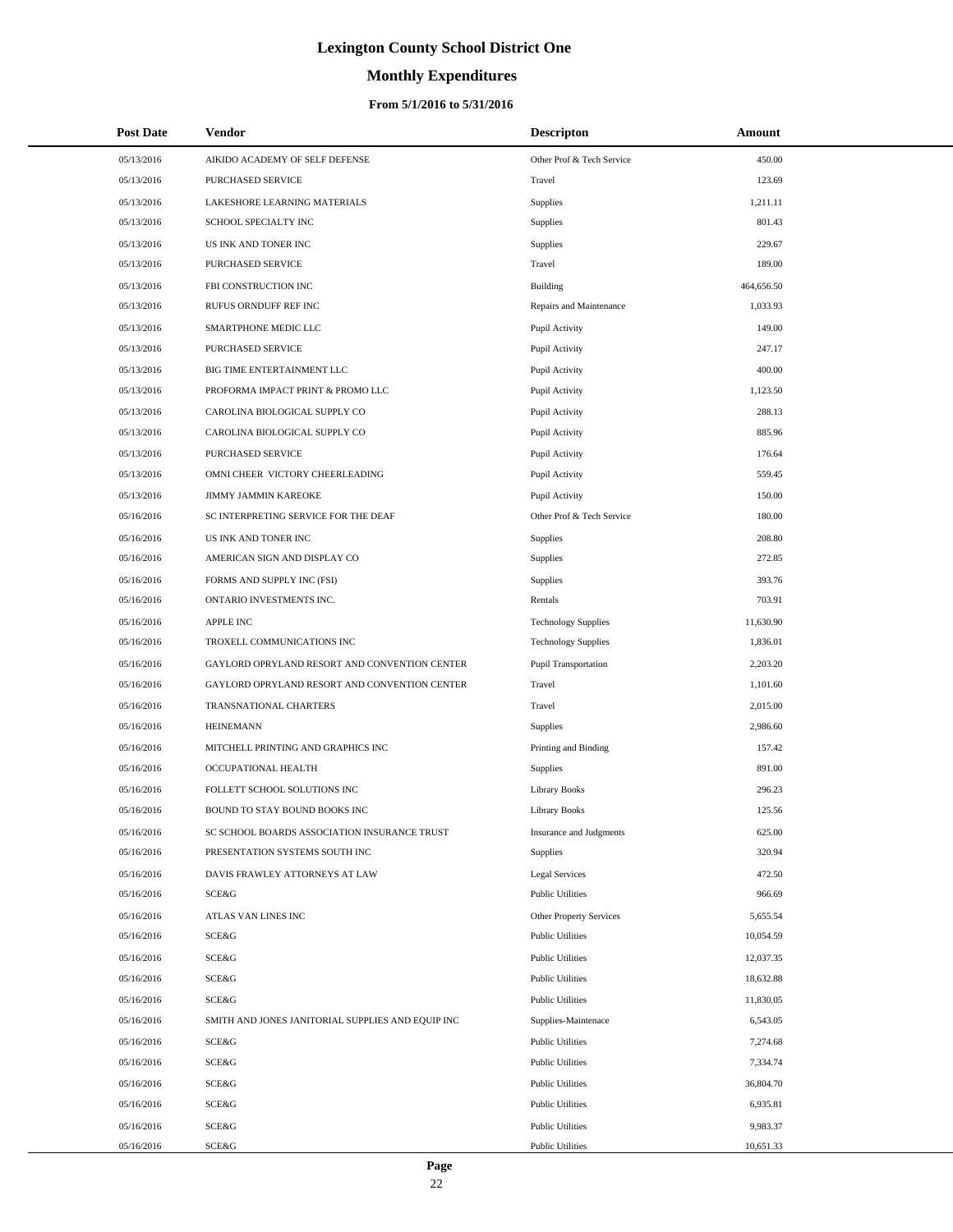# **Monthly Expenditures**

### **From 5/1/2016 to 5/31/2016**

| <b>Post Date</b> | Vendor                                             | <b>Descripton</b>          | Amount    |
|------------------|----------------------------------------------------|----------------------------|-----------|
| 05/16/2016       | <b>GATTIS PRO AUDIO</b>                            | Supplies-Maintenace        | 263.22    |
| 05/16/2016       | SCE&G                                              | <b>Public Utilities</b>    | 7,494.40  |
| 05/16/2016       | <b>SCE&amp;G</b>                                   | <b>Public Utilities</b>    | 2,612.89  |
| 05/16/2016       | SCE&G                                              | <b>Public Utilities</b>    | 16,604.08 |
| 05/16/2016       | SMITH AND JONES JANITORIAL SUPPLIES AND EQUIP INC  | Supplies-Maintenace        | 125.86    |
| 05/16/2016       | SCE&G                                              | <b>Public Utilities</b>    | 10,302.95 |
| 05/16/2016       | <b>SCE&amp;G</b>                                   | <b>Public Utilities</b>    | 7,731.02  |
| 05/16/2016       | SCE&G                                              | <b>Public Utilities</b>    | 8,171.14  |
| 05/16/2016       | SCE&G                                              | <b>Public Utilities</b>    | 15,238.46 |
| 05/16/2016       | SCE&G                                              | <b>Public Utilities</b>    | 44,551.21 |
| 05/16/2016       | <b>SCE&amp;G</b>                                   | <b>Public Utilities</b>    | 7,934.08  |
| 05/16/2016       | SMITH AND JONES JANITORIAL SUPPLIES AND EQUIP INC  | Supplies-Maintenace        | 4,863.36  |
| 05/16/2016       | SCE&G                                              | <b>Public Utilities</b>    | 162.15    |
| 05/16/2016       | TOWN OF LEXINGTON                                  | Other Prof & Tech Service  | 8,914.03  |
| 05/16/2016       | TOWN OF LEXINGTON                                  | Other Prof & Tech Service  | 8,076.02  |
| 05/16/2016       | WILFONG, MICHAEL BRIAN                             | Other Prof & Tech Service  | 120.00    |
| 05/16/2016       | HINZ, BRIAN E                                      | Other Prof & Tech Service  | 180.00    |
| 05/16/2016       | MCFALLS, FRANKLIN JUNIOR                           | Other Prof & Tech Service  | 180.00    |
| 05/16/2016       | TREASTER, BENJAMIN F                               | Other Prof & Tech Service  | 180.00    |
| 05/16/2016       | HAIGLER III, THOMAS I                              | Other Prof & Tech Service  | 180.00    |
| 05/16/2016       | LONGSHORE, MARTY                                   | Other Prof & Tech Service  | 120.00    |
| 05/16/2016       | HART, MICHAEL JOSEPH                               | Other Prof & Tech Service  | 180.00    |
| 05/16/2016       | DODGE LEARNING RESOURCES                           | <b>Supplies</b>            | 5,580.68  |
| 05/16/2016       | SC DEPARTMENT OF REVENUE (SALES TAX RETURN)        | Supplies                   | 182.66    |
| 05/16/2016       | KURTZ BROS DBA BENDER BURKOT EAST COAST SCHOOL SUP | Supplies                   | 363.30    |
| 05/16/2016       | ROCHESTER 100 INC                                  | Supplies                   | 1,875.00  |
| 05/16/2016       | SC DEPARTMENT OF REVENUE (SALES TAX RETURN)        | Supplies                   | 131.25    |
| 05/16/2016       | GAYLORD OPRYLAND RESORT AND CONVENTION CENTER      | Pupil Transportation       | 1,101.60  |
| 05/16/2016       | HANDWRITING WITHOUT TEARS BY JAN Z OLSEN OTR       | Supplies                   | 235.40    |
| 05/16/2016       | LAKESHORE LEARNING MATERIALS                       | Supplies                   | 523.45    |
| 05/16/2016       | SCHOOL SPECIALTY INC                               | Supplies                   | 143.05    |
| 05/16/2016       | CDWG ACCT 305089                                   | <b>Technology Supplies</b> | 593.85    |
| 05/16/2016       | CDWG ACCT 305089                                   | <b>Technology Supplies</b> | 1,187.70  |
| 05/16/2016       | SMARTPHONE MEDIC LLC                               | Pupil Activity             | 198.00    |
| 05/16/2016       | SMARTPHONE MEDIC LLC                               | Pupil Activity             | 1,486.00  |
| 05/16/2016       | SMARTPHONE MEDIC LLC                               | Pupil Activity             | 299.00    |
| 05/16/2016       | SMARTPHONE MEDIC LLC                               | Pupil Activity             | 198.00    |
| 05/16/2016       | SMARTPHONE MEDIC LLC                               | Pupil Activity             | 149.00    |
| 05/16/2016       | SMARTPHONE MEDIC LLC                               | Pupil Activity             | 990.00    |
| 05/16/2016       | SMARTPHONE MEDIC LLC                               | Pupil Activity             | 198.00    |
| 05/16/2016       | SMARTPHONE MEDIC LLC                               | Pupil Activity             | 495.00    |
| 05/16/2016       | SMARTPHONE MEDIC LLC                               | Pupil Activity             | 993.00    |
| 05/16/2016       | SMARTPHONE MEDIC LLC                               | Pupil Activity             | 198.00    |
| 05/16/2016       | SMARTPHONE MEDIC LLC                               | Pupil Activity             | 396.00    |
| 05/16/2016       | SMARTPHONE MEDIC LLC                               | Pupil Activity             | 1,635.00  |
| 05/16/2016       | PECKNEL MUSIC CO INC                               | Pupil Activity             | 140.00    |
| 05/16/2016       | THE TROPHY & AWARDS CENTER                         | Pupil Activity             | 136.16    |
| 05/16/2016       | <b>NCS PEARSON</b>                                 | Pupil Activity             | 3,584.50  |

 $\overline{a}$ 

÷.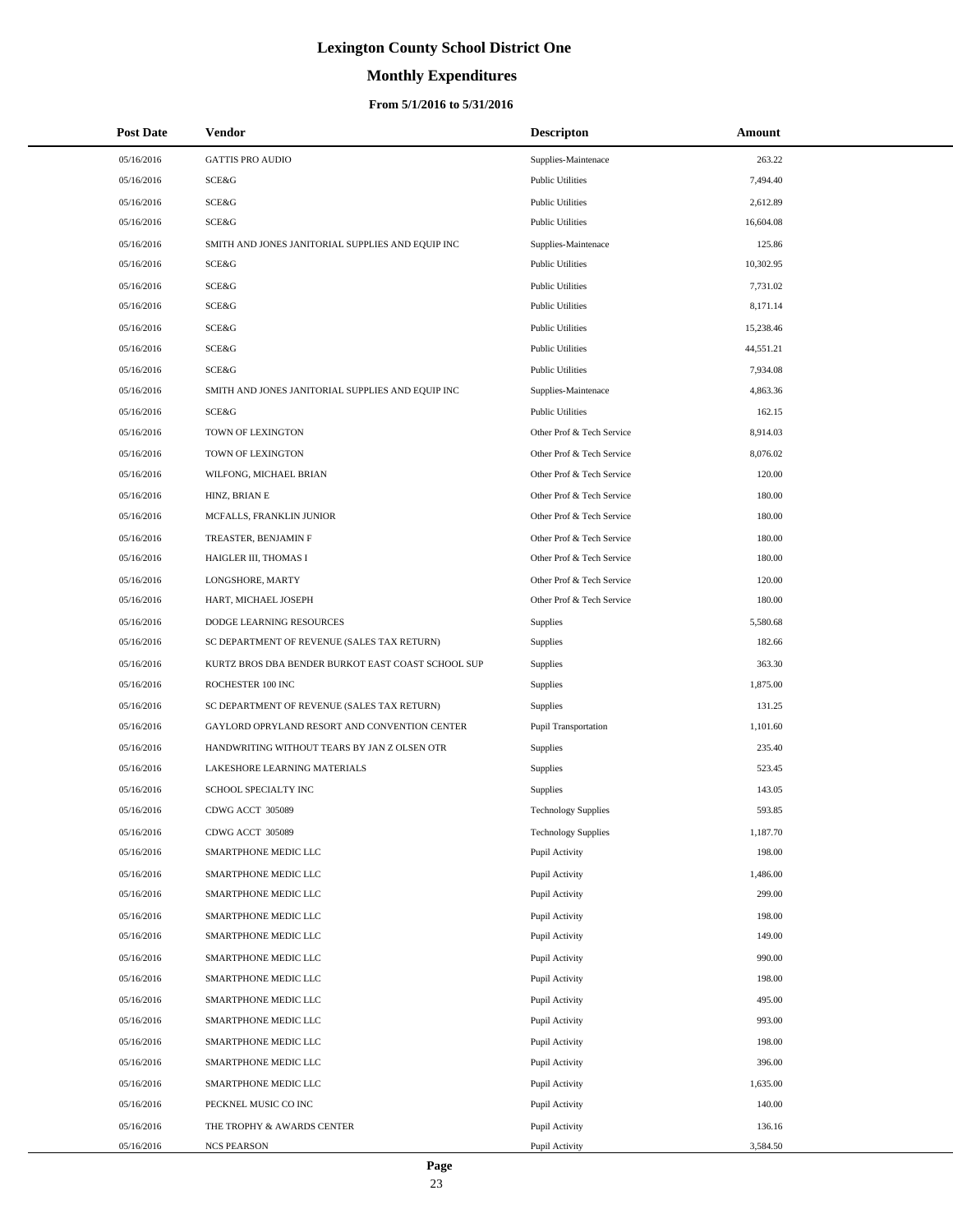# **Monthly Expenditures**

| <b>Post Date</b> | Vendor                                          | <b>Descripton</b>          | Amount   |
|------------------|-------------------------------------------------|----------------------------|----------|
| 05/16/2016       | <b>SCHOLASTIC INC</b>                           | Pupil Activity             | 790.00   |
| 05/16/2016       | BLICK ART MATERIALS LLC                         | Pupil Activity             | 691.66   |
| 05/16/2016       | WARDS NATURAL SCIENCE EST LLC                   | Pupil Activity             | 867.98   |
| 05/16/2016       | KLEEN AIR AND WATER                             | Pupil Activity             | 1,923.86 |
| 05/16/2016       | TRIANO, GUY                                     | Pupil Activity             | 120.00   |
| 05/16/2016       | PICKENS, CHARLIE W                              | Pupil Activity             | 115.30   |
| 05/16/2016       | <b>BSN SPORTS</b>                               | Pupil Activity             | 141.22   |
| 05/16/2016       | <b>BALAZS, JOE</b>                              | Pupil Activity             | 110.00   |
| 05/16/2016       | PARADISE, DON                                   | Pupil Activity             | 101.00   |
| 05/16/2016       | <b>BSN SPORTS</b>                               | Pupil Activity             | 320.97   |
| 05/16/2016       | GOLDEN HILLS GOLF AND COUNTRY CLUB              | Pupil Activity             | 1,800.00 |
| 05/16/2016       | <b>BSN SPORTS</b>                               | Pupil Activity             | 436.56   |
| 05/17/2016       | <b>INSECT LORE</b>                              | Supplies                   | 127.60   |
| 05/17/2016       | SCHOOL SPECIALTY INC                            | Supplies-Immersion         | 118.13   |
| 05/17/2016       | DELL COMPUTERS                                  | <b>Technology Supplies</b> | 1,089.29 |
| 05/17/2016       | SWEETWATER MUSIC EDUCATION TECHNOLOGY           | <b>Technology Supplies</b> | 954.74   |
| 05/17/2016       | DELL COMPUTERS                                  | <b>Supplies</b>            | 962.89   |
| 05/17/2016       | UNIFIED AV SYSTEMS INC DBA MULTI MEDIA SERVICES | <b>Technology Supplies</b> | 1,578.25 |
| 05/17/2016       | PASCO                                           | <b>Supplies</b>            | 661.26   |
| 05/17/2016       | HP INC                                          | <b>Technology Supplies</b> | 206.51   |
| 05/17/2016       | DELL COMPUTERS                                  | <b>Technology Supplies</b> | 3,047.04 |
| 05/17/2016       | DELL COMPUTERS                                  | <b>Technology Supplies</b> | 1,001.72 |
| 05/17/2016       | SC INTERPRETING SERVICE FOR THE DEAF            | Other Prof & Tech Service  | 2,035.00 |
| 05/17/2016       | <b>HEINEMANN</b>                                | <b>Supplies</b>            | 860.00   |
| 05/17/2016       | FORMS AND SUPPLY INC (FSI)                      | Supplies                   | 195.81   |
| 05/17/2016       | AED SUPERSTORE ALLIED MEDICAL PRODUCTS          | Supplies                   | 239.20   |
| 05/17/2016       | CHANNING BETE COMPANY                           | Supplies                   | 1,126.47 |
| 05/17/2016       | TROXELL COMMUNICATIONS INC                      | Supplies                   | 941.41   |
| 05/17/2016       | HP INC                                          | <b>Technology Supplies</b> | 114.47   |
| 05/17/2016       | RAINBOW BOOK CO                                 | <b>Library Books</b>       | 1,506.62 |
| 05/17/2016       | <b>LRP PUBLICATIONS</b>                         | Supplies                   | 285.00   |
| 05/17/2016       | SIMPLY SOUTHERN CATERING LLC                    | Other Objects              | 325.28   |
| 05/17/2016       | PURCHASED SERVICE                               | Other Objects              | 289.82   |
| 05/17/2016       | ABC SUPPLY CO                                   | Supplies-Maintenace        | 139.10   |
| 05/17/2016       | CITY ELECTRIC SUPPLY CO                         | Supplies-Maintenace        | 126.26   |
| 05/17/2016       | PALMETTO PROPANE                                | Energy                     | 105.87   |
| 05/17/2016       | PERRY-MANN ELECTRIC CO INC                      | Supplies-Maintenace        | 1,572.90 |
| 05/17/2016       | KYZERS TREE SERVICE LLC                         | Repairs and Maintenance    | 2,300.00 |
| 05/17/2016       | AED SUPERSTORE ALLIED MEDICAL PRODUCTS          | Supplies                   | 149.50   |
| 05/17/2016       | PARKER, NICHOLAS                                | Other Prof & Tech Service  | 180.00   |
| 05/17/2016       | RICCIARDI, CHRISTOPHER                          | Other Prof & Tech Service  | 180.00   |
| 05/17/2016       | HINZ, BRIAN E                                   | Other Prof & Tech Service  | 180.00   |
| 05/17/2016       | SOUTH CAROLINA FUTURE MINDS                     | Other Objects              | 1,200.00 |
| 05/17/2016       | MINORITIES AND SUCCESS                          | Software Renewal/Agreemen  | 5,495.00 |
| 05/17/2016       | SC DEPARTMENT OF REVENUE (SALES TAX RETURN)     | Software Renewal/Agreemen  | 384.65   |
| 05/17/2016       | SUNGARD PUBLIC SECTOR INC                       | Software Renewal/Agreemen  | 1,979.40 |
| 05/17/2016       | <b>GRAYBAR ELECTRIC CO INC</b>                  | <b>Technology Supplies</b> | 158.25   |
| 05/17/2016       | <b>LENOVO US</b>                                | <b>Technology Supplies</b> | 3,999.99 |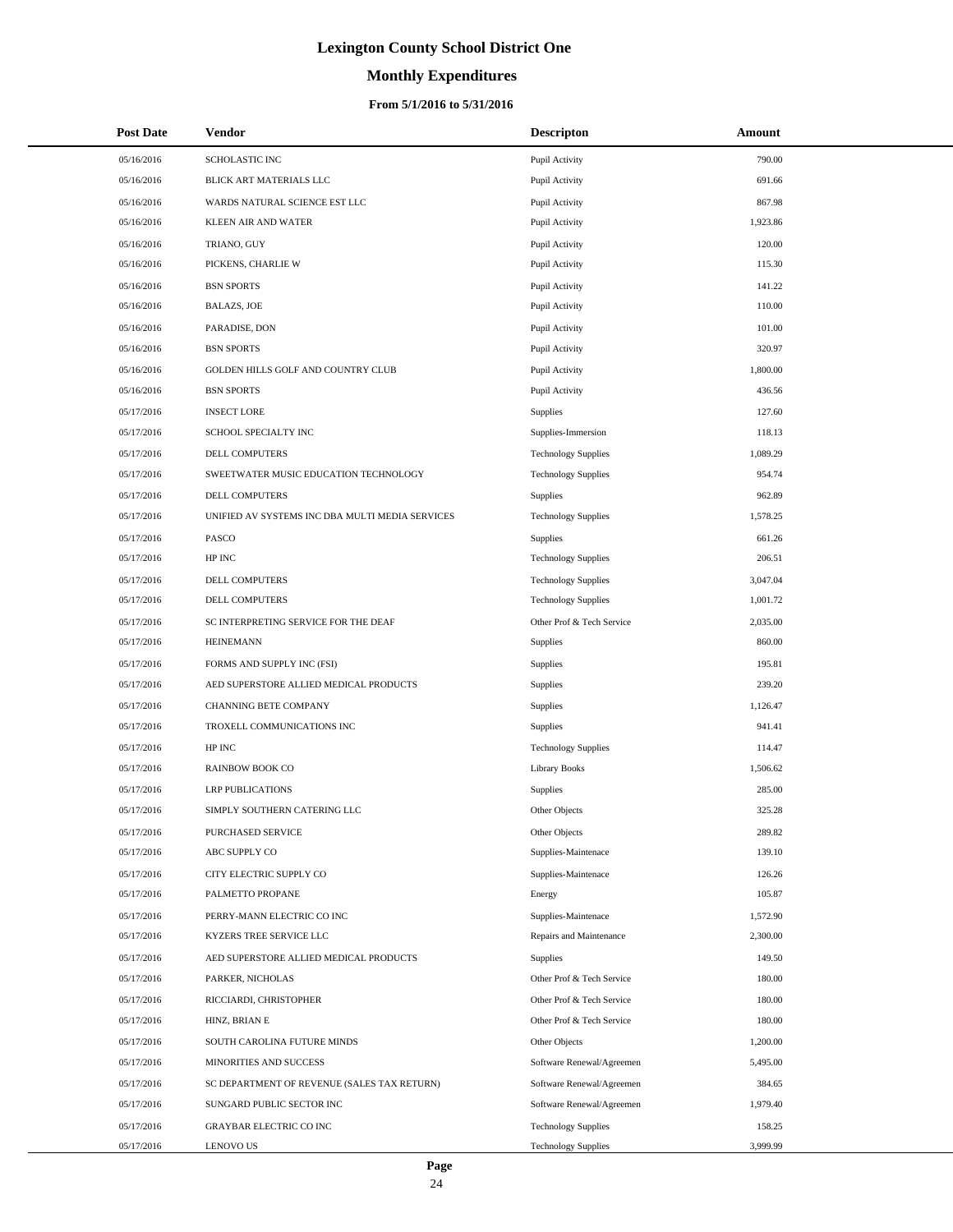# **Monthly Expenditures**

| <b>Post Date</b> | Vendor                                        | <b>Descripton</b>          | Amount   |  |
|------------------|-----------------------------------------------|----------------------------|----------|--|
| 05/17/2016       | <b>LENOVO US</b>                              | <b>Technology Supplies</b> | 3,827.20 |  |
| 05/17/2016       | <b>LENOVO US</b>                              | <b>Technology Supplies</b> | 1,160.81 |  |
| 05/17/2016       | DIGITAL OFFICE SOLUTIONS INC                  | Repairs and Maintenance    | 986.47   |  |
| 05/17/2016       | <b>NCS PEARSON</b>                            | Supplies                   | 2,916.53 |  |
| 05/17/2016       | SCHOLASTIC INC                                | Supplies                   | 219.56   |  |
| 05/17/2016       | FORMS AND SUPPLY INC (FSI)                    | Supplies                   | 1,151.27 |  |
| 05/17/2016       | CASH                                          | Other Objects              | 4,561.00 |  |
| 05/17/2016       | CASH                                          | Other Objects              | 1,000.00 |  |
| 05/17/2016       | CASH                                          | Other Objects              | 800.00   |  |
| 05/17/2016       | CASH                                          | Other Objects              | 2,000.00 |  |
| 05/17/2016       | CASH                                          | Other Objects              | 4,981.10 |  |
| 05/17/2016       | SMARTPHONE MEDIC LLC                          | Pupil Activity             | 150.00   |  |
| 05/17/2016       | SMARTPHONE MEDIC LLC                          | Pupil Activity             | 198.00   |  |
| 05/17/2016       | SMARTPHONE MEDIC LLC                          | Pupil Activity             | 198.00   |  |
| 05/17/2016       | MUSIC THEATRE INTERNATIONAL                   | Pupil Activity             | 550.00   |  |
| 05/17/2016       | <b>HEINEMANN</b>                              | Pupil Activity             | 310.00   |  |
| 05/17/2016       | DELL COMPUTERS                                | Pupil Activity             | 586.81   |  |
| 05/17/2016       | <b>BSN SPORTS</b>                             | Pupil Activity             | 436.13   |  |
| 05/17/2016       | <b>BSN SPORTS</b>                             | Pupil Activity             | 961.93   |  |
| 05/17/2016       | COLUMBIA FLAG AND SIGN COMPANY LLC            | Pupil Activity             | 261.08   |  |
| 05/17/2016       | COLUMBIA FLAG AND SIGN COMPANY LLC            | Pupil Activity             | 261.08   |  |
| 05/17/2016       | ANDREWS HIGH SCHOOL                           | Pupil Activity             | 155.70   |  |
| 05/17/2016       | <b>BSN SPORTS</b>                             | Pupil Activity             | 337.05   |  |
| 05/17/2016       | FROMUTH TENNIS                                | Pupil Activity             | 469.23   |  |
| 05/17/2016       | <b>BSN SPORTS</b>                             | Pupil Activity             | 4,546.43 |  |
| 05/17/2016       | <b>FLAGHOUSE</b>                              | Pupil Activity             | 466.32   |  |
| 05/17/2016       | SOUTHERN SCRIPT LLC                           | Pupil Activity             | 1,174.33 |  |
| 05/17/2016       | SOUTHMED INC                                  | <b>Technology Supplies</b> | 4,480.40 |  |
| 05/17/2016       | PLAYPOSIT INC                                 | Software Renewal/Agreemen  | 1,351.00 |  |
| 05/17/2016       | <b>INFO SOURCE INC</b>                        | Software Renewal/Agreemen  | 7,200.00 |  |
| 05/17/2016       | SC DEPARTMENT OF REVENUE (SALES TAX RETURN)   | Software Renewal/Agreemen  | 504.00   |  |
| 05/18/2016       | FORMS AND SUPPLY INC (FSI)                    | Supplies                   | 112.69   |  |
| 05/18/2016       | GAYLORD OPRYLAND RESORT AND CONVENTION CENTER | Travel                     | 1,101.60 |  |
| 05/18/2016       | <b>SC HOSA</b>                                | Travel                     | 180.00   |  |
| 05/18/2016       | PINE GROVE INC                                | Tuition                    | 101.23   |  |
| 05/18/2016       | <b>HEINEMANN</b>                              | Supplies                   | 430.00   |  |
| 05/18/2016       | <b>SOLIANT HEALTH</b>                         | Other Prof & Tech Service  | 9,540.00 |  |
| 05/18/2016       | FOLLETT SCHOOL SOLUTIONS INC                  | <b>Library Books</b>       | 443.16   |  |
| 05/18/2016       | PURCHASED SERVICE                             | Travel                     | 189.00   |  |
| 05/18/2016       | PURCHASED SERVICE                             | Travel                     | 189.00   |  |
| 05/18/2016       | PURCHASED SERVICE                             | Travel                     | 189.00   |  |
| 05/18/2016       | PURCHASED SERVICE                             | Travel                     | 189.00   |  |
| 05/18/2016       | EDUCATION AND BUSINESS SUMMIT                 | Travel                     | 110.00   |  |
| 05/18/2016       | DUFF WHITE AND TURNER LLC                     | Legal Services             | 6,539.53 |  |
| 05/18/2016       | PURCHASED SERVICE                             | Other Prof & Tech Service  | 1,554.00 |  |
| 05/18/2016       | SIMPLEXGRINNELL                               | Repairs and Maintenance    | 480.00   |  |
| 05/18/2016       | ZINGERS FENCING LLC                           | Repairs and Maintenance    | 2,465.00 |  |
| 05/18/2016       | SIMPLEXGRINNELL                               | Repairs and Maintenance    | 636.00   |  |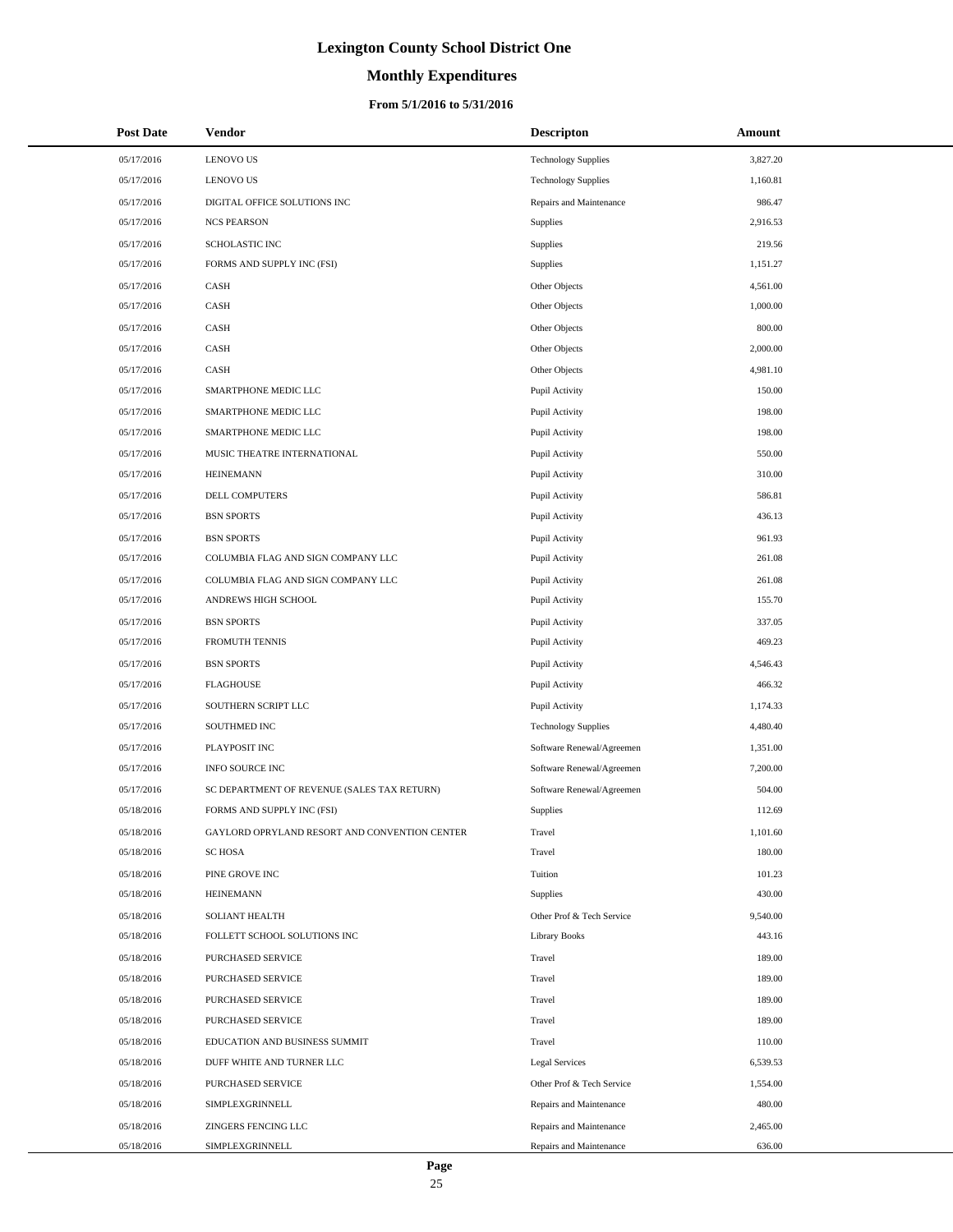# **Monthly Expenditures**

### **From 5/1/2016 to 5/31/2016**

| <b>Post Date</b> | Vendor                                            | <b>Descripton</b>             | Amount    |
|------------------|---------------------------------------------------|-------------------------------|-----------|
| 05/18/2016       | SIMPLEXGRINNELL                                   | Repairs and Maintenance       | 1,416.00  |
| 05/18/2016       | SMITH AND JONES JANITORIAL SUPPLIES AND EQUIP INC | Supplies-Maintenace           | 604.66    |
| 05/18/2016       | SMITH AND JONES JANITORIAL SUPPLIES AND EQUIP INC | Supplies-Maintenace           | 892.82    |
| 05/18/2016       | <b>SIMPLEXGRINNELL</b>                            | Repairs and Maintenance       | 1,008.00  |
| 05/18/2016       | SIMPLEXGRINNELL                                   | Repairs and Maintenance       | 864.00    |
| 05/18/2016       | ADVANCED DISPOSAL SERVICES SOUTH CAROLINA LLC     | Supplies-Maintenace           | 1,712.00  |
| 05/18/2016       | SIMPLEXGRINNELL                                   | Repairs and Maintenance       | 336.00    |
| 05/18/2016       | COOK & BOARDMAN LLC                               | Supplies-Maintenace           | 309.03    |
| 05/18/2016       | OUTDOOR EQUIPMENT DISTRIBUTORS                    | Supplies-Maintenace           | 271.99    |
| 05/18/2016       | SIMPLEXGRINNELL                                   | Repairs and Maintenance       | 696.00    |
| 05/18/2016       | SMITH AND JONES JANITORIAL SUPPLIES AND EQUIP INC | Supplies-Maintenace           | 1,115.80  |
| 05/18/2016       | SIMPLEXGRINNELL                                   | Repairs and Maintenance       | 324.00    |
| 05/18/2016       | SIMPLEXGRINNELL                                   | Repairs and Maintenance       | 720.00    |
| 05/18/2016       | COOK & BOARDMAN LLC                               | Supplies-Maintenace           | 309.01    |
| 05/18/2016       | SIMPLEXGRINNELL                                   | Repairs and Maintenance       | 528.00    |
| 05/18/2016       | SIMPLEXGRINNELL                                   | Repairs and Maintenance       | 828.00    |
| 05/18/2016       | SIMPLEXGRINNELL                                   | Repairs and Maintenance       | 552.00    |
| 05/18/2016       | SMITH AND JONES JANITORIAL SUPPLIES AND EQUIP INC | Supplies-Maintenace           | 695.25    |
| 05/18/2016       | SIMPLEXGRINNELL                                   | Repairs and Maintenance       | 768.00    |
| 05/18/2016       | SIMPLEXGRINNELL                                   | Repairs and Maintenance       | 648.00    |
| 05/18/2016       | SIMPLEXGRINNELL                                   | Repairs and Maintenance       | 588.00    |
| 05/18/2016       | COOK & BOARDMAN LLC                               | Supplies-Maintenace           | 322.92    |
| 05/18/2016       | SIMPLEXGRINNELL                                   | Repairs and Maintenance       | 636.00    |
| 05/18/2016       | SIMPLEXGRINNELL                                   | Repairs and Maintenance       | 648.00    |
| 05/18/2016       | SIMPLEXGRINNELL                                   | Repairs and Maintenance       | 936.00    |
| 05/18/2016       | ZINGERS FENCING LLC                               | Repairs and Maintenance       | 1,937.00  |
| 05/18/2016       | CHECKER YELLOW CAB CO INC                         | Pupil Transportation          | 17,950.20 |
| 05/18/2016       | TERRELL, HOLLY                                    | Pupil Transportation          | 160.00    |
| 05/18/2016       | MANSFIELD OIL CO                                  | <b>Supplies</b>               | 192.28    |
| 05/18/2016       | VIDEO COMMUNICATIONS                              | Supplies                      | 112.00    |
| 05/18/2016       | HINZ, BRIAN E                                     | Other Prof & Tech Service     | 180.00    |
| 05/18/2016       | HART, MICHAEL JOSEPH                              | Other Prof & Tech Service     | 180.00    |
| 05/18/2016       | PRODUCTIONS UNLIMITED INC                         | Repairs and Maintenance       | 900.00    |
| 05/18/2016       | PURCHASED SERVICE                                 | Travel                        | 265.22    |
| 05/18/2016       | SCHOLASTIC CLASSROOM MAGAZINE                     | Supplies                      | 109.78    |
| 05/18/2016       | GAYLORD OPRYLAND RESORT AND CONVENTION CENTER     | Pupil Transportation          | 726.00    |
| 05/18/2016       | NANCY K PERRY CHILDREN'S SHELTER                  | <b>Instructional Services</b> | 450.00    |
| 05/18/2016       | PURCHASED SERVICE                                 | Supplies                      | 133.00    |
| 05/18/2016       | SMARTPHONE MEDIC LLC                              | Pupil Activity                | 347.00    |
| 05/18/2016       | SMARTPHONE MEDIC LLC                              | Pupil Activity                | 396.00    |
| 05/18/2016       | SMARTPHONE MEDIC LLC                              | Pupil Activity                | 198.00    |
| 05/18/2016       | ADVANTAGE FORMS AND SYSTEMS                       | Pupil Activity                | 638.79    |
| 05/18/2016       | <b>JOSTENS</b>                                    | Pupil Activity                | 163.79    |
| 05/18/2016       | PURCHASED SERVICE                                 | Pupil Activity                | 382.98    |
| 05/18/2016       | SHEALY ATHLETICS                                  | Pupil Activity                | 524.30    |
| 05/18/2016       | UCA SUMMER CAMPS                                  | Pupil Activity                | 1,147.00  |
| 05/18/2016       | SCHOOLDUDE.COM                                    | Software Renewal/Agreemen     | 7,810.59  |
| 05/18/2016       | SOUTHMED INC                                      | <b>Technology Supplies</b>    | 7,772.10  |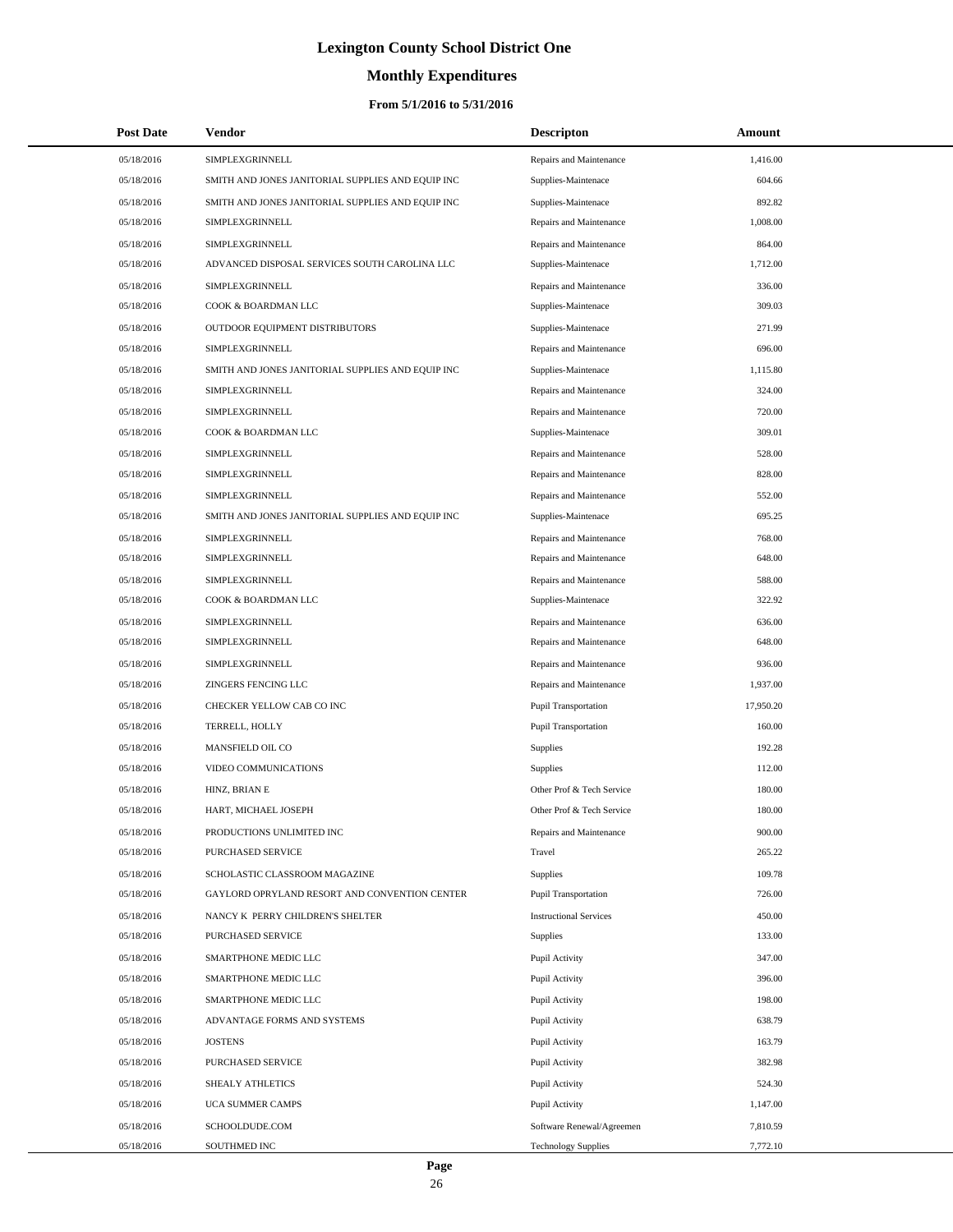# **Monthly Expenditures**

| <b>Post Date</b> | <b>Vendor</b>                            | <b>Descripton</b>         | <b>Amount</b> |
|------------------|------------------------------------------|---------------------------|---------------|
| 05/18/2016       | PURCHASED SERVICE                        | Travel                    | 189.00        |
| 05/18/2016       | PURCHASED SERVICE                        | Travel                    | 189.00        |
| 05/18/2016       | PURCHASED SERVICE                        | Travel                    | 512.92        |
| 05/18/2016       | PURCHASED SERVICE                        | Travel                    | 189.00        |
| 05/19/2016       | <b>AUTOZONE INC</b>                      | Supplies                  | 495.11        |
| 05/19/2016       | FORMS AND SUPPLY INC (FSI)               | Supplies                  | 724.80        |
| 05/19/2016       | FOLLETT SCHOOL SOLUTIONS INC             | <b>Library Books</b>      | 156.52        |
| 05/19/2016       | <b>CERTIFIED TRANSLATION SERVICES</b>    | Other Prof & Tech Service | 130.00        |
| 05/19/2016       | CHILDS AND HALLIGAN P A                  | Legal Services            | 29,576.74     |
| 05/19/2016       | SIMPLEXGRINNELL                          | Repairs and Maintenance   | 480.00        |
| 05/19/2016       | PALMETTO PLAYGROUNDS LLC                 | Supplies-Maintenace       | 160.50        |
| 05/19/2016       | SIMPLEXGRINNELL                          | Repairs and Maintenance   | 2,304.00      |
| 05/19/2016       | SIMPLEXGRINNELL                          | Repairs and Maintenance   | 708.00        |
| 05/19/2016       | PALMETTO PLAYGROUNDS LLC                 | Supplies-Maintenace       | 160.50        |
| 05/19/2016       | SIMPLEXGRINNELL                          | Repairs and Maintenance   | 2,760.00      |
| 05/19/2016       | SIMPLEXGRINNELL                          | Repairs and Maintenance   | 264.00        |
| 05/19/2016       | FRANKLIN COVEY CO (EDUCATION DIV)        | Inst Prog Improvement     | 5,664.42      |
| 05/19/2016       | SWALLIE, LEE                             | Other Prof & Tech Service | 300.00        |
| 05/19/2016       | THE TROPHY & AWARDS CENTER               | Pupil Activity            | 329.03        |
| 05/19/2016       | US SPECIALTY COATINGS INC                | Pupil Activity            | 790.73        |
| 05/19/2016       | HENRY SCHEIN INC MEDICAL SPECIAL MARKETS | Pupil Activity            | 798.72        |
| 05/19/2016       | T AND T SPORTS                           | Pupil Activity            | 799.83        |
| 05/19/2016       | SCHOOL CUTS SCREENING AND EMBROIDERY     | Pupil Activity            | 1,986.19      |
| 05/19/2016       | UCA SUMMER CAMPS                         | Pupil Activity            | 407.00        |
| 05/20/2016       | PURCHASED SERVICE                        | Travel                    | 359.37        |
| 05/20/2016       | LEXINGTON PRINTING LLC                   | Printing and Binding      | 469.73        |
| 05/20/2016       | PURCHASED SERVICE                        | Travel                    | 167.62        |
| 05/20/2016       | SHOWCHOIR CAMPS OF AMERICA               | Pupil Transportation      | 3,495.00      |
| 05/20/2016       | SHOWCHOIR CAMPS OF AMERICA               | Travel                    | 448.00        |
| 05/20/2016       | PURCHASED SERVICE                        | Travel                    | 171.56        |
| 05/20/2016       | PURCHASED SERVICE                        | Travel                    | 133.54        |
| 05/20/2016       | FORMS AND SUPPLY INC (FSI)               | Supplies                  | 1.711.57      |
| 05/20/2016       | FORMS AND SUPPLY INC (FSI)               | Supplies                  | 1,439.17      |
| 05/20/2016       | L R HOOK TIRE CO INC                     | Repairs and Maintenance   | 445.51        |
| 05/20/2016       | SIMPLEXGRINNELL                          | Repairs and Maintenance   | 312.00        |
| 05/20/2016       | CHARRON SPORTS SERVICES INC              | Repairs and Maintenance   | 1,260.00      |
| 05/20/2016       | SOUTHEASTERN PAPER                       | Supplies-Maintenace       | 249.42        |
| 05/20/2016       | CHARRON SPORTS SERVICES INC              | Repairs and Maintenance   | 950.00        |
| 05/20/2016       | SPARROW AND KENNEDY TRACTOR CO INC       | Supplies-Maintenace       | 229.52        |
| 05/20/2016       | CHARRON SPORTS SERVICES INC              | Repairs and Maintenance   | 630.00        |
| 05/20/2016       | SIMPLEXGRINNELL                          | Repairs and Maintenance   | 660.00        |
| 05/20/2016       | CHARRON SPORTS SERVICES INC              | Repairs and Maintenance   | 630.00        |
| 05/20/2016       | CHARRON SPORTS SERVICES INC              | Repairs and Maintenance   | 1,267.00      |
| 05/20/2016       | SOUTHEASTERN PAPER                       | Supplies-Maintenace       | 216.16        |
| 05/20/2016       | CHARRON SPORTS SERVICES INC              | Repairs and Maintenance   | 950.00        |
| 05/20/2016       | <b>CARTS PLUS</b>                        | Supplies-Maintenace       | 453.67        |
| 05/20/2016       | CHARRON SPORTS SERVICES INC              | Repairs and Maintenance   | 630.00        |
| 05/20/2016       | CHARRON SPORTS SERVICES INC              | Repairs and Maintenance   | 630.00        |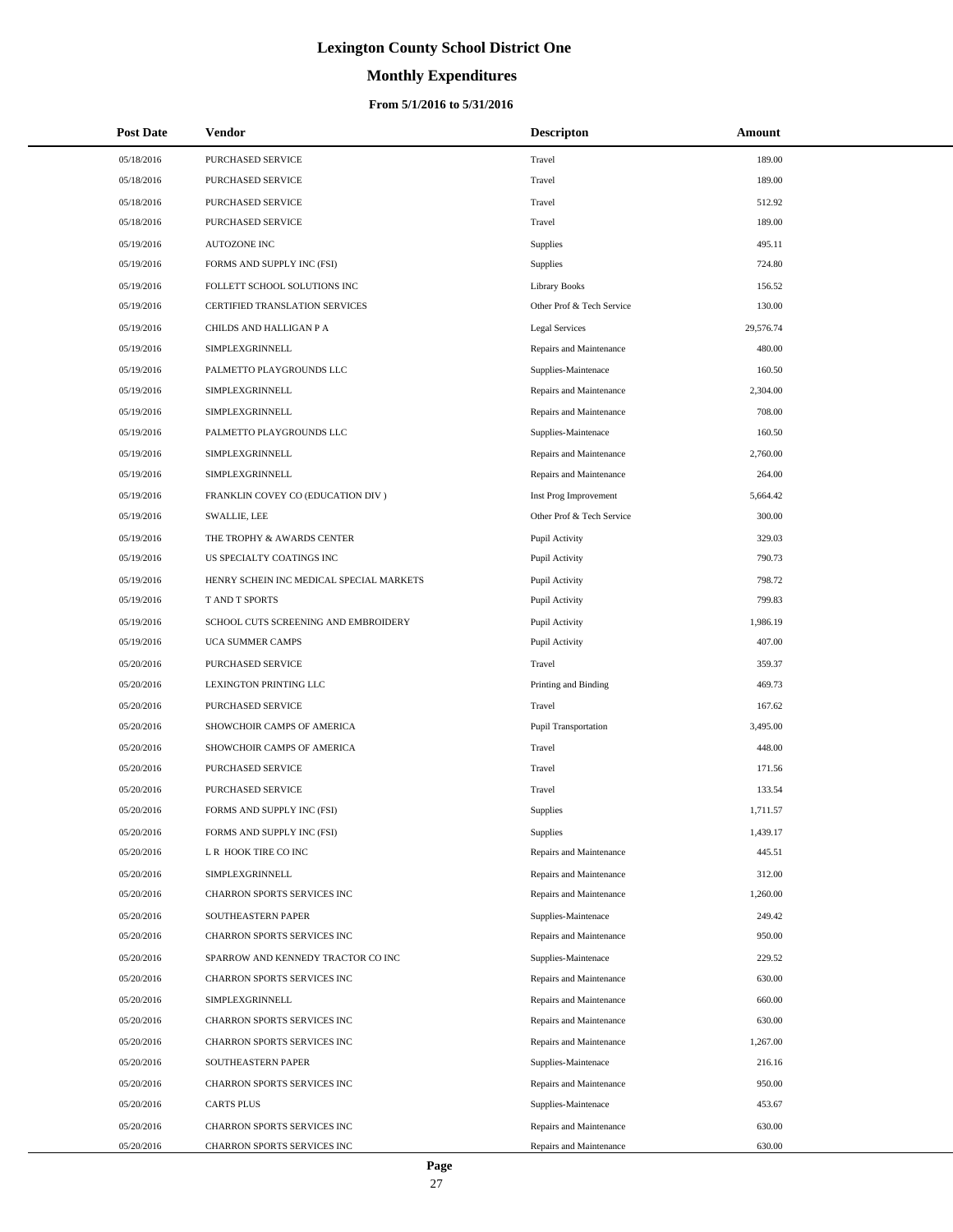# **Monthly Expenditures**

### **From 5/1/2016 to 5/31/2016**

| <b>Post Date</b> | <b>Vendor</b>                                      | <b>Descripton</b>           | Amount   |
|------------------|----------------------------------------------------|-----------------------------|----------|
| 05/20/2016       | <b>WW GRAINGER</b>                                 | Supplies                    | 238.40   |
| 05/20/2016       | CHARRON SPORTS SERVICES INC                        | Repairs and Maintenance     | 630.00   |
| 05/20/2016       | CHARRON SPORTS SERVICES INC                        | Repairs and Maintenance     | 630.00   |
| 05/20/2016       | HUBER SUPPLY CO OF LEXINGTON INC                   | Supplies-Maintenace         | 986.75   |
| 05/20/2016       | CHARRON SPORTS SERVICES INC                        | Repairs and Maintenance     | 400.00   |
| 05/20/2016       | CHARRON SPORTS SERVICES INC                        | Repairs and Maintenance     | 840.00   |
| 05/20/2016       | PURCHASED SERVICE                                  | Travel                      | 387.18   |
| 05/20/2016       | PURCHASED SERVICE                                  | Travel                      | 403.38   |
| 05/20/2016       | PURCHASED SERVICE                                  | Travel                      | 164.16   |
| 05/20/2016       | PURCHASED SERVICE                                  | Travel                      | 622.08   |
| 05/20/2016       | PURCHASED SERVICE                                  | Travel                      | 700.92   |
| 05/20/2016       | SHARPE, STEFAN ALEXANDER                           | Other Prof & Tech Service   | 120.00   |
| 05/20/2016       | MCFALLS, FRANKLIN JUNIOR                           | Other Prof & Tech Service   | 180.00   |
| 05/20/2016       | SPIVEY, STEPHEN J                                  | Other Prof & Tech Service   | 180.00   |
| 05/20/2016       | <b>BARRETT, S LEE</b>                              | Other Prof & Tech Service   | 180.00   |
| 05/20/2016       | AMERICAN FLOOR MATS LLC                            | Supplies                    | 771.20   |
| 05/20/2016       | SCHOOL SPECIALTY INC                               | Supplies                    | 264.18   |
| 05/20/2016       | STATE DEPARTMENT OF EDUCATION LEX DIST ONEBUS SHOP | <b>Pupil Transportation</b> | 3,023.12 |
| 05/20/2016       | STATE DEPARTMENT OF EDUCATION LEX DIST ONEBUS SHOP | Pupil Transportation        | 2,646.16 |
| 05/20/2016       | PURCHASED SERVICE                                  | Travel                      | 111.78   |
| 05/20/2016       | FORMS AND SUPPLY INC (FSI)                         | Supplies                    | 157.77   |
| 05/20/2016       | PURCHASED SERVICE                                  | Travel                      | 235.71   |
| 05/20/2016       | <b>IXL LEARNING</b>                                | Software Renewal/Agreemen   | 3,609.77 |
| 05/20/2016       | SC DEPARTMENT OF REVENUE (SALES TAX RETURN)        | Software Renewal/Agreemen   | 252.69   |
| 05/20/2016       | STATE DEPARTMENT OF EDUCATION LEX DIST ONEBUS SHOP | Pupil Transportation        | 3,241.36 |
| 05/20/2016       | PURCHASED SERVICE                                  | Travel                      | 112.32   |
| 05/20/2016       | PINE PRESS OF LEXINGTON INC                        | Printing and Binding        | 834.12   |
| 05/20/2016       | MANAGEDPRINT                                       | Pupil Activity              | 684.80   |
| 05/20/2016       | FISHER SCIENTIFIC COMPANY LLC                      | Pupil Activity              | 1,879.95 |
| 05/20/2016       | SCHOOL SPECIALTY INC                               | Pupil Activity              | 217.99   |
| 05/20/2016       | WORLD BOOK SCHOOL AND LIBRARY ORDER PROCESSING     | Pupil Activity              | 999.00   |
| 05/20/2016       | SC DEPARTMENT OF CORRECTIONS                       | Pupil Activity              | 433.47   |
| 05/20/2016       | <b>JW PEPPER</b>                                   | Pupil Activity              | 150.00   |
| 05/23/2016       | SCHOOL SPECIALTY INC                               | Supplies                    | 1,109.53 |
| 05/23/2016       | DIGITAL OFFICE SOLUTIONS INC                       | Supplies                    | 112.35   |
| 05/23/2016       | DIGITAL OFFICE SOLUTIONS INC                       | Technology Equipment D F    | 6,004.26 |
| 05/23/2016       | SCHOOL SPECIALTY INC                               | Supplies                    | 9,376.85 |
| 05/23/2016       | LEXINGTON COUNTY SCHOOL DIST 1                     | Pupil Transportation        | 247.38   |
| 05/23/2016       | BLICK ART MATERIALS LLC                            | Supplies                    | 101.00   |
| 05/23/2016       | SC FFA ASSOC                                       | Pupil Transportation        | 1,409.96 |
| 05/23/2016       | <b>ENTERPRISE RENTACAR</b>                         | Travel                      | 738.23   |
| 05/23/2016       | SC FFA ASSOC                                       | Travel                      | 450.00   |
| 05/23/2016       | CAROLINA TRAINING ASSOC                            | Software Renewal/Agreemen   | 1,701.10 |
| 05/23/2016       | LEXINGTON COUNTY SCHOOL DIST 1                     | Pupil Transportation        | 383.16   |
| 05/23/2016       | MUSICIAN SUPPLY                                    | Supplies                    | 341.17   |
| 05/23/2016       | <b>US AWARDS INC</b>                               | Supplies                    | 158.40   |
| 05/23/2016       | FORMS AND SUPPLY INC (FSI)                         | Supplies                    | 149.41   |
| 05/23/2016       | <b>HEINEMANN</b>                                   | Supplies                    | 1,290.70 |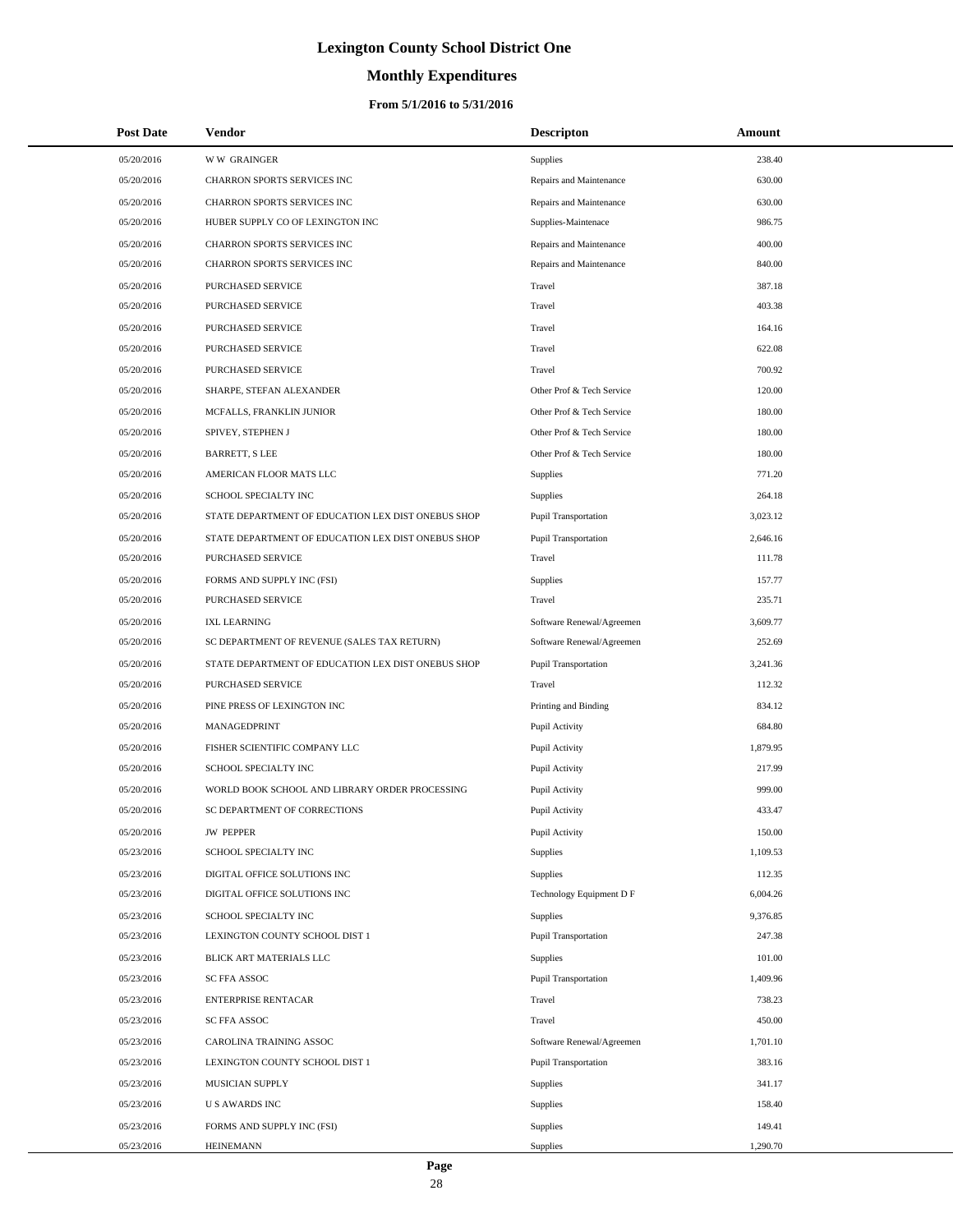# **Monthly Expenditures**

### **From 5/1/2016 to 5/31/2016**

| <b>Post Date</b> | <b>Vendor</b>                                      | <b>Descripton</b>          | Amount   |
|------------------|----------------------------------------------------|----------------------------|----------|
| 05/23/2016       | MANAGEDPRINT                                       | <b>Supplies</b>            | 770.40   |
| 05/23/2016       | DELL COMPUTERS                                     | <b>Technology Supplies</b> | 597.49   |
| 05/23/2016       | PALMETTO CONTROLS INC                              | Supplies-Maintenace        | 1,544.40 |
| 05/23/2016       | EA SERVICES INC                                    | Supplies-Maintenace        | 903.69   |
| 05/23/2016       | <b>EA SERVICES INC</b>                             | Supplies-Maintenace        | 437.59   |
| 05/23/2016       | PALMETTO CONTROLS INC                              | Supplies-Maintenace        | 772.19   |
| 05/23/2016       | <b>CHANNING BETE COMPANY</b>                       | <b>Supplies</b>            | 721.04   |
| 05/23/2016       | SMITH, BRIAN                                       | Other Prof & Tech Service  | 180.00   |
| 05/23/2016       | MILLER, JEFFREY J                                  | Other Prof & Tech Service  | 180.00   |
| 05/23/2016       | FORMS AND SUPPLY INC (FSI)                         | Supplies                   | 300.50   |
| 05/23/2016       | FOLLETT SCHOOL SOLUTIONS INC                       | Supplies                   | 1,203.35 |
| 05/23/2016       | SCHOOL SPECIALTY INC                               | Supplies                   | 1,181.33 |
| 05/23/2016       | STATE DEPARTMENT OF EDUCATION LEX DIST ONEBUS SHOP | Pupil Transportation       | 1,272.24 |
| 05/23/2016       | STATE DEPARTMENT OF EDUCATION LEX DIST ONEBUS SHOP | Pupil Transportation       | 729.12   |
| 05/23/2016       | MEDICALESHOP INC                                   | <b>Supplies</b>            | 3,945.00 |
| 05/23/2016       | SC DEPARTMENT OF REVENUE (SALES TAX RETURN)        | Supplies                   | 276.15   |
| 05/23/2016       | CAROLINA TRAINING ASSOC                            | Software Renewal/Agreemen  | 6,457.65 |
| 05/23/2016       | THE LIBRARY STORE                                  | Supplies                   | 1,263.93 |
| 05/23/2016       | STATE DEPARTMENT OF EDUCATION LEX DIST ONEBUS SHOP | Pupil Transportation       | 1,170.56 |
| 05/23/2016       | <b>CAMBRIDGE UNIVERSITY PRESS</b>                  | Supplies                   | 937.14   |
| 05/23/2016       | CAMBRIDGE UNIVERSITY PRESS                         | Supplies                   | 172.25   |
| 05/23/2016       | SMARTPHONE MEDIC LLC                               | Pupil Activity             | 149.00   |
| 05/23/2016       | MUSICIAN SUPPLY                                    | Pupil Activity             | 104.00   |
| 05/23/2016       | <b>JW PEPPER</b>                                   | Pupil Activity             | 101.00   |
| 05/23/2016       | DIGITAL OFFICE SOLUTIONS INC                       | Pupil Activity             | 126.47   |
| 05/23/2016       | DELL COMPUTERS                                     | Pupil Activity             | 413.09   |
| 05/23/2016       | MUSICIAN SUPPLY                                    | Pupil Activity             | 1,025.91 |
| 05/23/2016       | THE TROPHY & AWARDS CENTER                         | Pupil Activity             | 683.73   |
| 05/23/2016       | SUMTER HIGH SCHOOL                                 | Pupil Activity             | 357.50   |
| 05/23/2016       | ASHLEY RIDGE HIGH SCHOOL                           | Pupil Activity             | 673.50   |
| 05/23/2016       | SC HIGH SCHOOL LEAGUE                              | Pupil Activity             | 1,554.00 |
| 05/23/2016       | <b>NEFF</b>                                        | Pupil Activity             | 265.57   |
| 05/23/2016       | ATOMIK CLIMBING HOLDS INC                          | Pupil Activity             | $-11.90$ |
| 05/23/2016       | RIDDELL / ALL AMERICAN                             | Pupil Activity             | 288.91   |
| 05/23/2016       | <b>APPLE INC</b>                                   | <b>Technology Supplies</b> | 2,374.33 |
| 05/23/2016       | DODGE LEARNING RESOURCES                           | Supplies                   | 586.20   |
| 05/24/2016       | DELL COMPUTERS                                     | Supplies                   | 466.05   |
| 05/24/2016       | MARENEM INC                                        | Supplies                   | 5,657.00 |
| 05/24/2016       | SC DEPARTMENT OF REVENUE (SALES TAX RETURN)        | Supplies                   | 368.90   |
| 05/24/2016       | BROOKWOOD FARMS INC                                | Food                       | 152.80   |
| 05/24/2016       | BROOKWOOD FARMS INC                                | Food                       | 152.80   |
| 05/24/2016       | BROOKWOOD FARMS INC                                | Food                       | 152.80   |
| 05/24/2016       | BROOKWOOD FARMS INC                                | Food                       | 152.80   |
| 05/24/2016       | BROOKWOOD FARMS INC                                | Food                       | 152.80   |
| 05/24/2016       | BROOKWOOD FARMS INC                                | Food                       | 152.80   |
| 05/24/2016       | BROOKWOOD FARMS INC                                | Food                       | 152.80   |
| 05/24/2016       | CAUGHMAN, MICHAEL                                  | Pupil Activity             | 140.00   |
| 05/25/2016       | STAR MUSIC CO                                      | Repairs and Maintenance    | 230.00   |

 $\overline{a}$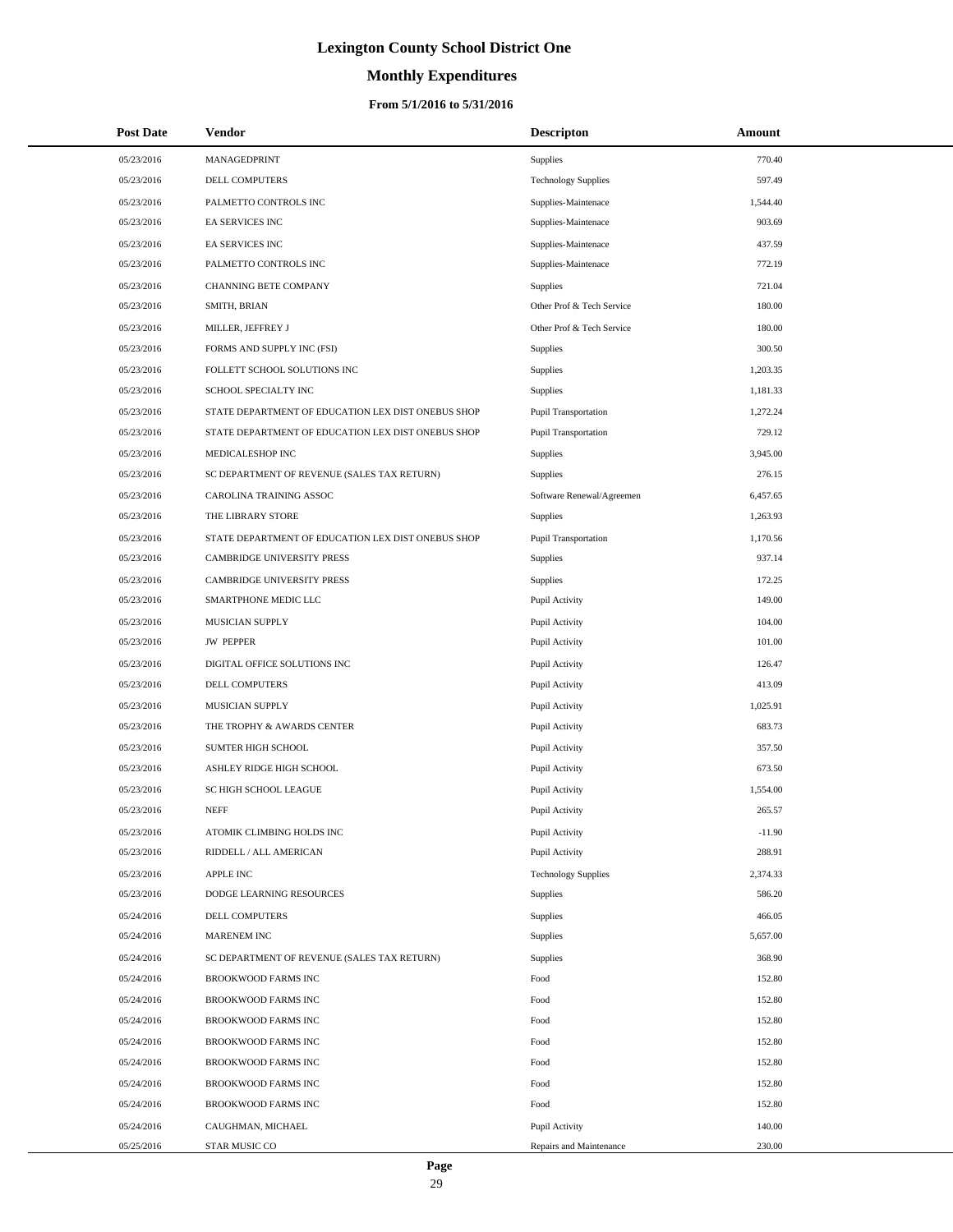# **Monthly Expenditures**

| <b>Post Date</b>         | Vendor                                        | <b>Descripton</b>                                      | Amount           |
|--------------------------|-----------------------------------------------|--------------------------------------------------------|------------------|
| 05/25/2016               | THE TROPHY & AWARDS CENTER                    | <b>Supplies</b>                                        | 332.77           |
| 05/25/2016               | NUIDEA SCHOOL SUPPLY CO                       | Supplies                                               | 720.22           |
| 05/25/2016               | SCHOOL SPECIALTY INC                          | <b>Supplies</b>                                        | 2,582.31         |
| 05/25/2016               | DECKER EQUIPMENT SCHOOL FIX                   | Supplies                                               | 2,312.88         |
| 05/25/2016               | SC DEPARTMENT OF REVENUE (SALES TAX RETURN)   | <b>Supplies</b>                                        | 161.90           |
| 05/25/2016               | EBONY HOLDINGS INC DBA JM GRACE COMPANY       | <b>Supplies</b>                                        | 3,812.91         |
| 05/25/2016               | EBONY HOLDINGS INC DBA JM GRACE COMPANY       | Supplies-Instruction                                   | 357.00           |
| 05/25/2016               | ALFRED WILLIAMS AND CO                        | Supplies                                               | 426.77           |
| 05/25/2016               | FAIR PLAY CAMP SCHOOL INC                     | Tuition                                                | 3,020.20         |
| 05/25/2016               | MANAGEDPRINT                                  | Supplies                                               | 417.30           |
| 05/25/2016               | MUSICIAN SUPPLY                               | Repairs and Maintenance                                | 605.00           |
| 05/25/2016               | <b>EDUCATION INC</b>                          | <b>Instructional Services</b>                          | 200.00           |
| 05/25/2016               | PALMETTO HEALTH ALLIANCE                      | <b>Instructional Services</b>                          | 150.00           |
| 05/25/2016               | FOLLETT SCHOOL SOLUTIONS INC                  | <b>Library Books</b>                                   | 308.58           |
| 05/25/2016               | MACKIN LIBRARY MEDIA                          | <b>Library Books</b>                                   | 295.95           |
| 05/25/2016               | JUNIOR LIBRARY GUILD                          | <b>Library Books</b>                                   | 3,002.40         |
| 05/25/2016               | <b>CERTIFIED TRANSLATION SERVICES</b>         | Other Prof & Tech Service                              | 461.60           |
| 05/25/2016               | LORICK OFFICE PRODUCTS                        | Other Objects                                          | 339.19           |
| 05/25/2016               | AMERICAN ENGINEERING CONSULTANTS INC          | Other Prof & Tech Service                              | 1,295.00         |
| 05/25/2016               | MIDCAROLINA ELEC COOP INC                     | <b>Public Utilities</b>                                | 22,305.00        |
| 05/25/2016               | KEN CLARY AND CO                              | Supplies-Maintenace                                    | 350.96           |
| 05/25/2016               | CITY ELECTRIC SUPPLY CO                       | Supplies-Maintenace                                    | 465.45           |
| 05/25/2016               | SIMPLEXGRINNELL                               | Repairs and Maintenance                                | 600.00           |
| 05/25/2016               | SIMPLEXGRINNELL                               | Repairs and Maintenance                                | 384.00           |
| 05/25/2016               | MIDCAROLINA ELEC COOP INC                     | <b>Public Utilities</b>                                | 12,408.00        |
| 05/25/2016               | MIDCAROLINA ELEC COOP INC                     | <b>Public Utilities</b>                                | 8,833.00         |
| 05/25/2016               | JAMES M PLEASANTS CO                          | Supplies-Maintenace                                    | 2,057.93         |
| 05/25/2016               | MIDCAROLINA ELEC COOP INC                     | <b>Public Utilities</b>                                | 9,199.00         |
| 05/25/2016               | PALMETTO CONTROLS INC                         | Repairs and Maintenance                                | 362.00           |
| 05/25/2016               | CITY ELECTRIC SUPPLY CO                       | Supplies-Maintenace                                    | 429.22           |
| 05/25/2016               | FERGUSON ENTERPRISES INC FEI 27               | Supplies-Maintenace                                    | 1,188.63         |
| 05/25/2016               | PALMETTO CONTROLS INC                         | Supplies-Maintenace                                    | 376.17           |
| 05/25/2016               | MARTIN, JENNIE                                | Pupil Transportation                                   | 139.00           |
| 05/25/2016               | FRANKLIN, TIMOTHY WILLIAM                     | Other Prof & Tech Service                              | 180.00           |
| 05/25/2016               | YOUNG, MATTHEW                                | Other Prof & Tech Service                              | 120.00           |
| 05/25/2016               | MCFALLS, FRANKLIN JUNIOR                      | Other Prof & Tech Service                              | 180.00           |
| 05/25/2016               | RICCIARDI, CHRISTOPHER                        | Other Prof & Tech Service                              | 180.00           |
| 05/25/2016               | <b>BLACK, CALEB JAMES</b>                     | Other Prof & Tech Service                              | 180.00           |
| 05/25/2016               | TAYLOR, MICHAEL HAMPTON                       | Other Prof & Tech Service                              | 180.00           |
| 05/25/2016               | CARVAJAL, PABLO ARMANDO                       | Other Prof & Tech Service                              | 180.00           |
| 05/25/2016               | <b>BONNETTE, THOMAS JAMES</b>                 | Other Prof & Tech Service<br>Other Prof & Tech Service | 180.00<br>180.00 |
| 05/25/2016               | WILFONG, MICHAEL BRIAN                        |                                                        |                  |
| 05/25/2016<br>05/25/2016 | SPLASH OMNIMEDIA LLC<br>CONCEPT UNLIMITED INC | Printing and Binding<br>Supplies                       | 484.00<br>721.10 |
| 05/25/2016               | US POSTAL SERVICE CMRSPOC                     |                                                        | 20,000.00        |
| 05/25/2016               | MOTOROLA SOLUTIONS                            | <b>Supplies</b><br><b>Technology Supplies</b>          | 703.95           |
| 05/25/2016               | DIGITAL OFFICE SOLUTIONS INC                  | Repairs and Maintenance                                | 798.70           |
| 05/25/2016               | DIGITAL OFFICE SOLUTIONS INC                  | Repairs and Maintenance                                | 641.09           |
|                          |                                               |                                                        |                  |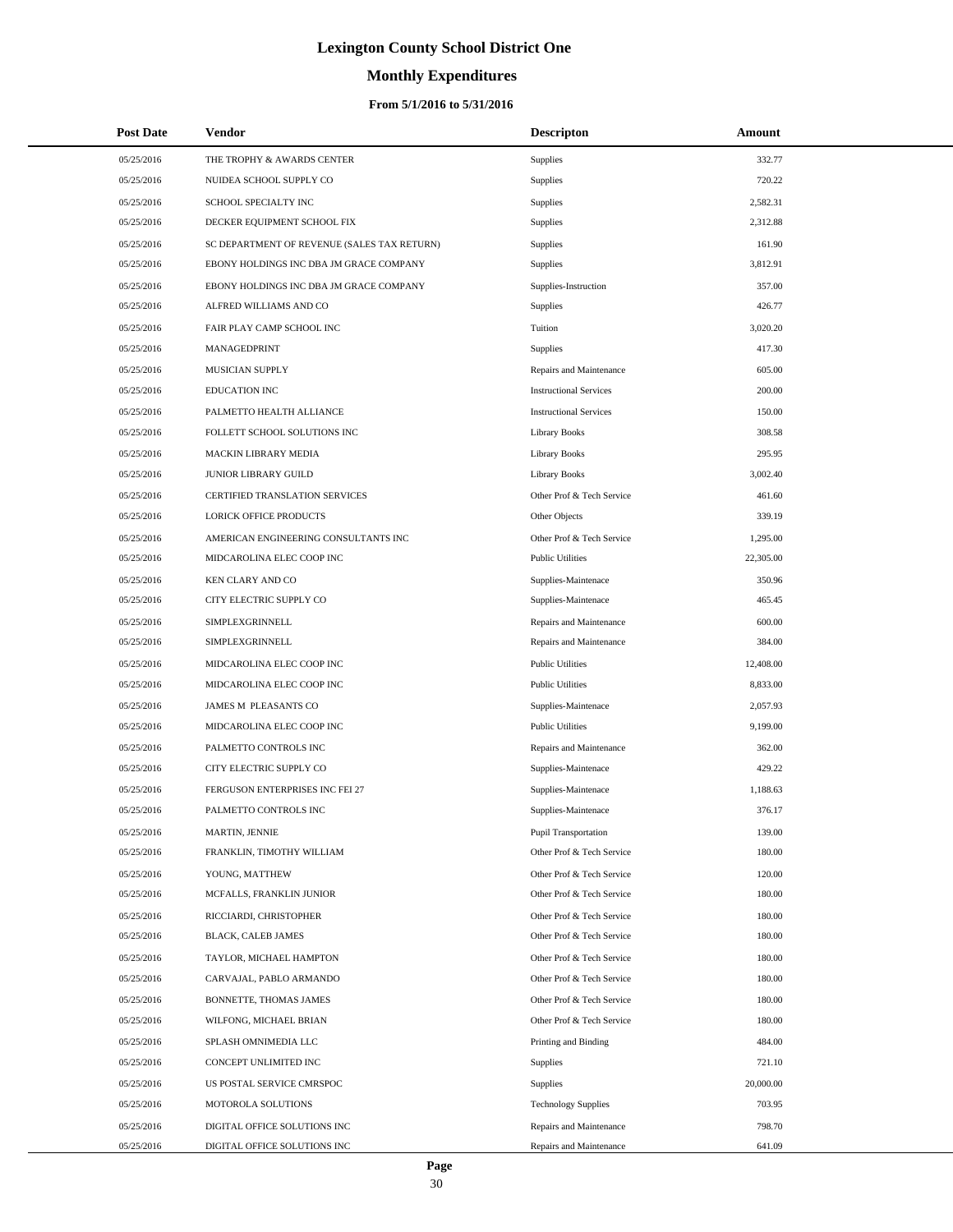# **Monthly Expenditures**

### **From 5/1/2016 to 5/31/2016**

| <b>Post Date</b> | <b>Vendor</b>                                 | <b>Descripton</b>          | Amount    |
|------------------|-----------------------------------------------|----------------------------|-----------|
| 05/25/2016       | DIGITAL OFFICE SOLUTIONS INC                  | Repairs and Maintenance    | 371.71    |
| 05/25/2016       | DIGITAL OFFICE SOLUTIONS INC                  | Repairs and Maintenance    | 845.15    |
| 05/25/2016       | DIGITAL OFFICE SOLUTIONS INC                  | Repairs and Maintenance    | 534.87    |
| 05/25/2016       | DIGITAL OFFICE SOLUTIONS INC                  | Repairs and Maintenance    | 771.04    |
| 05/25/2016       | DIGITAL OFFICE SOLUTIONS INC                  | Repairs and Maintenance    | 635.02    |
| 05/25/2016       | DIGITAL OFFICE SOLUTIONS INC                  | Repairs and Maintenance    | 112.79    |
| 05/25/2016       | DIGITAL OFFICE SOLUTIONS INC                  | Repairs and Maintenance    | 229.91    |
| 05/25/2016       | DIGITAL OFFICE SOLUTIONS INC                  | Repairs and Maintenance    | 438.06    |
| 05/25/2016       | DIGITAL OFFICE SOLUTIONS INC                  | Repairs and Maintenance    | 212.68    |
| 05/25/2016       | DIGITAL OFFICE SOLUTIONS INC                  | Repairs and Maintenance    | 1,158.32  |
| 05/25/2016       | DIGITAL OFFICE SOLUTIONS INC                  | Repairs and Maintenance    | 613.02    |
| 05/25/2016       | DIGITAL OFFICE SOLUTIONS INC                  | Repairs and Maintenance    | 624.52    |
| 05/25/2016       | DIGITAL OFFICE SOLUTIONS INC                  | Repairs and Maintenance    | 288.87    |
| 05/25/2016       | DIGITAL OFFICE SOLUTIONS INC                  | Repairs and Maintenance    | 406.03    |
| 05/25/2016       | DIGITAL OFFICE SOLUTIONS INC                  | Repairs and Maintenance    | 446.02    |
| 05/25/2016       | DIGITAL OFFICE SOLUTIONS INC                  | Repairs and Maintenance    | 765.83    |
| 05/25/2016       | DIGITAL OFFICE SOLUTIONS INC                  | Repairs and Maintenance    | 327.12    |
| 05/25/2016       | DIGITAL OFFICE SOLUTIONS INC                  | Repairs and Maintenance    | 348.43    |
| 05/25/2016       | DIGITAL OFFICE SOLUTIONS INC                  | Repairs and Maintenance    | 394.92    |
| 05/25/2016       | DIGITAL OFFICE SOLUTIONS INC                  | Repairs and Maintenance    | 767.96    |
| 05/25/2016       | DIGITAL OFFICE SOLUTIONS INC                  | Repairs and Maintenance    | 841.91    |
| 05/25/2016       | DIGITAL OFFICE SOLUTIONS INC                  | Repairs and Maintenance    | 495.01    |
| 05/25/2016       | SWEET MAGNOLIAS CATERING                      | Supplies                   | 824.97    |
| 05/25/2016       | READING AND WRITING PROJECT NETWORK LLC       | Inst Prog Improvement      | 28,000.00 |
| 05/25/2016       | PATTERSON MEDICAL SUPPLY INC DBA MEDCO SUPPLY | Supplies                   | 134.14    |
| 05/25/2016       | AIKIDO ACADEMY OF SELF DEFENSE                | Other Prof & Tech Service  | 150.00    |
| 05/25/2016       | AIKIDO ACADEMY OF SELF DEFENSE                | Other Prof & Tech Service  | 150.00    |
| 05/25/2016       | CAROLINA BIOLOGICAL SUPPLY CO                 | Supplies                   | 318.86    |
| 05/25/2016       | JUMPER CARTER SEASE ARCHITECTS P A            | <b>Building</b>            | 37,434.15 |
| 05/25/2016       | <b>SIMS GROUP</b>                             | <b>Building</b>            | 405.75    |
| 05/25/2016       | COMMUNICATION MANAGEMENT INC                  | <b>Technology Supplies</b> | 4,105.53  |
| 05/25/2016       | COMMUNICATION MANAGEMENT INC                  | <b>Technology Supplies</b> | 8.018.15  |
| 05/25/2016       | JENNIEO TURKEY STORE SALES LLC                | Food                       | 132.00    |
| 05/25/2016       | TASTY BRANDS LLC                              | Food                       | 412.65    |
| 05/25/2016       | JENNIEO TURKEY STORE SALES LLC                | Food                       | 132.00    |
| 05/25/2016       | TASTY BRANDS LLC                              | Food                       | 440.16    |
| 05/25/2016       | TASTY BRANDS LLC                              | Food                       | 440.16    |
| 05/25/2016       | JENNIEO TURKEY STORE SALES LLC                | Food                       | 132.00    |
| 05/25/2016       | JENNIEO TURKEY STORE SALES LLC                | Food                       | 132.00    |
| 05/25/2016       | JENNIEO TURKEY STORE SALES LLC                | Food                       | 132.00    |
| 05/25/2016       | TASTY BRANDS LLC                              | Food                       | 440.16    |
| 05/25/2016       | JENNIEO TURKEY STORE SALES LLC                | Food                       | 132.00    |
| 05/25/2016       | TASTY BRANDS LLC                              | Food                       | 440.16    |
| 05/25/2016       | JENNIEO TURKEY STORE SALES LLC                | Food                       | 132.00    |
| 05/25/2016       | TASTY BRANDS LLC                              | Food                       | 440.16    |
| 05/25/2016       | JENNIEO TURKEY STORE SALES LLC                | Food                       | 132.00    |
| 05/25/2016       | TASTY BRANDS LLC                              | Food                       | 440.16    |
| 05/25/2016       | JENNIEO TURKEY STORE SALES LLC                | Food                       | 132.00    |

÷.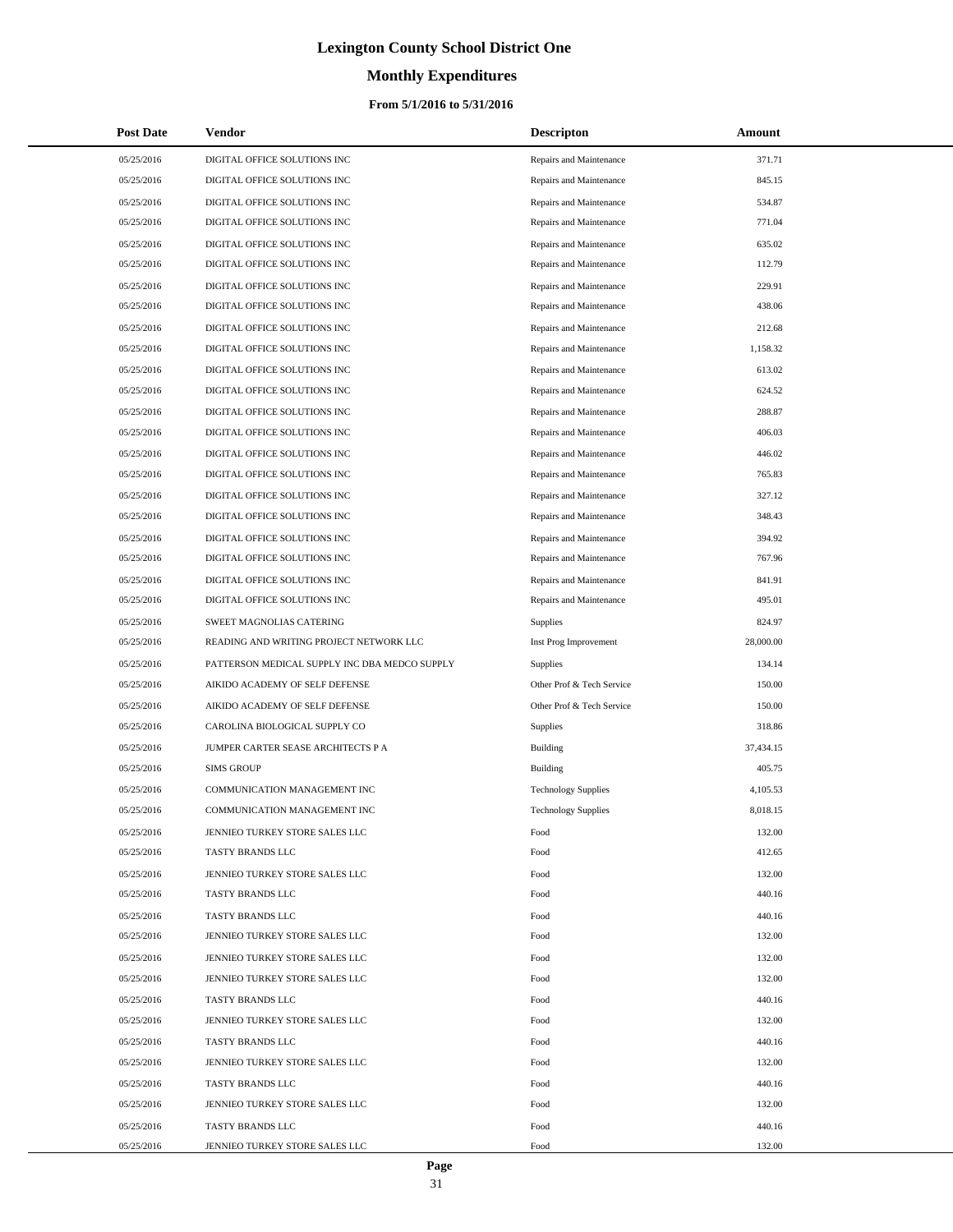# **Monthly Expenditures**

### **From 5/1/2016 to 5/31/2016**

| <b>Post Date</b> | Vendor                                        | <b>Descripton</b> | Amount   |  |
|------------------|-----------------------------------------------|-------------------|----------|--|
| 05/25/2016       | TASTY BRANDS LLC                              | Food              | 302.61   |  |
| 05/25/2016       | JENNIEO TURKEY STORE SALES LLC                | Food              | 165.00   |  |
| 05/25/2016       | JENNIEO TURKEY STORE SALES LLC                | Food              | 132.00   |  |
| 05/25/2016       | TASTY BRANDS LLC                              | Food              | 440.16   |  |
| 05/25/2016       | TASTY BRANDS LLC                              | Food              | 440.16   |  |
| 05/25/2016       | JENNIEO TURKEY STORE SALES LLC                | Food              | 132.00   |  |
| 05/25/2016       | JENNIEO TURKEY STORE SALES LLC                | Food              | 132.00   |  |
| 05/25/2016       | TASTY BRANDS LLC                              | Food              | 495.18   |  |
| 05/25/2016       | JENNIEO TURKEY STORE SALES LLC                | Food              | 132.00   |  |
| 05/25/2016       | JENNIEO TURKEY STORE SALES LLC                | Food              | 132.00   |  |
| 05/25/2016       | TASTY BRANDS LLC                              | Food              | 495.18   |  |
| 05/25/2016       | JENNIEO TURKEY STORE SALES LLC                | Food              | 132.00   |  |
| 05/25/2016       | TASTY BRANDS LLC                              | Food              | 495.18   |  |
| 05/25/2016       | JENNIEO TURKEY STORE SALES LLC                | Food              | 132.00   |  |
| 05/25/2016       | TASTY BRANDS LLC                              | Food              | 412.65   |  |
| 05/25/2016       | JENNIEO TURKEY STORE SALES LLC                | Food              | 132.00   |  |
| 05/25/2016       | TASTY BRANDS LLC                              | Food              | 495.18   |  |
| 05/25/2016       | JENNIEO TURKEY STORE SALES LLC                | Food              | 132.00   |  |
| 05/25/2016       | TASTY BRANDS LLC                              | Food              | 495.18   |  |
| 05/25/2016       | JENNIEO TURKEY STORE SALES LLC                | Food              | 132.00   |  |
| 05/25/2016       | TASTY BRANDS LLC                              | Food              | 495.18   |  |
| 05/25/2016       | SMARTPHONE MEDIC LLC                          | Pupil Activity    | 198.00   |  |
| 05/25/2016       | <b>SCHOLASTIC INC</b>                         | Pupil Activity    | 152.64   |  |
| 05/25/2016       | EBONY HOLDINGS INC DBA JM GRACE COMPANY       | Pupil Activity    | 1,287.09 |  |
| 05/25/2016       | MANAGEDPRINT                                  | Pupil Activity    | 139.10   |  |
| 05/25/2016       | FORMS AND SUPPLY INC (FSI)                    | Pupil Activity    | 195.68   |  |
| 05/25/2016       | SCHOOL SPECIALTY INC                          | Pupil Activity    | 160.23   |  |
| 05/25/2016       | <b>BSN SPORTS</b>                             | Pupil Activity    | 299.60   |  |
| 05/25/2016       | ALL AMERICAN TROPHY CO INC                    | Pupil Activity    | 158.90   |  |
| 05/25/2016       | <b>BSN SPORTS</b>                             | Pupil Activity    | 684.70   |  |
| 05/25/2016       | CHANNING BETE COMPANY                         | Pupil Activity    | 905.00   |  |
| 05/25/2016       | SC HIGH SCHOOL LEAGUE                         | Pupil Activity    | 310.70   |  |
| 05/25/2016       | WEST FLORENCE HIGH SCHOOL                     | Pupil Activity    | 337.15   |  |
| 05/25/2016       | HENRY SCHEIN INC MEDICAL SPECIAL MARKETS      | Pupil Activity    | 1,174.34 |  |
| 05/25/2016       | SPRING VALLEY HIGH SCHOOL ATHLETIC DEPARTMENT | Pupil Activity    | 107.50   |  |
| 05/25/2016       | <b>BSN SPORTS</b>                             | Pupil Activity    | 1,230.35 |  |
| 05/25/2016       | SC HIGH SCHOOL LEAGUE                         | Pupil Activity    | 373.10   |  |
| 05/25/2016       | STRATFORD HIGH SCHOOL                         | Pupil Activity    | 183.75   |  |
| 05/25/2016       | SUMMERVILLE HIGH SCHOOL                       | Pupil Activity    | 166.75   |  |
| 05/25/2016       | WANDO HIGH SCHOOL                             | Pupil Activity    | 329.40   |  |
| 05/25/2016       | <b>BSN SPORTS</b>                             | Pupil Activity    | 1,736.56 |  |
| 05/25/2016       | BLUFTON HIGH SCHOOL                           | Pupil Activity    | 450.45   |  |
| 05/25/2016       | CANE BAY HIGH SCHOOL                          | Pupil Activity    | 284.40   |  |
| 05/25/2016       | JAMES ISLAND CHARTER HIGH SCHOOL              | Pupil Activity    | 1,260.15 |  |
| 05/25/2016       | SC HIGH SCHOOL LEAGUE                         | Pupil Activity    | 1,698.00 |  |
| 05/25/2016       | WANDO HIGH SCHOOL                             | Pupil Activity    | 1,113.00 |  |
| 05/25/2016       | MARTHERS, BRANNON W                           | Pupil Activity    | 135.00   |  |
| 05/25/2016       | WANDO HIGH SCHOOL                             | Pupil Activity    | 2,242.50 |  |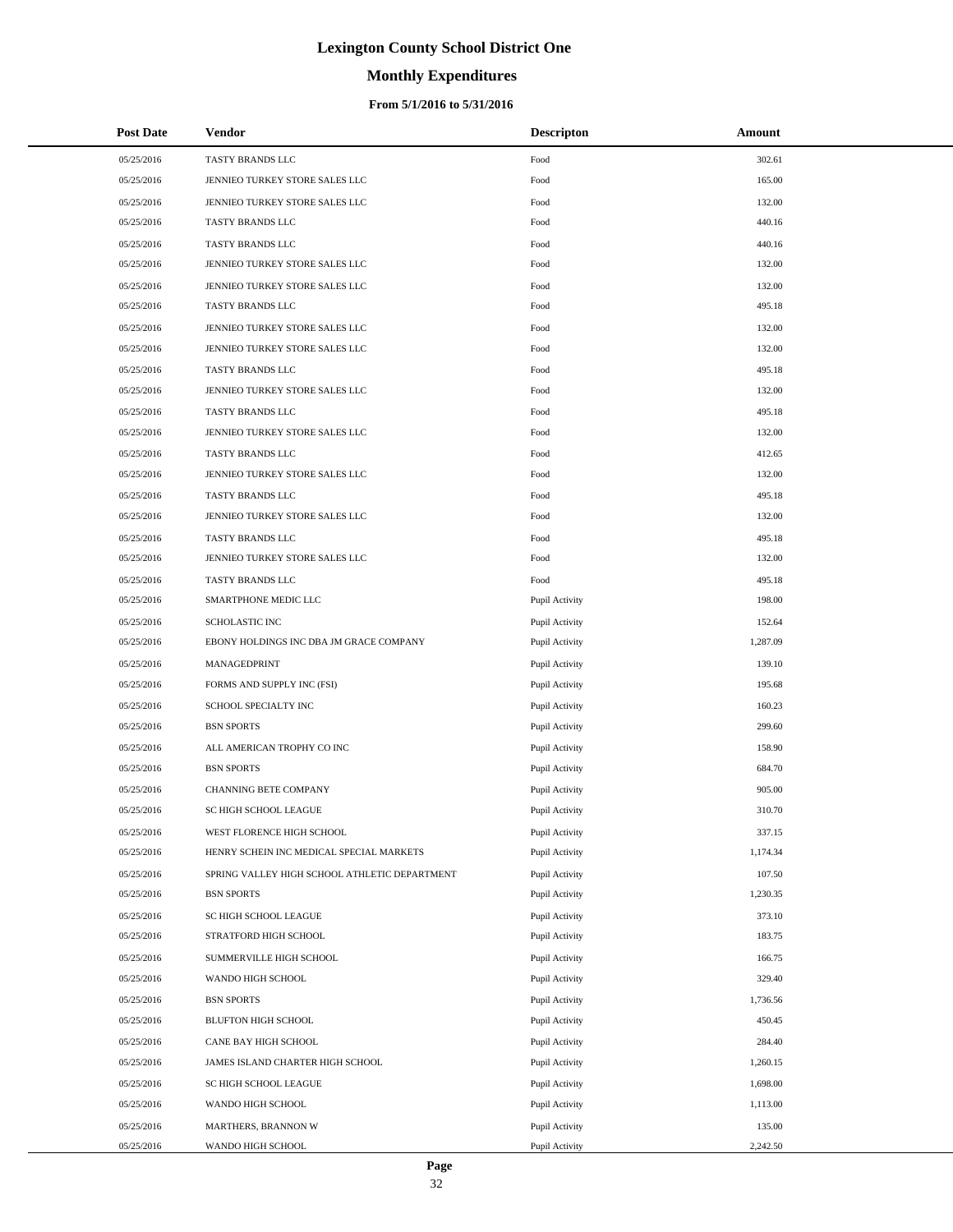# **Monthly Expenditures**

### **From 5/1/2016 to 5/31/2016**

| <b>Post Date</b> | <b>Vendor</b>                    | <b>Descripton</b>          | Amount     |
|------------------|----------------------------------|----------------------------|------------|
| 05/25/2016       | <b>BSN SPORTS</b>                | Pupil Activity             | 1,203.75   |
| 05/25/2016       | <b>BSN SPORTS</b>                | Pupil Activity             | 112.35     |
| 05/25/2016       | RIDDELL / ALL AMERICAN           | Pupil Activity             | 1,366.92   |
| 05/25/2016       | FELLOWSHIP OF CHRISTIAN ATHLETES | Pupil Activity             | 750.00     |
| 05/25/2016       | <b>BSN SPORTS</b>                | Pupil Activity             | 1,011.13   |
| 05/25/2016       | PALMETTO GRAPHIX                 | Pupil Activity             | 529.65     |
| 05/25/2016       | <b>BSN SPORTS</b>                | Pupil Activity             | 5,678.23   |
| 05/25/2016       | SWEET MAGNOLIAS CATERING         | Pupil Activity             | 142.30     |
| 05/25/2016       | SWEET MAGNOLIAS CATERING         | Pupil Activity             | 1,151.86   |
| 05/25/2016       | LEXIA LEARNING SYSTEMS INC       | Inst Prog Improvement      | 3,500.00   |
| 05/26/2016       | FORMS AND SUPPLY INC (FSI)       | Supplies                   | 118.77     |
| 05/26/2016       | FOLLETT SCHOOL SOLUTIONS INC     | <b>Library Books</b>       | 597.20     |
| 05/26/2016       | <b>ASCD</b>                      | Supplies                   | 180.83     |
| 05/26/2016       | <b>PURCHASED SERVICE</b>         | Travel                     | 102.60     |
| 05/26/2016       | PURCHASED SERVICE                | Travel                     | 108.81     |
| 05/26/2016       | PURCHASED SERVICE                | Travel                     | 342.40     |
| 05/26/2016       | <b>US LASER INC</b>              | Supplies                   | 924.48     |
| 05/26/2016       | <b>BARNES PROPANE</b>            | Energy                     | 396.43     |
| 05/26/2016       | <b>GRAYBAR ELECTRIC CO INC</b>   | Supplies-Maintenace        | 332.66     |
| 05/26/2016       | <b>GRAYBAR ELECTRIC CO INC</b>   | Supplies-Maintenace        | 332.66     |
| 05/26/2016       | <b>GRAYBAR ELECTRIC CO INC</b>   | Supplies-Maintenace        | 332.66     |
| 05/26/2016       | <b>GRAYBAR ELECTRIC CO INC</b>   | Supplies-Maintenace        | 332.67     |
| 05/26/2016       | YOUNG, MATTHEW                   | Other Prof & Tech Service  | 120.00     |
| 05/26/2016       | <b>BARRETT, S LEE</b>            | Other Prof & Tech Service  | 180.00     |
| 05/26/2016       | FRANKLIN, TIMOTHY WILLIAM        | Other Prof & Tech Service  | 120.00     |
| 05/26/2016       | HAIGLER III, THOMAS I            | Other Prof & Tech Service  | 180.00     |
| 05/26/2016       | LINT, CHARLES ROBERT             | Other Prof & Tech Service  | 180.00     |
| 05/26/2016       | US POSTAL SERVICE CMRSPOC        | Supplies                   | 10,000.00  |
| 05/26/2016       | SC DEPARTMENT OF SOCIAL SERVICES | Other Prof & Tech Service  | 240.00     |
| 05/26/2016       | DIGITAL OFFICE SOLUTIONS INC     | Repairs and Maintenance    | 262.04     |
| 05/26/2016       | <b>CAMCOR</b>                    | <b>Technology Supplies</b> | 4,417.60   |
| 05/26/2016       | DIGITAL OFFICE SOLUTIONS INC     | Repairs and Maintenance    | 748.13     |
| 05/26/2016       | DIGITAL OFFICE SOLUTIONS INC     | Repairs and Maintenance    | 486.54     |
| 05/26/2016       | DIGITAL OFFICE SOLUTIONS INC     | Repairs and Maintenance    | 287.35     |
| 05/26/2016       | DIGITAL OFFICE SOLUTIONS INC     | Repairs and Maintenance    | 392.27     |
| 05/26/2016       | SCHOOL SPECIALTY INC             | Supplies                   | 1,889.33   |
| 05/26/2016       | PURCHASED SERVICE                | Supplies                   | 250.00     |
| 05/26/2016       | BURKWOOD CONSTRUCTION COMPANY    | Building                   | 284,939.41 |
| 05/26/2016       | CAROLINA BIOLOGICAL SUPPLY CO    | Pupil Activity             | 393.62     |
| 05/26/2016       | <b>BSN SPORTS</b>                | Pupil Activity             | 112.35     |
| 05/26/2016       | SOUTHERN SCRIPT LLC              | Pupil Activity             | 605.09     |
| 05/26/2016       | T AND T SPORTS                   | Pupil Activity             | 380.92     |
| 05/26/2016       | <b>BSN SPORTS</b>                | Pupil Activity             | 1,707.72   |
| 05/27/2016       | FORMS AND SUPPLY INC (FSI)       | Supplies                   | 2,878.30   |
| 05/27/2016       | <b>COMFORT INN</b>               | Pupil Transportation       | 630.04     |
| 05/27/2016       | <b>COMFORT INN</b>               | Travel                     | 315.02     |
| 05/27/2016       | ENTERPRISE RENTACAR              | Travel                     | 301.90     |
| 05/27/2016       | FULLER, JOCQUIN D                | Other Prof & Tech Service  | 300.00     |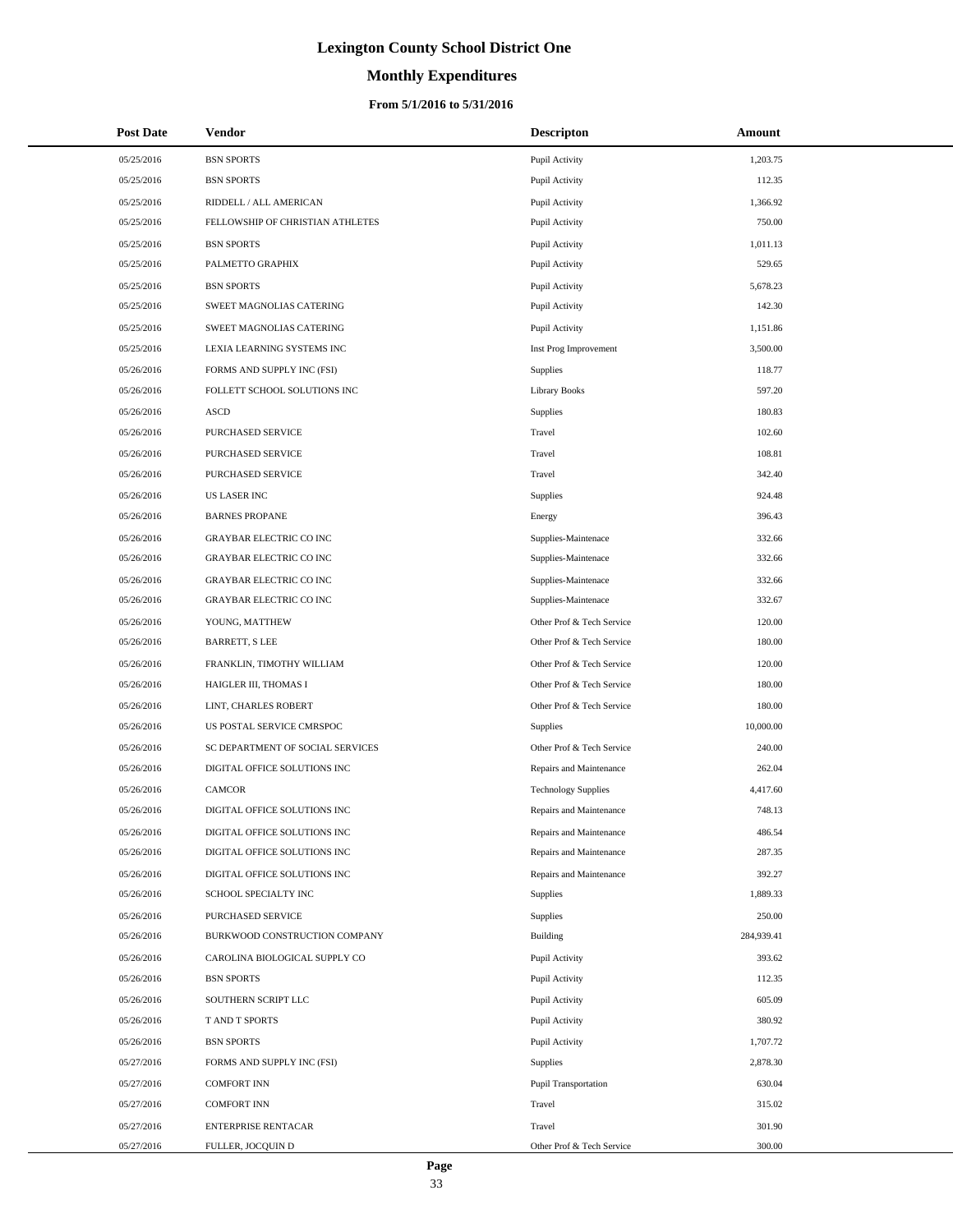# **Monthly Expenditures**

### **From 5/1/2016 to 5/31/2016**

| <b>Post Date</b> | Vendor                                      | <b>Descripton</b>          | Amount    |  |
|------------------|---------------------------------------------|----------------------------|-----------|--|
| 05/27/2016       | SIMPLY SOUTHERN CATERING LLC                | Other Objects              | 152.48    |  |
| 05/27/2016       | PALMETTO PROPANE                            | Energy                     | 124.19    |  |
| 05/27/2016       | <b>A Z LAWN MOWER PARTS</b>                 | Supplies-Maintenace        | 252.13    |  |
| 05/27/2016       | PALMETTO PROPANE                            | Energy                     | 519.07    |  |
| 05/27/2016       | ED SMITH LUMBER MILL INC                    | Supplies-Maintenace        | 1,562.83  |  |
| 05/27/2016       | LOCKERS UNLIMITED INC                       | Supplies-Maintenace        | 1,164.16  |  |
| 05/27/2016       | RANDOM DRUG SCREENS INC                     | Other Prof & Tech Service  | 2,329.00  |  |
| 05/27/2016       | PIEDMONT BOTTLING PARTNERSHIP               | <b>Supplies</b>            | 147.44    |  |
| 05/27/2016       | SNUFFER, ROBERT                             | Other Prof & Tech Service  | 120.00    |  |
| 05/27/2016       | MEFFORD, ROY EARL                           | Other Prof & Tech Service  | 180.00    |  |
| 05/27/2016       | TREASTER, BENJAMIN F                        | Other Prof & Tech Service  | 180.00    |  |
| 05/27/2016       | PARKER, NICHOLAS                            | Other Prof & Tech Service  | 180.00    |  |
| 05/27/2016       | <b>CELEBRATIONS</b>                         | Other Objects              | 663.40    |  |
| 05/27/2016       | SHEALY'S BARBEQUE                           | Other Objects              | 2,525.20  |  |
| 05/27/2016       | <b>PURCHASED SERVICE</b>                    | Travel                     | 1,064.11  |  |
| 05/27/2016       | <b>SOUTHMED INC</b>                         | Software Renewal/Agreemen  | 375.00    |  |
| 05/27/2016       | SOUTHMED INC                                | <b>Technology Supplies</b> | 4,290.00  |  |
| 05/27/2016       | FORMS AND SUPPLY INC (FSI)                  | <b>Technology Supplies</b> | 111.32    |  |
| 05/27/2016       | DIGITAL OFFICE SOLUTIONS INC                | Repairs and Maintenance    | 306.06    |  |
| 05/27/2016       | MILBURN HOTEL                               | Travel                     | 4,126.38  |  |
| 05/27/2016       | FINISHMASTER INC                            | Supplies                   | 263.86    |  |
| 05/27/2016       | HERALD OFFICE SUPPLY INC                    | Supplies                   | 1,244.41  |  |
| 05/27/2016       | PURCHASED SERVICE                           | Travel                     | 245.75    |  |
| 05/27/2016       | PURCHASED SERVICE                           | Travel                     | 245.86    |  |
| 05/27/2016       | COURTYARD GREENVILLE SPARTANBURG AIRPORT    | Travel                     | 764.50    |  |
| 05/27/2016       | <b>EMBASSY SUITES</b>                       | Travel                     | 744.41    |  |
| 05/27/2016       | HAYNSWORTH SINKLER BOYD PA                  | Dues and Fees              | 10,369.67 |  |
| 05/27/2016       | ALL AMERICAN TROPHY CO INC                  | Pupil Activity             | 281.95    |  |
| 05/27/2016       | HENRY SCHEIN INC MEDICAL SPECIAL MARKETS    | Pupil Activity             | 552.55    |  |
| 05/27/2016       | FREY SCIENTIFIC                             | Pupil Activity             | 101.71    |  |
| 05/27/2016       | SC DEPARTMENT OF REVENUE (SALES TAX RETURN) | Pupil Activity             | $-14.00$  |  |
| 05/27/2016       | STANDRIDGE, RANDALL                         | Pupil Activity             | 2,400.00  |  |
| 05/27/2016       | FORMS AND SUPPLY INC (FSI)                  | Pupil Activity             | 131.35    |  |
| 05/31/2016       | <b>CAMCOR</b>                               | <b>Technology Supplies</b> | 1,351.68  |  |
| 05/31/2016       | US INK AND TONER INC                        | Supplies                   | 513.09    |  |
| 05/31/2016       | SCHOOL SPECIALTY INC                        | Supplies                   | 130.33    |  |
| 05/31/2016       | LRADAC                                      | Other Prof & Tech Service  | 3,243.24  |  |
| 05/31/2016       | FOLLETT SCHOOL SOLUTIONS INC                | <b>Library Books</b>       | 601.48    |  |
| 05/31/2016       | WP LAW INC                                  | Repairs and Maintenance    | 1,149.70  |  |
| 05/31/2016       | <b>FASTENAL CO</b>                          | Supplies                   | 1,111.44  |  |
| 05/31/2016       | <b>SUPPLY WORKS</b>                         | Supplies-Maintenace        | 229.83    |  |
| 05/31/2016       | MAYER ELECTRIC SUPPLY COMPANY INC           | Supplies-Maintenace        | 642.00    |  |
| 05/31/2016       | ALPINE SALES INC                            | Supplies-Maintenace        | 308.16    |  |
| 05/31/2016       | <b>WW GRAINGER</b>                          | Supplies-Maintenace        | 469.41    |  |
| 05/31/2016       | NUIDEA SCHOOL SUPPLY CO                     | Supplies-Maintenace        | 1,999.83  |  |
| 05/31/2016       | MAYER ELECTRIC SUPPLY COMPANY INC           | Supplies-Maintenace        | 553.72    |  |
| 05/31/2016       | MAYER ELECTRIC SUPPLY COMPANY INC           | Supplies-Maintenace        | 553.73    |  |
| 05/31/2016       | PALMETTO WINNELSON                          | Supplies-Maintenace        | 561.92    |  |

 $\overline{a}$